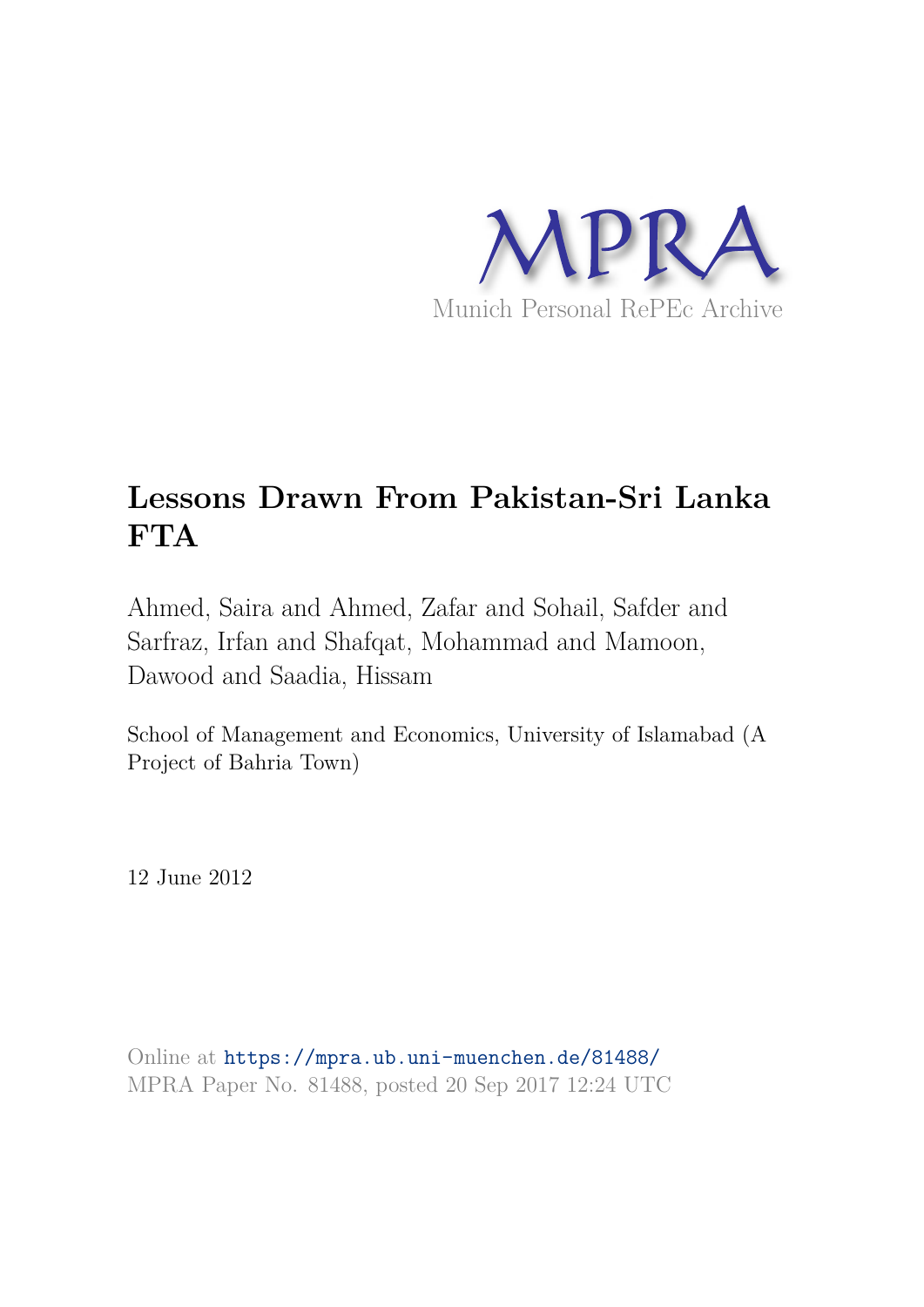# Lessons Drawn From Pakistan-Sri Lanka FTA

**Saira Ahmed<sup>1</sup> Vaqar Zafar Ahmed<sup>2</sup> Ayesha Javed<sup>3</sup> Safdar A. Sohail<sup>4</sup> Irfan Sarfraz<sup>5</sup> Mohammad Shafqat<sup>6</sup> Dr Dawood Mamoon<sup>7</sup> Sadia Hissam<sup>8</sup>**

#### Abstract:

There has been an increase in bilateral trade between Sri Lanka and Pakistan in the post – FTA milieu. Today Pakistan is the second largest trading partner of Sri Lanka amongst South Asian economies. There have been some concerns about the negative trade balance for Sri Lanka however the lower prices have resulted in an increase in welfare for both countries. The negative trade balance for Sri Lanka can also be justified on the account that a significant proportion of Sri Lankan imports from Pakistan constitute raw material and related intermediate inputs that in turn lead to efficiency gains. Most noticeable are the over 30 percent imports from Pakistan, currently being used as raw material in Sri Lankan apparel sector. This industry making use of cheaper imports from Pakistan, in turn exports apparel to destinations that include US and EU.

<sup>&</sup>lt;sup>1</sup> IMT Institute of Advanced Studies, Lucca, Italy.

<sup>2</sup> Planning Commission, Pakistan.

<sup>3</sup> Pakistan Institute of Trade & Development.

<sup>4</sup> Pakistan Institute of Trade & Development.

<sup>5</sup> Pakistan Institute of Trade & Development.

<sup>6</sup> Institute of Business Administration, Karachi, Pakistan.

<sup>7</sup> Pakistan Institute of Trade & Development.

<sup>8</sup> Pakistan Institute of Trade & Development.

We Acknowledge the Contributions made my Ms Ayesha Javed and Dr Sajjad Akhtar for his valuable inputs and suggestions in further strengthening the study.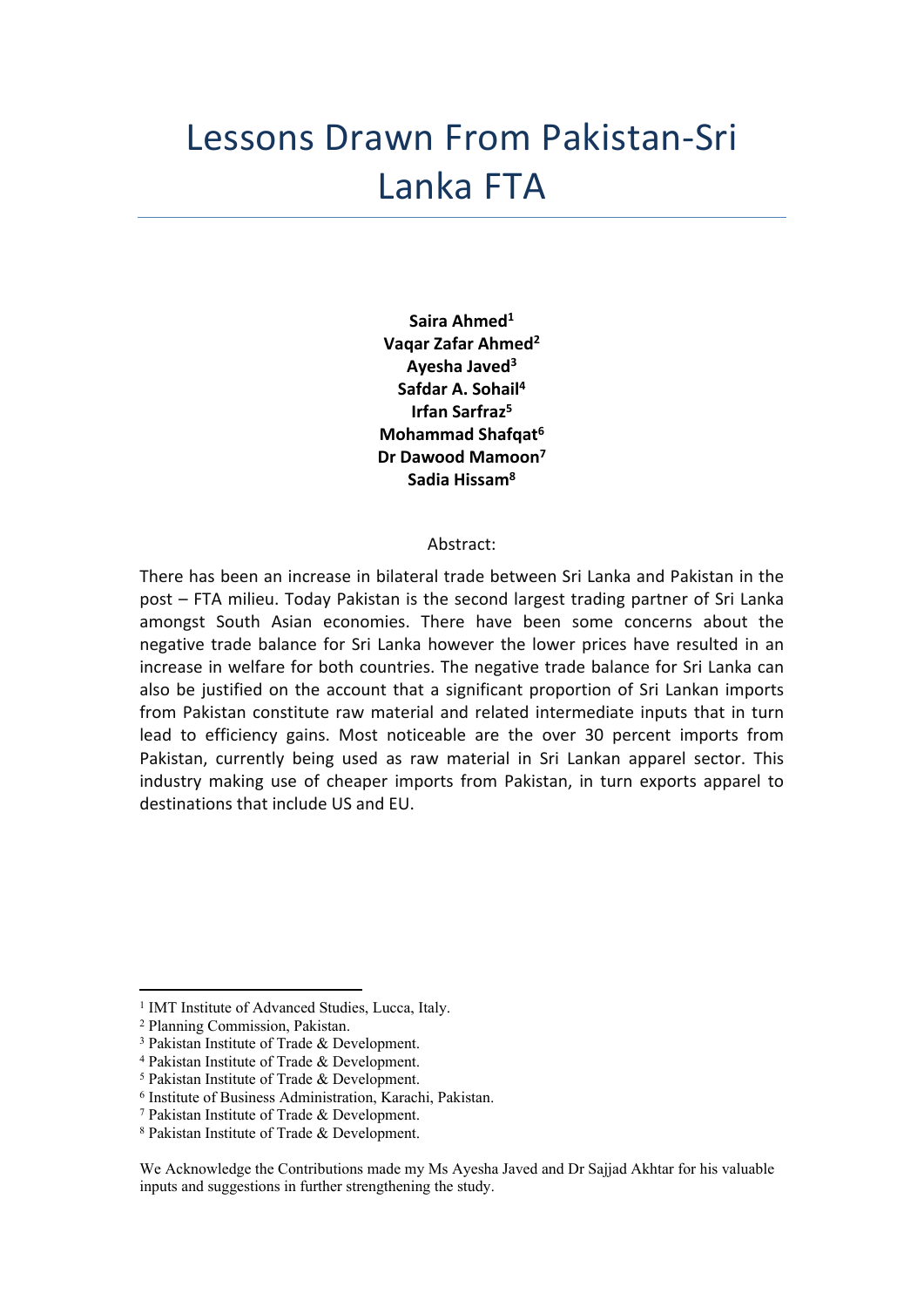# **Contents**

| 1.       |          |                                                                            |  |  |  |
|----------|----------|----------------------------------------------------------------------------|--|--|--|
|          | 1.1.     | REGIONAL TRADE AGREEMENTS WITH SPECIFIC REFERENCE TO SOUTH ASIA  6         |  |  |  |
|          | 1.2.     |                                                                            |  |  |  |
|          | 1.3.     |                                                                            |  |  |  |
|          | 1.4.     |                                                                            |  |  |  |
| 2.       |          | PRE AND POST - FTA TRADE BETWEEN PAKISTAN AND SRI LANKA 14                 |  |  |  |
| 3.       |          |                                                                            |  |  |  |
|          |          |                                                                            |  |  |  |
|          | 3.1.1.   |                                                                            |  |  |  |
|          |          | 3.1.1.1.                                                                   |  |  |  |
|          |          | 3.1.1.2.                                                                   |  |  |  |
|          |          | 3.1.1.3.                                                                   |  |  |  |
|          |          | 3.1.1.4.                                                                   |  |  |  |
| 3.1.1.5. |          |                                                                            |  |  |  |
|          |          | 3.1.1.6.                                                                   |  |  |  |
|          |          | 3.1.1.7.                                                                   |  |  |  |
|          | 3.1.2.   |                                                                            |  |  |  |
|          | 3.1.2.1. |                                                                            |  |  |  |
|          | 3.2.     |                                                                            |  |  |  |
|          | 3.2.1.   |                                                                            |  |  |  |
|          | 3.2.2.   |                                                                            |  |  |  |
|          | 3.2.3.   |                                                                            |  |  |  |
|          | 3.2.4.   |                                                                            |  |  |  |
|          |          | GLOBAL SUPPLY CHAIN ENVIRONMENT OF MAJOR EXPORT PRODUCTS FOR SRI LANKA AND |  |  |  |
|          | 3.2.5.   |                                                                            |  |  |  |
|          | 3.2.6.   |                                                                            |  |  |  |
|          | 3.2.7.   |                                                                            |  |  |  |
|          | 3.2.8.   | Imported Inputs for Export versus Domestic Consumption 25                  |  |  |  |
|          | 3.3.     | Review Previous Cooperation Efforts between Pakistan and Sri Lanka 25      |  |  |  |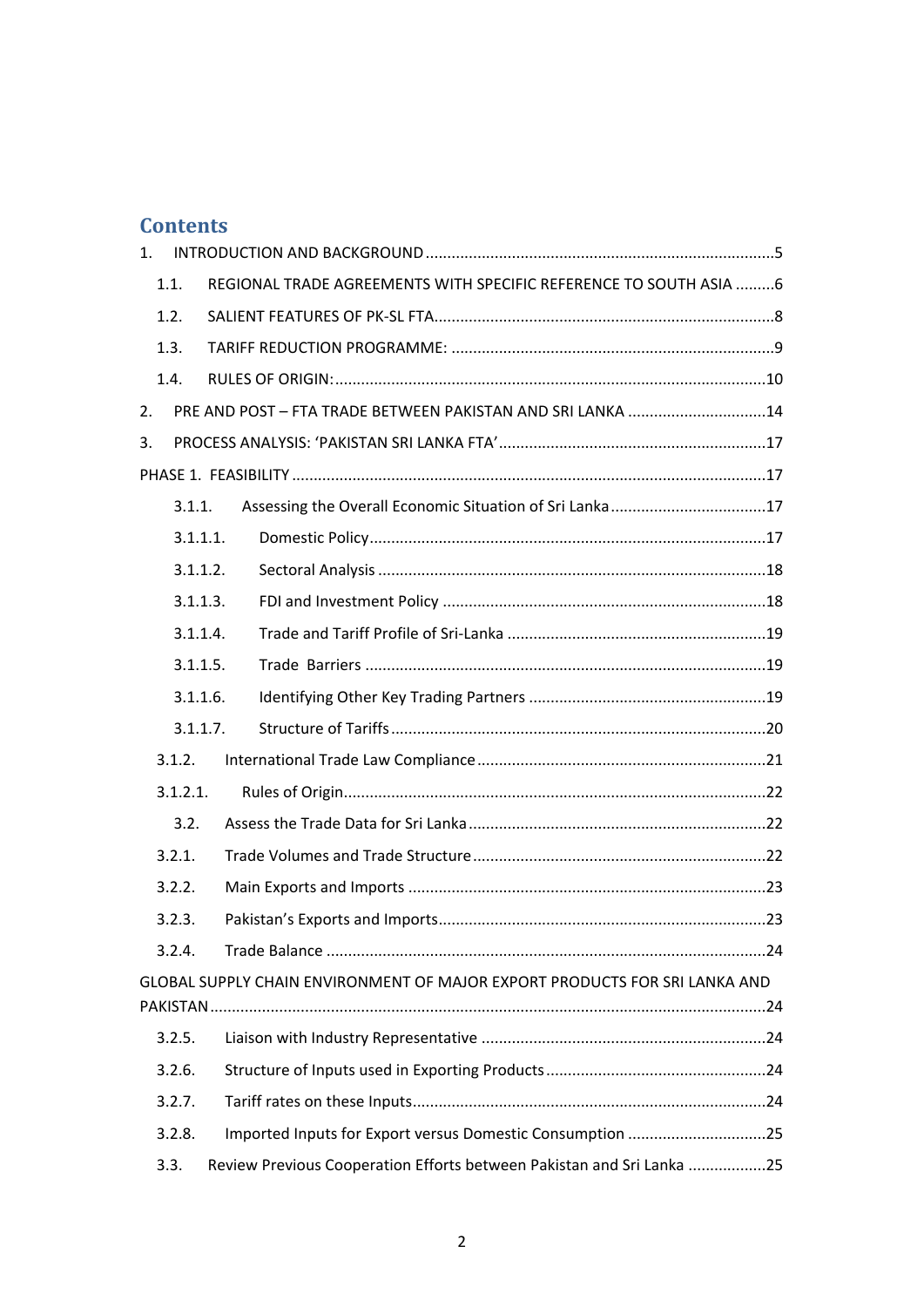|      | 3.3.1.   | Benefits Derived From Other Agreements Signed Previously 25            |  |
|------|----------|------------------------------------------------------------------------|--|
|      | 3.3.2.   |                                                                        |  |
|      | 3.4.     |                                                                        |  |
|      | 3.4.1.   | Current Issues that have been discussed between the Pak-Sri Lanka26    |  |
|      | 3.4.2.   |                                                                        |  |
| 3.5. |          | PHASE 2: INTERNAL ANALYSIS AND INDUSTRY OUTREACH IN PAKISTAN27         |  |
|      | 3.5.1.   |                                                                        |  |
|      | 3.5.1.1. |                                                                        |  |
| 3.6. |          |                                                                        |  |
|      | 3.6.1.   |                                                                        |  |
|      | 3.6.2.   |                                                                        |  |
|      | 3.6.3.   | Identifying Industry Interest and Concerns regarding the FTA28         |  |
|      | 3.6.4.   |                                                                        |  |
|      | 3.6.5.   | Revenue Impact: Loss of revenue due to Preferential tariffs 29         |  |
| 3.7. |          |                                                                        |  |
|      | 3.7.1.   |                                                                        |  |
|      | 3.7.2.   |                                                                        |  |
|      | 3.7.3.   |                                                                        |  |
| 3.8. |          |                                                                        |  |
|      | 3.8.1.   | Formulating a Viable and Effective Communication Strategy 31           |  |
|      | 3.8.2.   |                                                                        |  |
| 3.9. |          | PHASE 5: PERIODIC ECONOMIC AND SOCIAL COST BENEFIT EVALUATION OF FTA32 |  |
|      | 3.9.1.   |                                                                        |  |
|      | 3.9.2.   |                                                                        |  |
|      | 3.9.3.   |                                                                        |  |
|      | 3.9.4.   |                                                                        |  |
|      | 3.9.5.   |                                                                        |  |
|      | 3.9.6.   |                                                                        |  |
|      | 3.9.7.   |                                                                        |  |
|      | 3.9.10.  |                                                                        |  |
|      | 3.10.    |                                                                        |  |
|      | 3.10.1.  |                                                                        |  |
|      | 3.10.2.  |                                                                        |  |
| 4.   |          |                                                                        |  |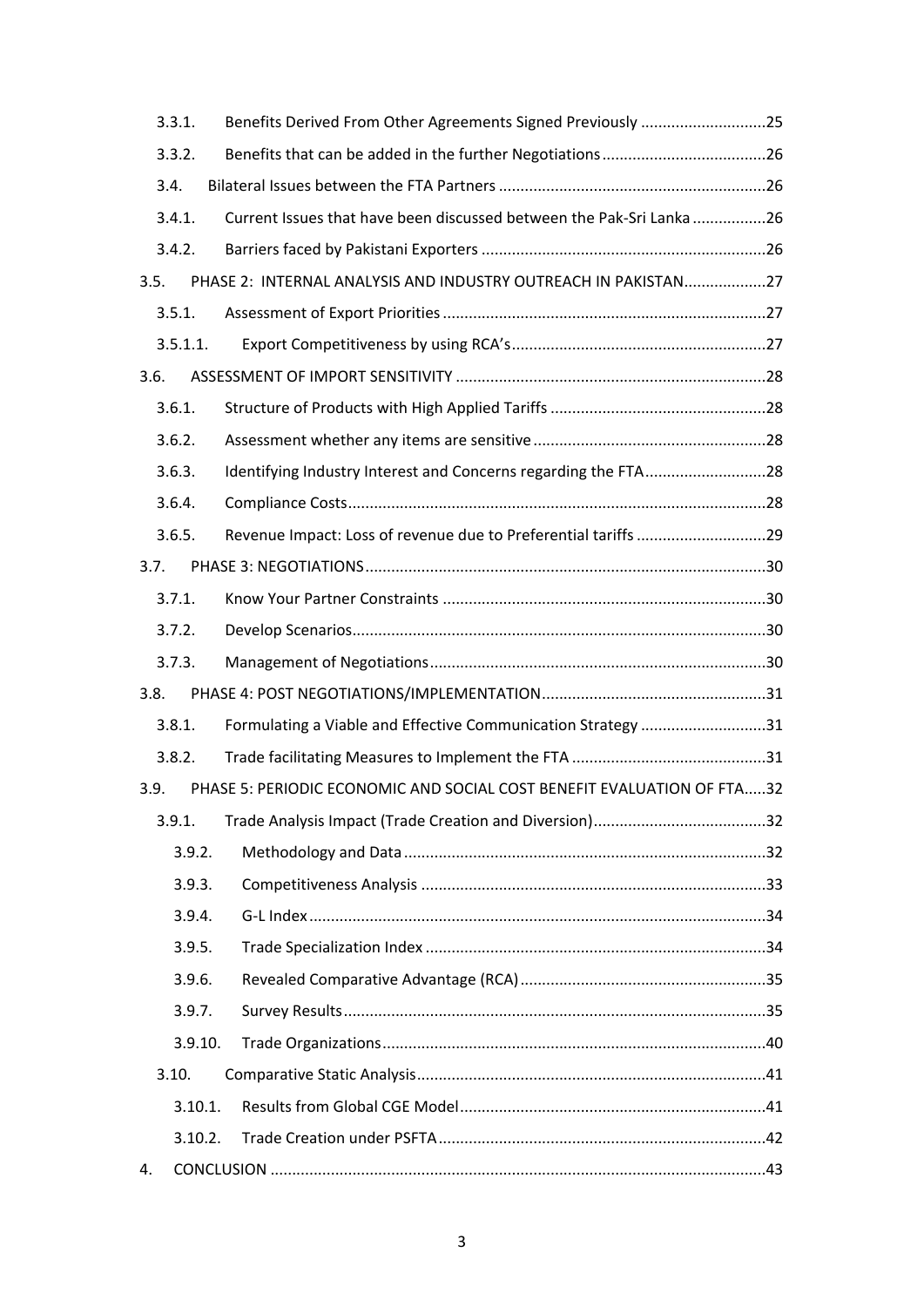| 5. |      |                                                                                             |  |
|----|------|---------------------------------------------------------------------------------------------|--|
|    | 5.1. |                                                                                             |  |
|    | 5.2. |                                                                                             |  |
|    | 5.3. |                                                                                             |  |
|    | 5.4. |                                                                                             |  |
|    | 5.5. |                                                                                             |  |
|    | 5.6. |                                                                                             |  |
|    |      |                                                                                             |  |
|    |      |                                                                                             |  |
|    |      |                                                                                             |  |
|    |      |                                                                                             |  |
|    |      |                                                                                             |  |
|    |      |                                                                                             |  |
|    |      | Table 6 Aggregate effects of Full Trade Liberalization between Pakistan and Sri Lanka (%    |  |
|    |      | Table 7 Welfare Decomposition under full trade liberalization (US \$ Million)56             |  |
|    |      | Table 8 Aggregate effects of Partial Trade Liberalization between Pakistan and Sri Lanka (% |  |
|    |      | Table 9 Welfare Decomposition under partial trade liberalization (US \$ Million) 57         |  |
|    |      | Table 10 Impact of full trade liberalization on exports from Sri Lanka and Pakistan (%      |  |
|    |      | Table 11 Change in Exports as a Result of Concession List of Pakistan for Sri Lanka 59      |  |
|    |      | Table 12 Change in Exports as a Result of Concession List of Sri Lanka for Pakistan 59      |  |
|    |      | Table 13 Potential Trade Effect as a Result of Concessions under PSFTA 59                   |  |
|    |      |                                                                                             |  |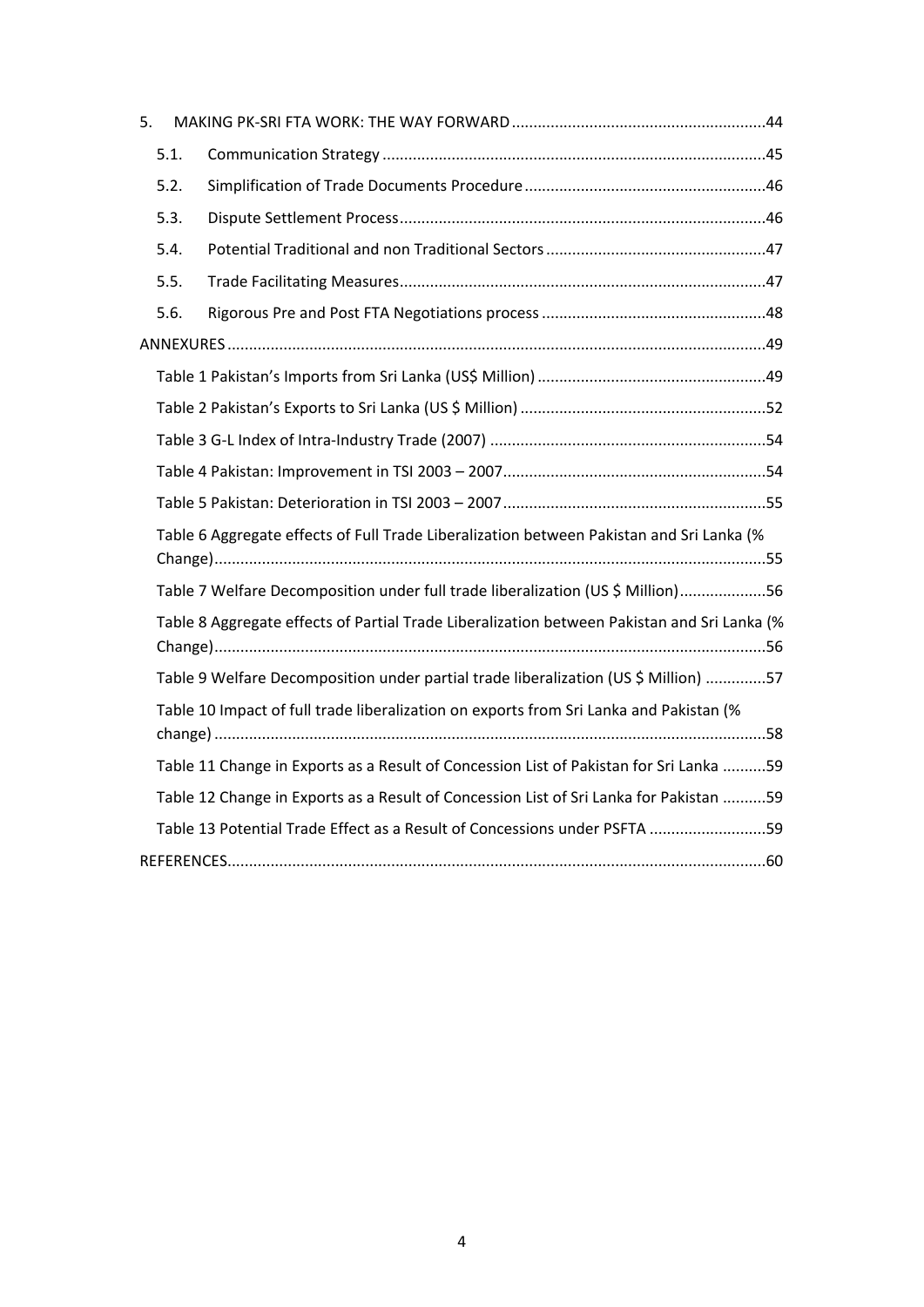#### **1. INTRODUCTION AND BACKGROUND**

In the wake of recent failures of multilateral trade negotiations, regional trade agreements have gained immense popularity. The later is not only viewed as an integral part of economic policy but also as an instrument of foreign policy (Mastel 2004). Over 50 percent of global trade now occurs within trading blocs and almost every country is a member of some regional trade agreement. While most FTAs still focus on the movement of goods, however deeper forms of integration such as common markets and economic unions allow for free movement of factors of production and harmonization of national economic policies respectively. Most regional agreements also put forward discriminatory stance for non-members and are certainly contradictory to the principles of the WTO. The economic and in particular the development effects of regional agreements have to be understood in terms of trade creation<sup>i</sup>, trade diversion<sup>ii</sup> and transfers<sup>iii</sup>. Ironically in the political economy context the resistance is highest for (preferential) regional agreements that result in trade creation where imports replace domestic production.

The total number of agreements has grown from 1 in 1975 to 216 in 2009, the main rise taking place after late 1990s. Out of the total 216, around 45 FTAs presently stand proposed, 16 are at the signing stage, 46 are under negotiation, 27 are signed and concluded, and 82 are under implementation. The increase in the number of proposed and under implementation FTAs points towards an increased preference for regionalism at the global level<sup>iv</sup>. Out of the total 216 FTAs, 166 are bilateral i.e. preferential trading agreement involving only two parties and 50 are plurilateral i.e. preferential trading agreement involving more than two parties. In South Asia the highest number of under negotiation and concluded FTAs by 2009 originated from India (32) followed by Pakistan (26).

This paper assesses the impact of Pakistan-Sri Lanka Free Trade Agreement (PSFTA) in stimulating trade performance. We provide a brief overview on evaluation of FTAs across the literature followed by a discussion on objectives of PSFTA and details on trade flows pre and post FTA. The explanation regarding data and methodology are then followed by results on the potential gains from PSFTA.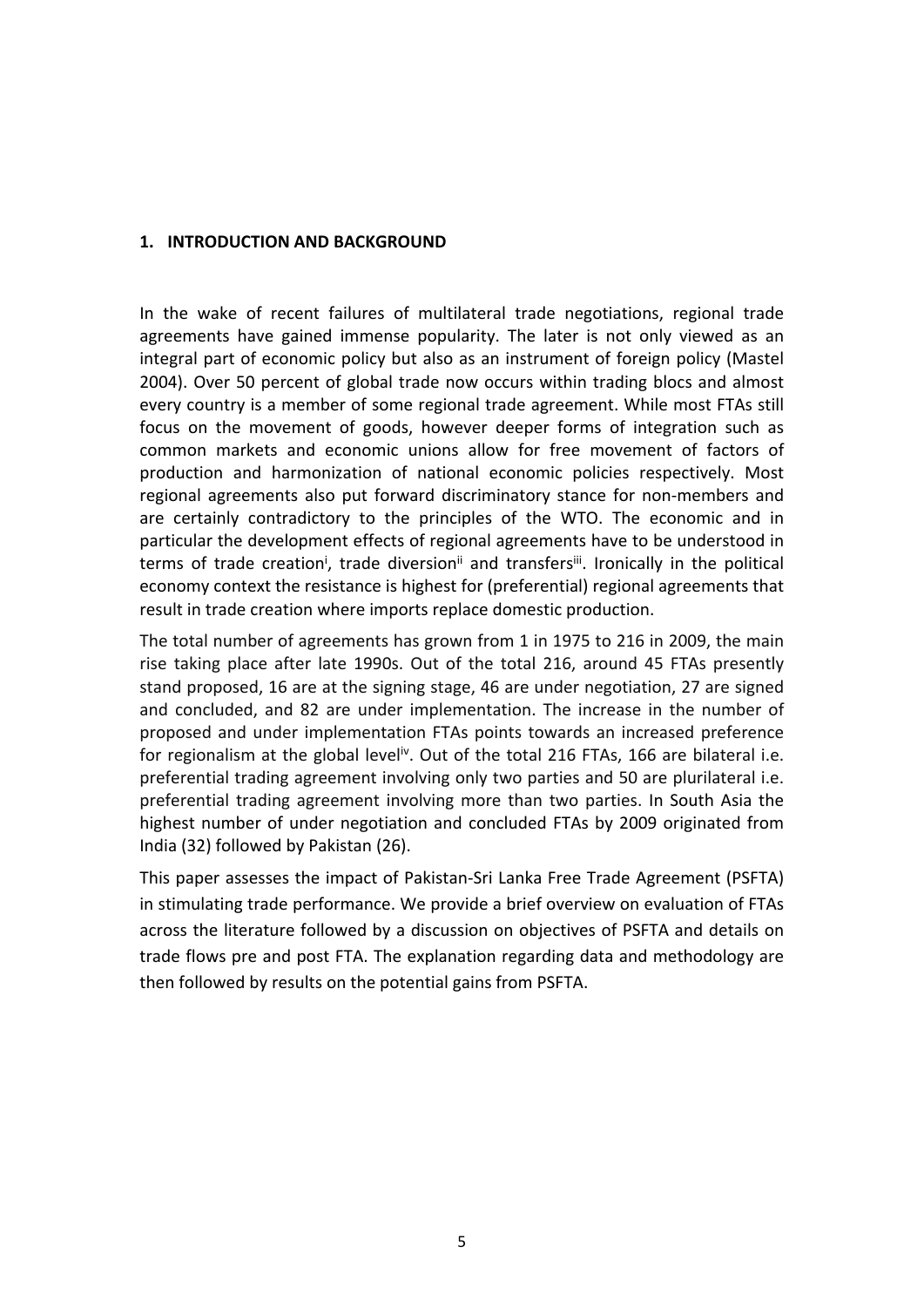#### **1.1. REGIONAL TRADE AGREEMENTS WITH SPECIFIC REFERENCE TO SOUTH ASIA**

The growth in FTAs in most parts of the world indicates that regionalism is now here to stay and the focus of policy makers should be towards reducing the cost of FTAs and maximizing their benefits (see Kawai and Wignaraja 2009). The design of these agreements has been argued to be constraining on development goals of poor countries. Thrasher and Gallagher (2008) argue that the current global trade regime curtails the ability of poor countries to exercise control over various policies that are meant for the achievement of objectives related to pro-poor growth. Most of the trade literature on quntification of trade barriers focuses on static effects. However the dynamic effects are of more importance in the context of trade agreements and their potential to bring about economic development. Some of the key dynamic effects include: economies of scale, technology transfer, foreign direct investment (and capital accumlation) and structural policy reforms (ADB 2008).

South Asia is seen as one of the least integrated regions in the world. There is plenty of research to show that by reducing the inefficiencies at the borders of South Asian countries, significant trade gains can be achieved (Weerahewa 2009). The region despite of cherishing SAFTA and several independently driven FTAs lags behind in flaring regional commercial activity. It draws low volume of intra-regional trade under the sentry of high trade barriers. Larger countries like India and Pakistan have an approximate trading volume of 5% to 2.5% respectively with the South Asian countries.

Despite the lowering of tariffs over the past years the non-tariff barriers (NTBs) pose a challenge for expansion in trade in this region. Examples include: transactions costs, long delivery time, payment delays, burgeoning domestic taxes, differential tariff treatments, regulatory requirements and restrictive FTAs. There has been past research on potential gains from improved trade in South Asia. See Govindan (1994), Srinivasan (1994), DeRosa and Govindan (1996), McCombie and Thirlwall (1997), Bandra and Yu (2003), Paulino and Thirlwall (2004) and Weerahewa (2007). For impact of improved facilitation on trade see Wilson *et al.* (2005). See also Wilson *et al.* (2003) and World Bank (2007). Within SAFTA, 53% of the items are subject to negative list. Weerakoon and Thenakoon (2006) argue that such a limited sectoral coverage would dissipate real essence of free trade. Regulatory framework in South Asia imposes NTBs that includes Para Tariffs<sup>v</sup> in addition to basic custom duties; such measures give rise to cascading effect for imported products that in turn raise prices more than actually warranted.

The still high tariffs, NTBs, non-conducive MFN, odds of trade diversion, parallel comparative advantages and region's disproportionate size of economies instill pessimism in SAFTA literature. Studies conducted by Bandra and Yu (2003) used computable general equilibrium (CGE) model for evaluation of SAFTA to show that significant benefits are slanted in favor of India while Pitigala (2005) and Baysan *et al.* (2006) showed prevalent threat of trade diversion due to the relatively high barriers<sup>vi</sup>. These results are in contrast to Hirantha (2003) that showed trade creation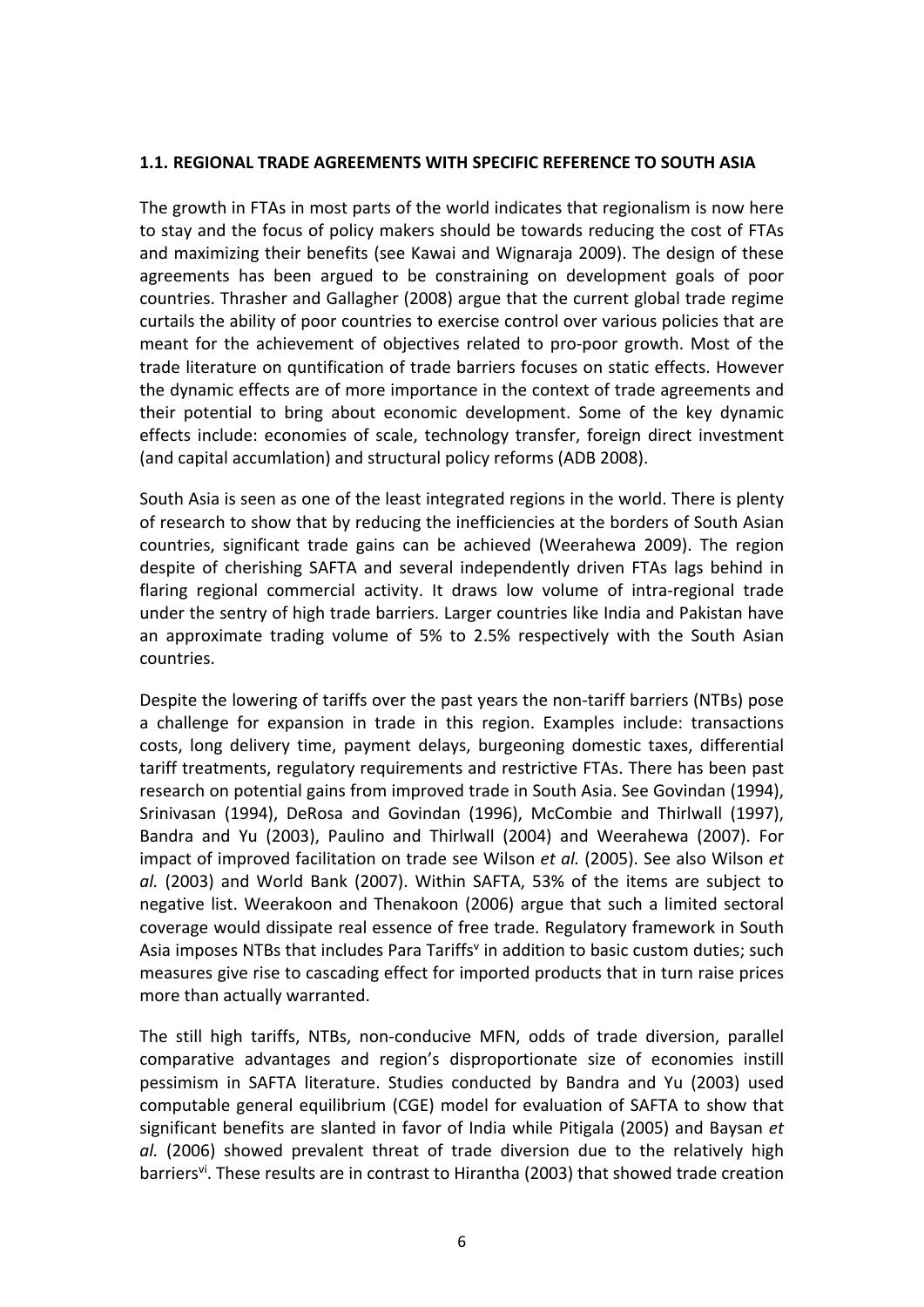while showing no signs of diversion with rest of the world. See also Srinivasan (2002) for a detailed explanation on low indices of trade complementarity.

Newfarmer (2004) and Kemal (2005) defend South Asian intra-regional trade to be an inevitable outcome given a set of limited range of products making up their export profile. Banik (2006) explains that similar export profiles in turn prompt industrial, services and agricultural sectors to cooperate in order to attain economies of scale. This necessity facilitates the overall integration process. Seekkuwa (2004) using gravity analysis showed impressive trade creation effect while finding no evidence of trade diversion with rest of the world provided tariff ceilings are brought down. Studies conducted by Sriniavasan and Cananero (1993) and Batra (2004) suggest that tariff removal would lead to expansion in trade for India, Pakistan, Bangladesh, Sri Lanka and Nepal. The study also indicates benefits from unilateral trade liberalization that weighs more compared to preferential liberalization moves<sup>vii</sup>.

Pigato *et al.* (1997) shows that benefits emanating from unilateral trade liberalization would go in favor of India while preferential liberalization being fruitful for the rest of South Asia. Batra (2004) while analyzing India's trade with 145 countries discovers her greatest potential in SAARC region exists with Pakistan. Govindan (1994) suggests an increase in welfare gains through food trade expansion within the region. De Rosa and Govindan (1995) predicted that trade-led welfare gains could be augmented by increased regional economic integration with the rest of world or Asia Pacific. Sengupta and Banik (1997) predict intra-SAARC trade to expand by 30 to 60% if all illegal trade through direct and indirect medium be routed through official channels.

As most of South Asian countries are dependent on the outside world for their imports thus a positive spillover effect would further promote SAARC's intra-regional trade. There lies a need for further gravity analysis by incorporating such elements like the logistics of this region and its effects on regional bilateral trade flows (Raihan 2008). There has yet to be some concrete research on the ex ante gains, if SAFTA is used as a common platform for negotiating collective FTAs with other regions. Examples of such arrangements exist in case of EU and ASEAN. For the latter see Calvo-Pardo (2009). See also Laurenceson (2003). The rise of trading blocs has also impacted the various industries differently. For the impact of regionalism on for example textile trade in the context of EU, NAFTA, AFTA, and SAPTA, see Tsang (2008).

The examples of FTAs within South Asia include India – Sri Lanka, Pakistan – Sri Lanka, Pakistan - Bangladesh (under negotiation), India - Bhutan, India - Nepalviii, and Pakistan – Nepal (under consultation). The India – Sri Lanka FTA signed in 1998 moved towards a Comprehensive Economic Partnership Agreement (CEPA) in 2002. This agreement is intended to boost the ties between the two countries in the areas of cooperation in investment and trade in services<sup>ix</sup>. The trade data since 2000 indicates that exports of Sri Lanka to India have substantially increased. However if one looks at the basket of exportable items that Sri Lanka has to offer to India, not much change has come about. The two main items i.e. vegetable fats/oils, and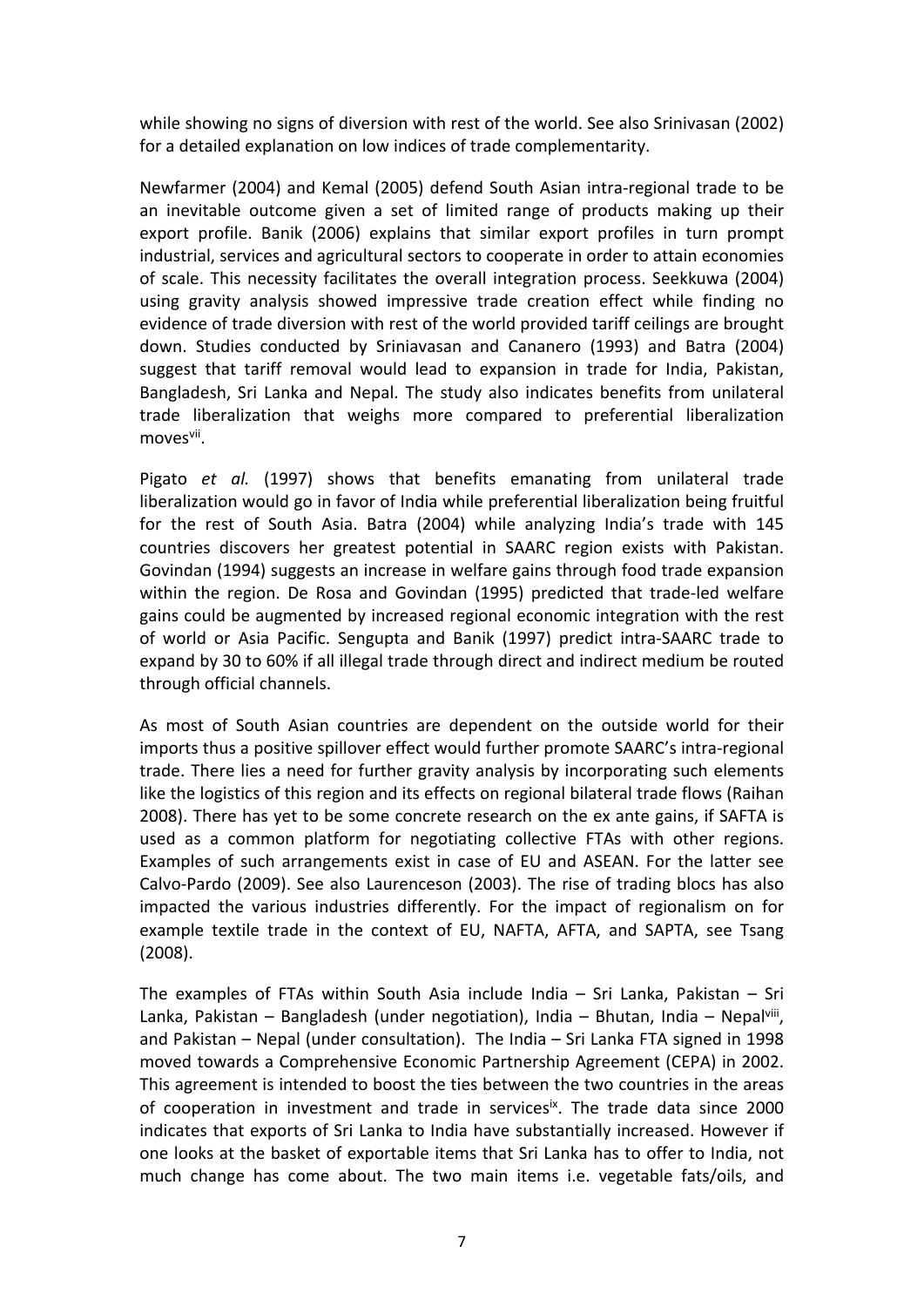copper still remain the main exports of Sri Lanka. The negative lists still remain large, which will be an intensive topic of discussion as CEPA moves forward.

#### **1.2. SALIENT FEATURES OF PK-SL FTA**

The PSFTA was signed in Colombo on  $1<sup>st</sup>$  August 2002. The rules for this agreement came into force with effect from 12<sup>th</sup> June 2005. Both parties agreed on free movement of goods and services between their countries through elimination of tariffs. The parties agreed to eliminate all non-tariff barriers on the movement of goods and services and not to make any increase in the existing para tariffs or introduce new or additional para tariffs without mutual consent<sup>x</sup>. All products covered by the agreement shall be eligible for preferential treatment if they satisfy the Rules of Origin as defined in the agreement.

Since PSFTA became operational in 2005, trade between the two countries has exhibited an upward trend. The value of overall trade between the countries has increased from US \$ 170 million in 2005 to US \$ 270 million in June 2007. There is an ample of goodwill for expansion of trade and establishment of joint ventures between the two countries in various agriculture and industrial sectors. Pakistan and Sri Lanka are lucrative investment destinations for both countries as on the one hand Pakistan is a gateway to resource-rich Central Asian States while on the other hand Sri Lanka enjoys duty-free access to EU and Indian markets.

Since PSFTA has completed its 4 years in which tariffs were eliminated by Pakistan, the analysis of this FTA is relevant at this stage to analyze whether Pakistan has benefitted from this arrangement and what were the areas that were neglected. A longer timeframe has been established for the Sri Lankan side for tariff liberalization. Pakistan, as decided, has allowed complete duty free access from June 2008. On the other hand, Sri Lanka will follow suit in terms of full liberalization by June 2010.

The PSFTA fully recognizes the asymmetries between the two countries and negotiations were finalized with Sri Lanka on a less than reciprocal basis. Sri Lanka only offered 102 items after the FTA on a duty-free basis compared to Pakistan's 206 items. The negative list set by Sri Lanka contains 697 items compared to Pakistan's 540 items. By the end of 2010, it is expected that the tariffs will be eliminated from 69 percent of the goods traded between the two countries. The Rules of Origin criterion has been applied in the agreement to prevent transhipment of goods. In order to get preferential duty rates under the FTA, exports from Sri Lanka require 35 per cent domestic value addition. The agreement incentivizes the process of value addition in the manufacturing processes of the two countries by requiring 35 percent value addition and tariff lists at HS-6. This will increase the flexibility available for Sri Lankan and Pakistani investors to acquire their raw materials and related inputs from third countries and manufacture the product themselves for bilateral exports.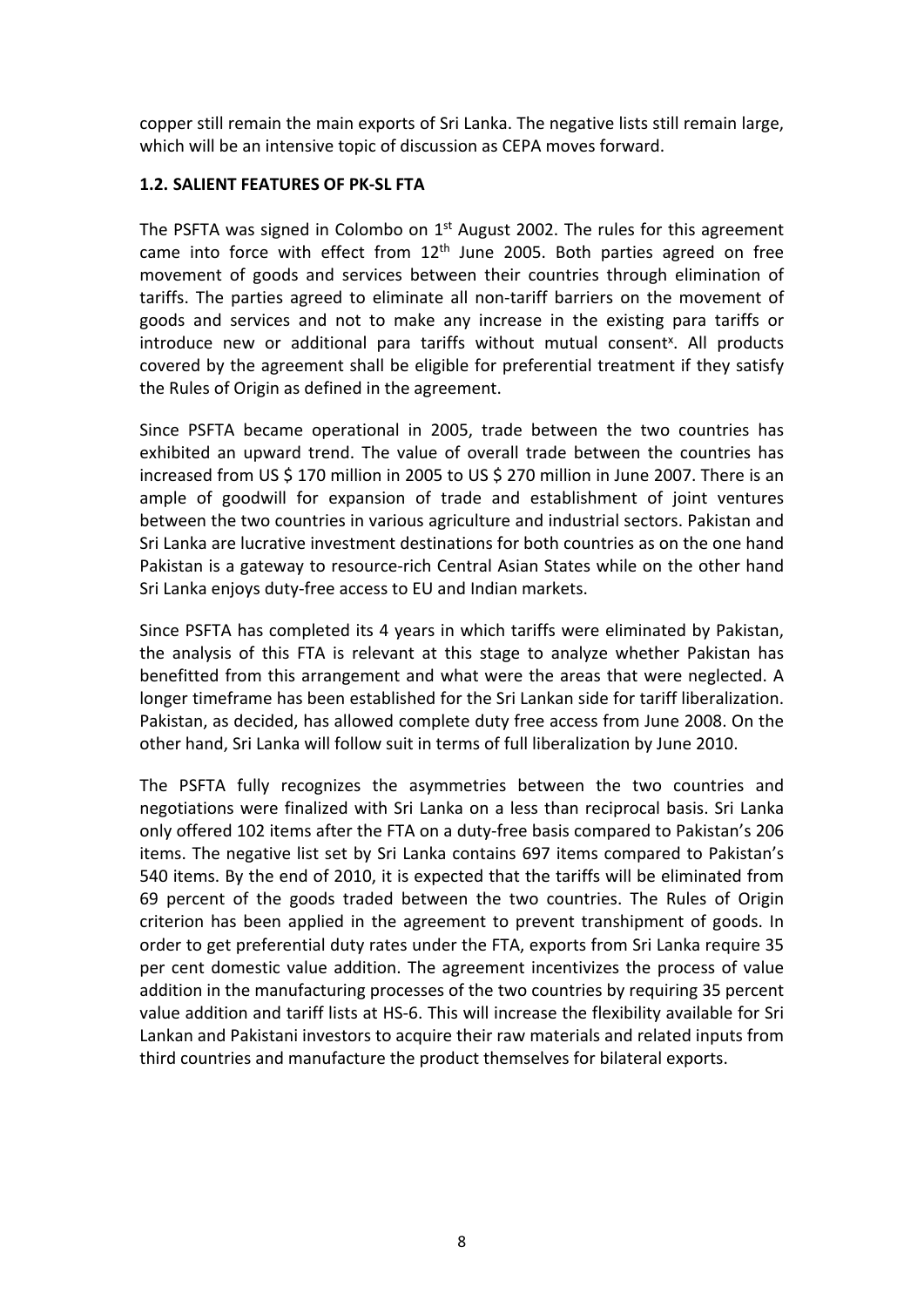#### **1.3. TARIFF REDUCTION/ RATIONALISATION PROGRAMME**

Largely, the tariff restructuring by the Pakistan and Sri Lanka under the FTA would be as follows:

- (a) Pakistan's commitment to the Agreement
- 1. No Concession List
- 2. 100 % Concession List (immediately upon entry into force of the Agreement)
- 3. Phasing out List: 25% duty reduction shall be granted immediately, increasing to 50%, 75% and 100% respectively at the end of the first, second and third year.
- 4. Tariff Quota List
- (b) Sri Lanka's commitment to the Agreement
- 1. No Concession List
- 2. 100% Concession List (immediately upon entry into force of the Agreement)
- 3. Phase Out List in 3 years: 50% concession shall be granted immediately, increasing to 70%, 90% and 100% respectively at the end of first, second and third year
- 4. Phase Out List in 5 years: 20% concession shall be granted per annum at the end of each year.

Following are the details of Concession list, no Concession list and Tariff Rate Quota:

a) For Pakistan and Sri Lanka, the negative list (no concession list) comprise of 540 tariff lines and 697 tariff lines at 6 digit HS code respectively.

b) The concession list which mainly comprise of food items, manufactured and semimanufactured products comprise of 206 tariff lines for Pakistan and 102 tariff lines for Sri Lanka. (Also see table 1).

c) Pakistan offered tariff rate quota to Tea, Green tea, other green tea, Black tea and partly fermented tea, other black tea and other partly fermented tea. Pakistan can import upto 10,000 metric ton for each financial year (July-June) duty free from Sri Lanka.

d) For Betel leaves the tariff rate quota is 1,200 metric ton for each financial year at Margin of Preference applied Most Favored Nation rate.

e) Articles of Apparel (Knitted or crocheted) and Articles of Apparel and (Not Knitted and crocheted) comprising chapter 61 of HS code has also been given the same tariff rate quota as for betel leaves. Chapter 61 comprises of 21 tariff lines for which three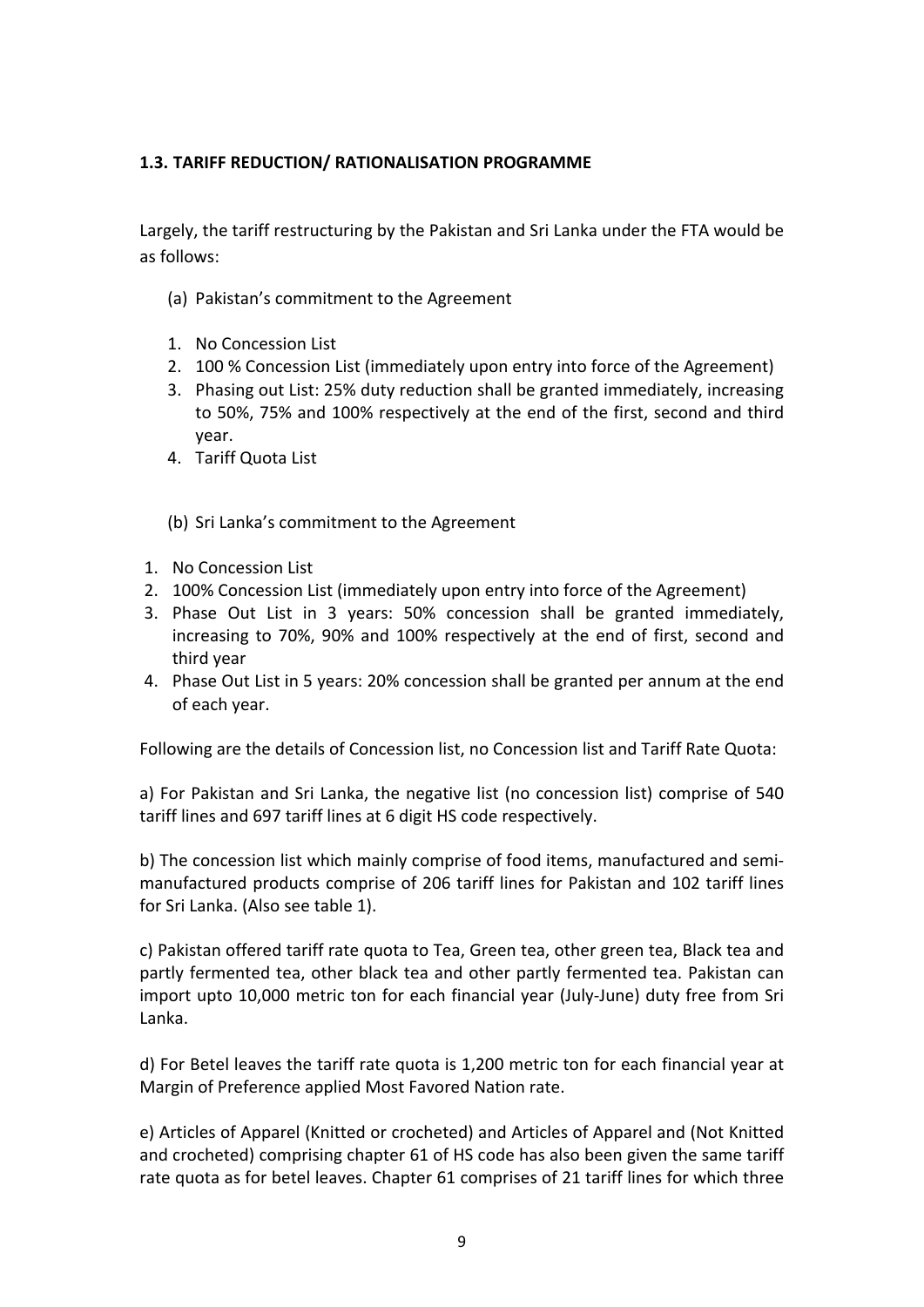million pieces per year provided maximum of two hundred thousand (200,000) pieces is allowed at 35% of Margin of Preference.

f) Sri Lanka has provided Tariff rate Quota to Long Grain Pakistani Rice (Basmati) at 6,000 metric ton per year and Potatoes at 1,000 metric ton per year duty free.

#### **1.4. RULES OF ORIGIN:**

Rules of Origin have to be complied with by the exporters of the two countries in order to qualify their products for preferential duty benefits. Based on the origin, the Rules of Origin categorize the products exported under the PSFTA into the following two main segments.

- a. Products wholly produced or obtained in the territory of the exporting country such as agricultural, fishery and mineral products.
- b. Products, not wholly produced or obtained in the territory of the exporting country (manufactured products).

All manufactured products falling under the category (b) above should contain a minimum of 35% of Domestic Value Addition of their FOB value in order to qualify for preferential treatments. Further, it is also necessary that all non-originating materials, used by the exporters change their HS codes at six-digit level against that of the final product as a result of the manufacturing process undertaken in the exporting country.

The Cumulative Rules of Origin encourages exporters to source their inputs from the other contracting country. However, the Domestic Value Addition in the territory of the exporting country shall not be less than 25% of the FOB value of the final product, while the aggregate value addition in both contracting parties should be minimum of 35% of the FOB value. In addition, the respective products should also conform to the Change of HS code requirement (at six digit level) as in the case of the manufactured goods, referred to under category (b) above.

Provision for Change of HS Codes at six-digit level, has made the Rules of Origin of the PSFTA more flexible, compared to most of the other Free Trade Agreements, which stipulate that Change of HS Code should take place at four digit level.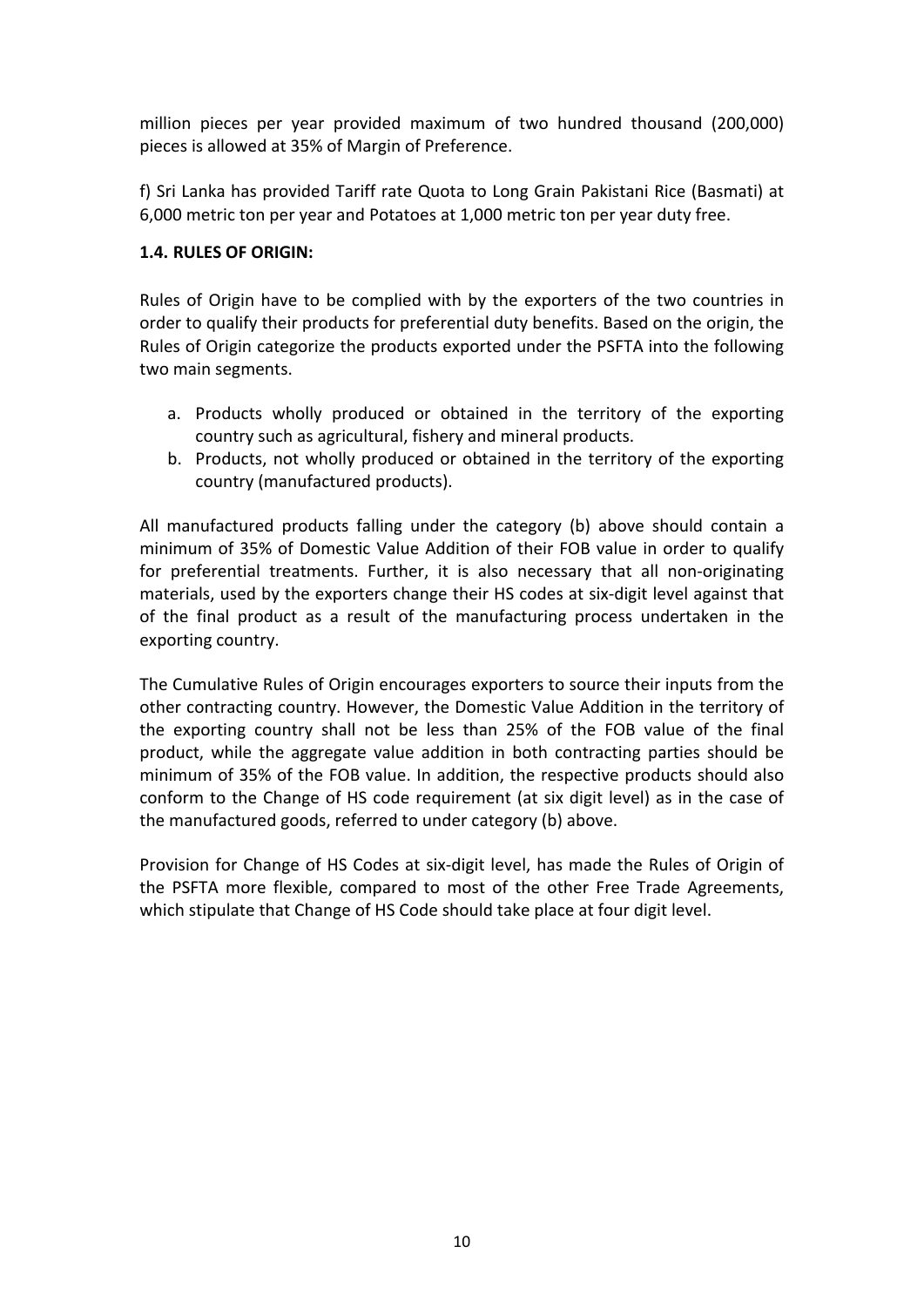|    |    | Attachment II - Annex - 'A' (Pakistan)                                                                                                                                                                                                                                        | Attachment II - Annex - 'B' (SriLanka) |                           |                                                                                                                                    |  |  |  |
|----|----|-------------------------------------------------------------------------------------------------------------------------------------------------------------------------------------------------------------------------------------------------------------------------------|----------------------------------------|---------------------------|------------------------------------------------------------------------------------------------------------------------------------|--|--|--|
|    |    | 100% Immediate Concession List                                                                                                                                                                                                                                                | 100% Immediate Concession List         |                           |                                                                                                                                    |  |  |  |
|    |    | <b>Total Products 206</b>                                                                                                                                                                                                                                                     |                                        | <b>Total Products 102</b> |                                                                                                                                    |  |  |  |
| S# |    | HS Code                                                                                                                                                                                                                                                                       | S#                                     |                           | <b>HS Code</b>                                                                                                                     |  |  |  |
| 1  | 03 | Fish and crustaceans, molluscs and other acquatic invertebrates [03]                                                                                                                                                                                                          | $\mathbf{1}$                           | 07                        | Edible vegetables and certain roots and tubers [07]                                                                                |  |  |  |
| 2  | 07 | Edible vegetables and certain roots and tubers [07]                                                                                                                                                                                                                           | $\overline{2}$                         | 08                        | Edible fruit and nuts; peel of citrus fruit or melons [08]                                                                         |  |  |  |
| 3  | 08 | Edible fruit and nuts; peel of citrus fruit or melons [08]                                                                                                                                                                                                                    | 3                                      | 09                        | Coffee, tea, maté and spices [09]                                                                                                  |  |  |  |
| 4  | 09 | Coffee, tea, maté and spices [09]                                                                                                                                                                                                                                             | 4                                      | 12                        | Oil seeds and oleaginous fruits; miscellaneous grains, seeds and fruit;<br>industrial or medicinal plants; straw and fodder [12]   |  |  |  |
| 5  | 12 | Oil seeds and oleaginous fruits; miscellaneous grains, seeds and<br>fruit; industrial or medicinal plants; straw and fodder [12]                                                                                                                                              | 5                                      | 13                        | Lac; gums, resins and other vegetable saps and extracts [13]                                                                       |  |  |  |
| 6  | 14 | Vegetable plaiting materials; vegetable products not elsewhere<br>specified or included [14]                                                                                                                                                                                  | 6                                      | 20                        | Preparations of vegetables, fruit, nuts or other parts of plants [20]                                                              |  |  |  |
| 7  | 16 | Preparations of meat, of fish or of crustaceans, molluscs or other<br>aquatic invertebrates [16]                                                                                                                                                                              | $\overline{7}$                         | 25                        | Salt; sulphur; earths and stone; plastering materials, lime and cement<br>$[25]$                                                   |  |  |  |
| 8  | 20 | Preparations of vegetables, fruit, nuts or other parts of plants [20]                                                                                                                                                                                                         | 8                                      | 29                        | Organic chemicals [29]                                                                                                             |  |  |  |
| 9  | 21 | Miscellaneous edible preparations [21]                                                                                                                                                                                                                                        | 9                                      | 39                        | Plastics and articles thereof [39]                                                                                                 |  |  |  |
| 10 | 25 | Salt; sulphur; earths and stone; plastering materials, lime and<br>cement [25]                                                                                                                                                                                                | 10                                     | 56                        | Wadding, felt and nonwovens; special yarns; twine, cordage, ropes<br>and cables and articles thereof [56]                          |  |  |  |
| 11 | 26 | Ores, slag and ash [26]                                                                                                                                                                                                                                                       | 11                                     | 64                        | Footwear, gaiters and the like; parts of such articles [64]                                                                        |  |  |  |
| 12 | 33 | Essential oils and resinoids; perfumery, cosmetic or toilet<br>preparations [33]                                                                                                                                                                                              | 12                                     | 73                        | Articles of iron or steel [73]                                                                                                     |  |  |  |
| 13 | 34 | Soap, organic surface-active agents, washing preparations,<br>lubricating preparations, artificialwaxes, prepared waxes, polishing<br>or scouring preparations, candles and similar articles, modelling<br>pastes, "dental waxes" and dental preparations with a basis o [34] | 13                                     | 74                        | Copper and articles thereof [74]                                                                                                   |  |  |  |
| 14 | 35 | Albuminoidal substances; modified starches; glues; enzymes [35]                                                                                                                                                                                                               | 14                                     | 82                        | Tools, implements, cutlery, spoons and forks, of base metal; parts<br>thereof of base metal [82]                                   |  |  |  |
| 15 | 38 | Miscellaneous chemical products [38]                                                                                                                                                                                                                                          | 15                                     | 84                        | Nuclear reactors, boilers, machinery and mechanical appliances; parts<br>thereof [84]                                              |  |  |  |
| 16 | 39 | Plastics and articles thereof [39]                                                                                                                                                                                                                                            | 16                                     | 85                        | Electrical machinery and equipment and parts thereof; sound<br>recorders and reproducers, television image and sound recorders and |  |  |  |

#### **Table 1: Chapter wise concession lists for Pakistan and India**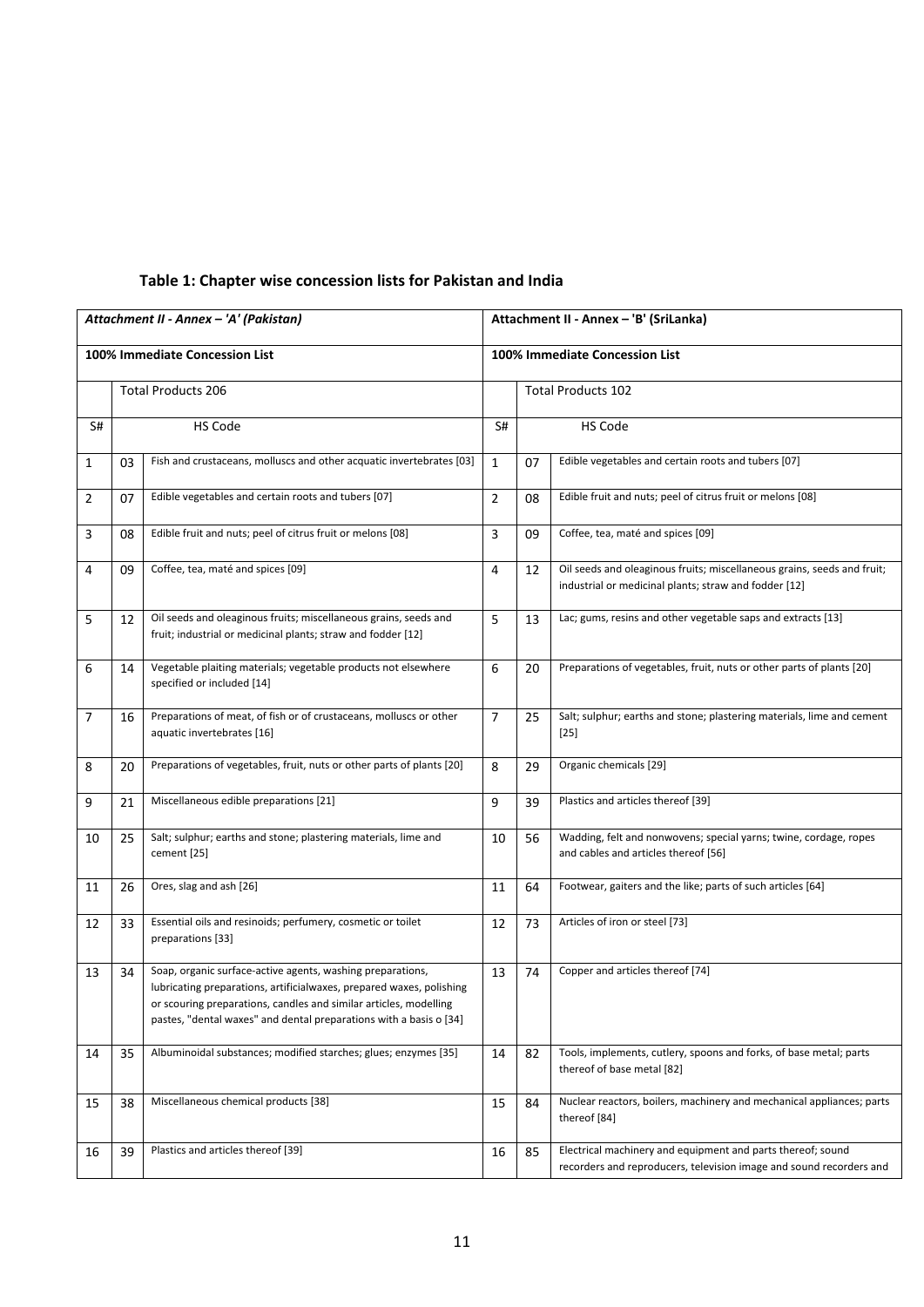|    |    |                                                                                                                                                                           |    |    | reproducers, and parts and accessories of such articles [85]                                                                                                                                                                         |
|----|----|---------------------------------------------------------------------------------------------------------------------------------------------------------------------------|----|----|--------------------------------------------------------------------------------------------------------------------------------------------------------------------------------------------------------------------------------------|
| 17 | 40 | Rubber and articles thereof [40]                                                                                                                                          | 17 | 86 | Railway or tramway locomotives, rolling-stock and parts thereof;<br>railway or tramway track fixtures and fittings and parts thereof;<br>mechanical (including electro-mechanical) traffic signalling equipment<br>of all kinds [86] |
| 18 | 41 | Raw hides and skins(other than furskins) and leather [41]                                                                                                                 | 18 | 87 | Vehicles other than railway or tramway rolling-stock, and parts and<br>accessories thereof [87]                                                                                                                                      |
| 19 | 42 | Articles of leather; saddlery and harness; travel goods, handbags<br>and similar containers; articles of animal gut (other than silk-worm<br>gut) [42]                    | 19 | 90 | Optical, photographic, cinematographic, measuring, checking,<br>precision, medical or surgical instruments and apparatus; parts and<br>accessories thereof [90]                                                                      |
| 20 | 44 | Wood and articles of wood; wood charcoal [44]                                                                                                                             | 20 | 91 | Clocks and watches and parts thereof [91]                                                                                                                                                                                            |
| 21 | 46 | Manufactures of straw, of esparto or of other plaiting materials;<br>basketware and wickerwork [46]                                                                       | 21 | 92 | Musical instruments; parts and accessories of such articles [92]                                                                                                                                                                     |
| 22 | 48 | Paper and paperboard; articles of paper pulp, of paper or of<br>paperboard [48]                                                                                           | 22 | 96 | Miscellaneous manufactured articles [96]                                                                                                                                                                                             |
| 23 | 49 | Printed books, newspapers, pictures and other products of the<br>printing industry; manuscripts, typescripts and plans [49]                                               |    |    |                                                                                                                                                                                                                                      |
| 24 | 50 | Silk [50]                                                                                                                                                                 |    |    |                                                                                                                                                                                                                                      |
| 25 | 51 | Wool, fine or coarse animal hair; horsehair yarn and woven fabric<br>$[51]$                                                                                               |    |    |                                                                                                                                                                                                                                      |
| 26 | 53 | Other vegetable textile fibres; paper yarn and woven fabrics of<br>paper yarn [53]                                                                                        |    |    |                                                                                                                                                                                                                                      |
| 27 | 55 | Man-made staple fibres [55]                                                                                                                                               |    |    |                                                                                                                                                                                                                                      |
| 28 | 56 | Wadding, felt and nonwovens; special yarns; twine, cordage, ropes<br>and cables and articles thereof [56]                                                                 |    |    |                                                                                                                                                                                                                                      |
| 29 | 57 | Carpets and other textile floor coverings [57]                                                                                                                            |    |    |                                                                                                                                                                                                                                      |
| 30 | 60 | Knitted or crocheted fabrics [60]                                                                                                                                         |    |    |                                                                                                                                                                                                                                      |
| 31 | 63 | Other made up textile articles; sets; worn clothing and worn textile<br>articles; rags [63]                                                                               |    |    |                                                                                                                                                                                                                                      |
| 32 | 68 | Articles of stone, plaster, cement, asbestos, mica or similar<br>materials [68]                                                                                           |    |    |                                                                                                                                                                                                                                      |
| 33 | 69 | Ceramic products [69]                                                                                                                                                     |    |    |                                                                                                                                                                                                                                      |
| 34 | 70 | Glass and glassware [70]                                                                                                                                                  |    |    |                                                                                                                                                                                                                                      |
| 35 | 71 | Natural or cultured pearls, precious or semi-precious stones,<br>precious metals, metals cladwith precious metal, and articles<br>thereof; imitation jewellery; coin [71] |    |    |                                                                                                                                                                                                                                      |
| 36 | 73 | Articles of iron or steel [73]                                                                                                                                            |    |    |                                                                                                                                                                                                                                      |
| 37 | 74 | Copper and articles thereof [74]                                                                                                                                          |    |    |                                                                                                                                                                                                                                      |
| 38 | 76 | Aluminum and articles thereof [76]                                                                                                                                        |    |    |                                                                                                                                                                                                                                      |
| 39 | 83 | Miscellaneous articles of base metal [83]                                                                                                                                 |    |    |                                                                                                                                                                                                                                      |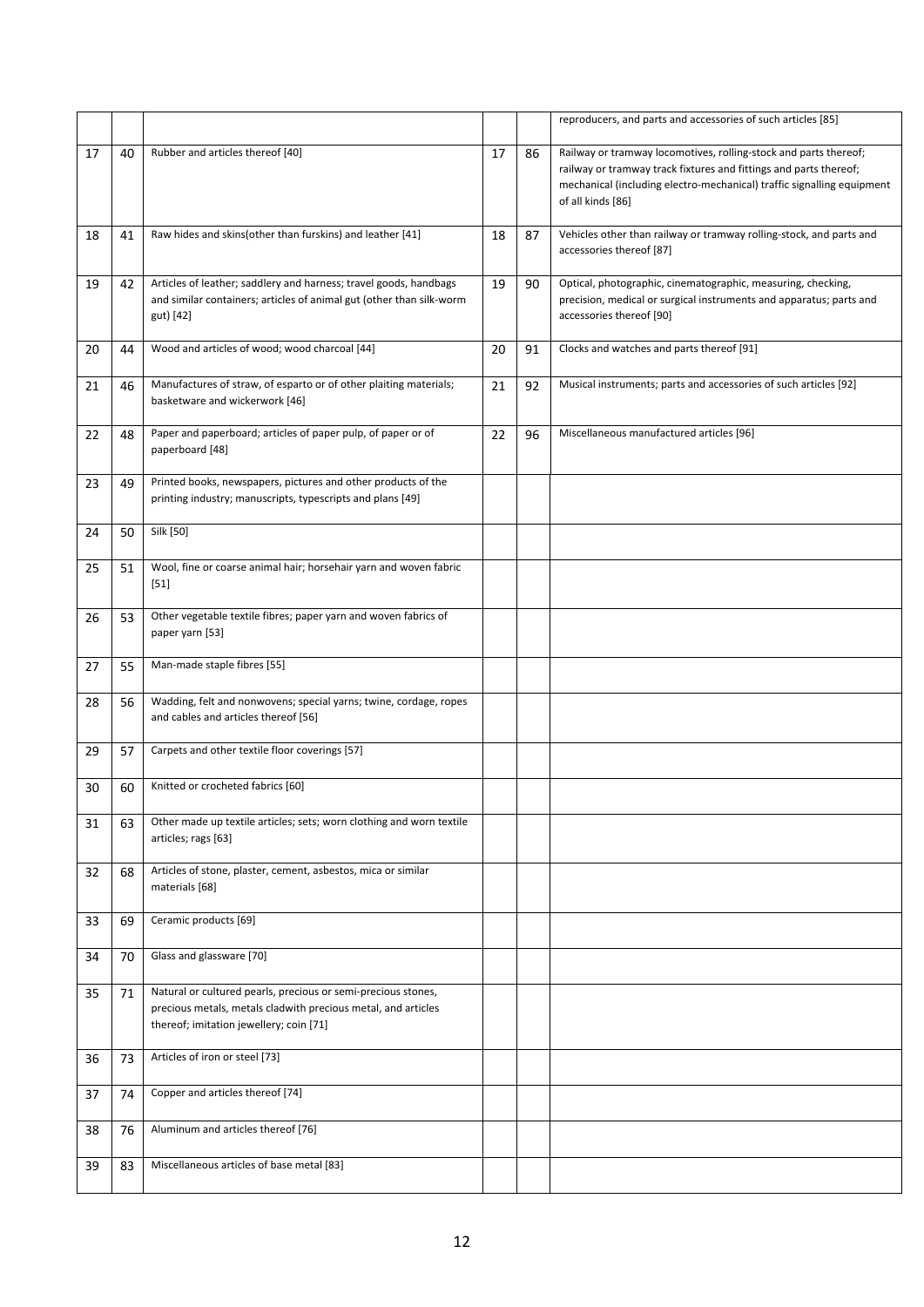| 40 | 84 | Nuclear reactors, boilers, machinery and mechanical appliances;<br>parts thereof [84]                                                                                                                                                                         |  |  |
|----|----|---------------------------------------------------------------------------------------------------------------------------------------------------------------------------------------------------------------------------------------------------------------|--|--|
| 41 | 85 | Electrical machinery and equipment and parts thereof; sound<br>recorders and reproducers, television image and sound recorders<br>and reproducers, and parts and accessories of such articles [85]                                                            |  |  |
| 42 | 88 | Aircraft, spacecraft, and parts thereof [88]                                                                                                                                                                                                                  |  |  |
| 43 | 89 | Ships, boats and floating structures [89]                                                                                                                                                                                                                     |  |  |
| 44 | 90 | Optical, photographic, cinematographic, measuring, checking,<br>precision, medical or surgical instruments and apparatus; parts and<br>accessories thereof [90]                                                                                               |  |  |
| 45 | 91 | Clocks and watches and parts thereof [91]                                                                                                                                                                                                                     |  |  |
| 46 | 92 | Musical instruments; parts and accessories of such articles [92]                                                                                                                                                                                              |  |  |
| 47 | 94 | Furniture; bedding, mattresses, mattress supports, cushions and<br>similar stuffed furnishings; lamps and lighting fittings, not elsewhere<br>specified or included; illuminated signs, illuminated name-plates<br>and the like; prefabricated buildings [94] |  |  |
| 48 | 95 | Toys, games and sports requisites; parts and accessories thereof<br>$[95]$                                                                                                                                                                                    |  |  |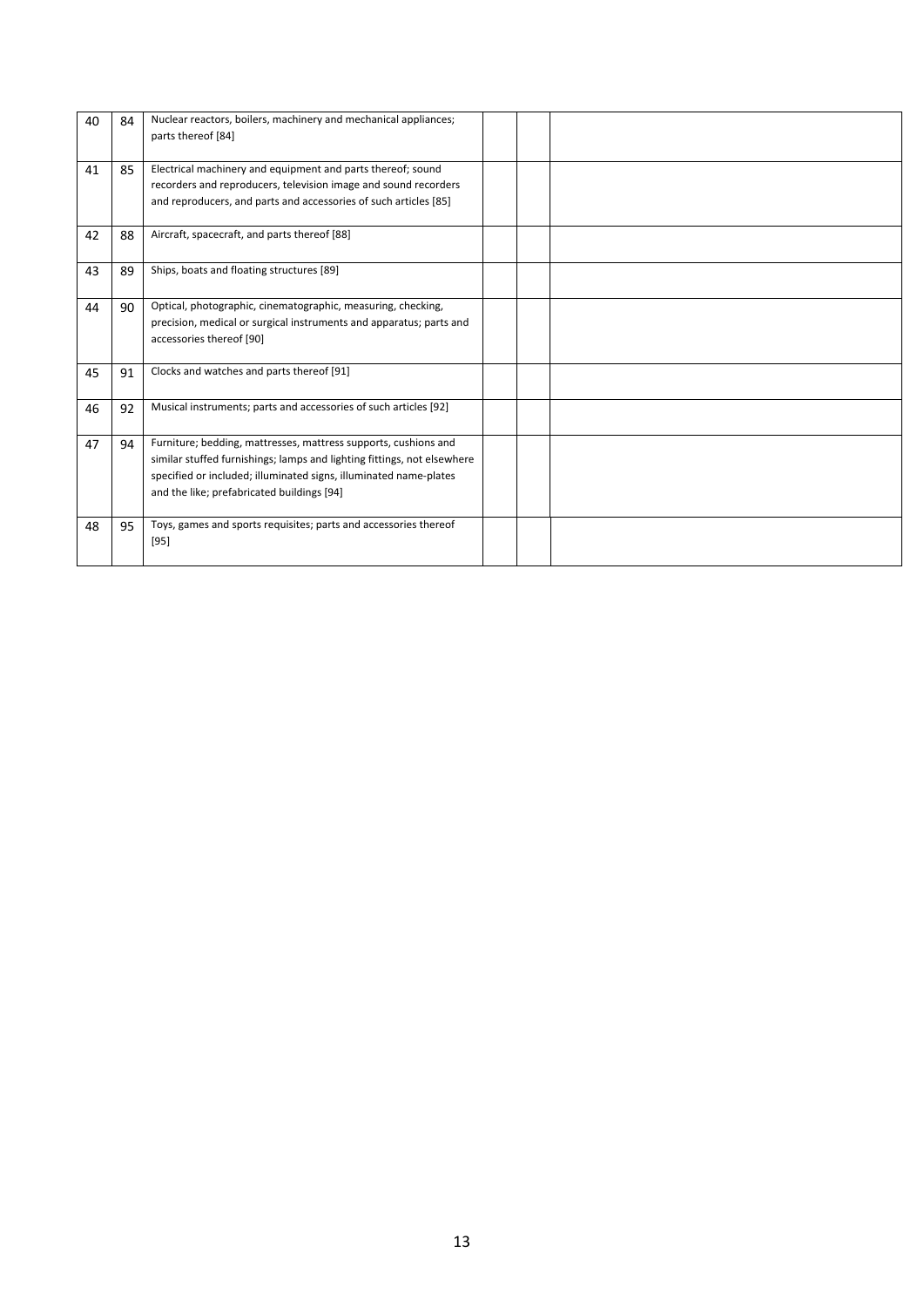#### **2. PRE AND POST – FTA TRADE BETWEEN PAKISTAN AND SRI LANKA**

In 2009 Pakistan's exports at around \$17.5 billion were 8.3 percent of GDP. The imports at around \$31.5 billion were 15 percent of GDP. The share of Sri Lanka in overall Pakistani exports stood at 1.2 percent. The average tariff bound for all products was 52.4 percent. In case of agriculture and industrial products the rate was 97.1 and 35.3 percent respectively. The average tariff applied for all products was 11.42 percent which indicates that Pakistan is well below its bound limits.

Sri Lanka compared to other South Asian economies liberalized its trade regime much earlier. Recently exports grew largely on account of apparel and agricultural products such as tea. Like Pakistan, Sri Lanka's leading export destination is United States. The share of Pakistan in the overall exports of Sri Lanka stands around 0.8 percent. In 2008 the average tariff bound for all products was 29.8 percent. In case of agriculture and industrial products the rate was 49.7 and 19.3 percent respectively. The average tariff applied for all products was 8.9 percent. In case of agriculture and industrial products the average tariff applied was 28.4 and 7.4 percent respectively. In comparison to Pakistan, Sri Lanka's applied rates are higher for agriculture and lower for industrial products.

Traditionally the trade volume between Pakistan and Sri Lanka has remained low; The balance of trade between the two countries is in favour of Pakistan, increasing annually every year since 2002. Pakistan's exports to Sri Lanka increased from \$76 million in 2003 to \$216 million in 2009. The total export value between 2003 and 2009 stood around \$1120 million. The highest percentage share of export to Sri Lanka in overall Pakistani exports was seen in 2007 at around 1.2 percent (when Pakistan's total exports were \$16.9 billion).

On the other hand Sri Lanka's exports to Pakistan increased from \$28.8 million in 2002 to \$54.7 million in 2009. The highest percentage share of exports to Pakistan in overall Sri Lankan exports was observed in 2006 at 0.86 percent. The total value of exports to Pakistan between 2003 and 2009 was around \$359 million. The overall exports of Sri Lanka did show an impressive growth during this time period, increasing from \$4.7 billion to \$7.1 billion in 2009.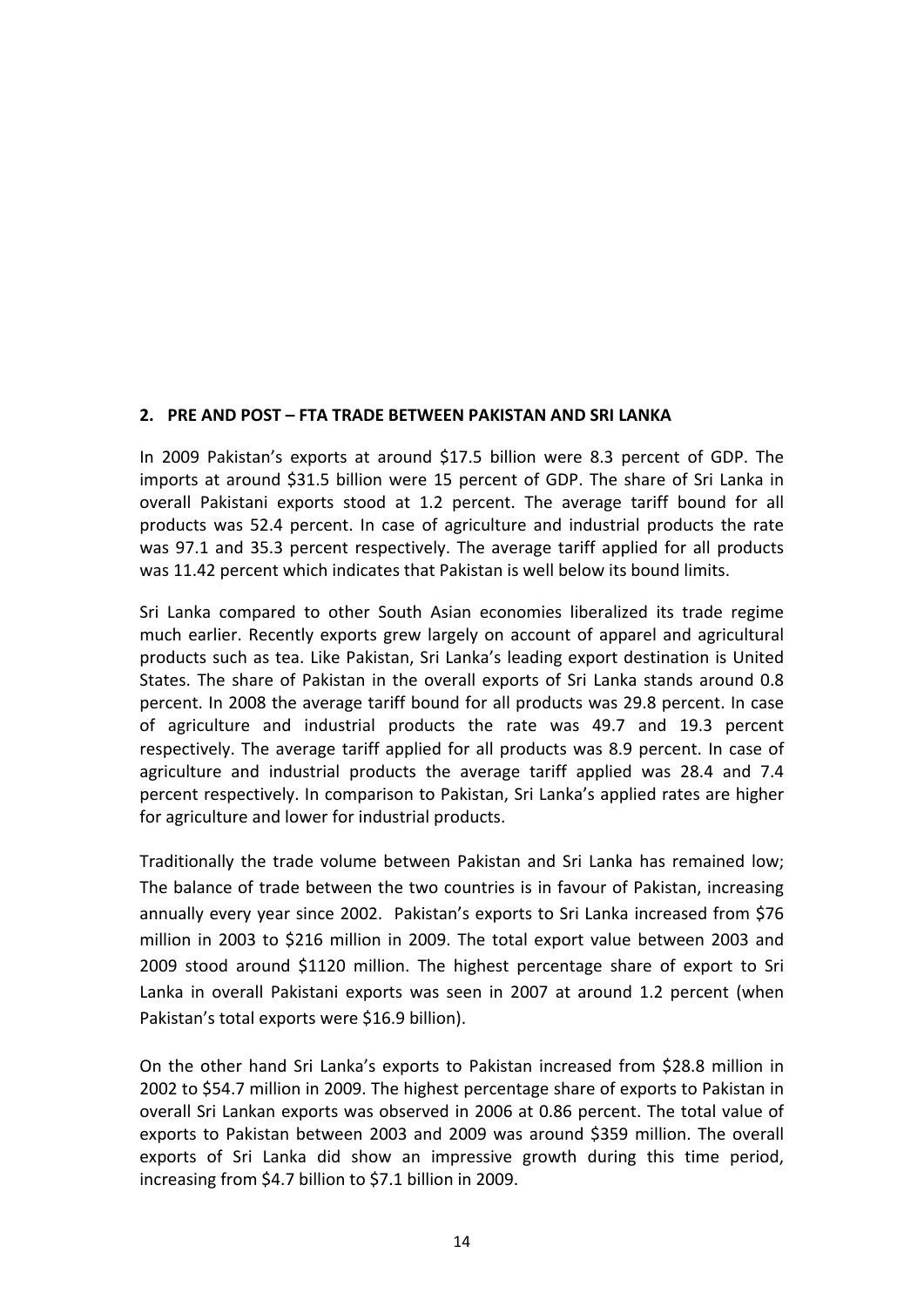We now compare the tariffs applied (2009) by Sri Lanka on imports from Pakistan and from leading partner i.e. US reveals that even after FTA, applied tariffs were still on the higher side for Pakistan in case of food and beverages (36 percent with 255 tariff lines), footwear and headgear (22.3 percent with 53 tariff lines), animal and vegetable fats/oils (15 percent with 57 tariff lines), and animal products (12.8 percent with 281 tariff lines). An overall sectoral comparison reveals that Pakistan faced an average applied tariff of 10.73 percent compared to 15.06 percent of US in agricultural products. For industrial products average applied tariffs was 4.3 percent for Pakistan compared to 6.78 percent on goods from US.

Similar to Sri Lanka's case we compare tariffs applied on imports from Sri Lanka and US. The tariffs still remain on the higher side for: a) transport equipment (35 percent with 287 tariff lines), footwear and headgear (19.3 percent with 53 tariff lines), food and beverages (13.8 with 229 tariff lines), animal or vegetable fats/oils (16.29 percent with 54 tariff lines), animal products (8.9 percent with 248 tariff lines). The similarities between the still relatively restricted product groups are representative of similarities in the product structure of the two countries. An overall sectoral comparison reveals that Sri Lanka faced an average applied tariff of 6.3 percent compared to 13.7 percent by US on agricultural products. For industrial products average applied tariffs was 6.7 percent for Sri Lanka compared to 11.5 percent for US.

Despite Sri Lanka and Pakistan not being major trading partners, their respective export markets are crucial. For example, Pakistan is an important export market for tea, followed by copra, rubber, betel leaves and tamarind. Similarly, for Pakistan, Sri Lanka is an important market for textiles, pharmaceuticals, machinery and agricultural items. All major Sri Lankan export sectors have been granted preferences in the FTA. For example this agreement allows duty free entry for 10,000 tons of tea per year and Pakistan happens to be the third largest tea importing nation in the world.

We now see the changes in product group shares for Pakistan's import from Sri Lanka (Table 1). The product group with the highest weight sees a decline between the period 2003 to 2008. The import of vegetable products had a percentage share of 63.8 percent (in overall imports of Pakistan from Sri Lanka) in 2003 which declined to 46 percent in 2008. On the contrary, rubber and plastics group had a share of 21.1 percent in 2003 which increased to 40.4 in 2008. Other products whose shares increased during the period include: textiles (from 3.4 percent in 2003 to 4.7 percent in 2008), wood and wood articles (from 1.0 percent in 2003 to 2.6 percent in 2008). These are also complimented by sectors presently not having a large share in the overall imports. To some extent it can be claimed that as a result of this FTA the exports of Sri Lanka increased for non-traditional exports.

We can also observe the overtime change in product group shares for exports of Pakistan to Sri Lanka (Table 2). The textile articles having the largest weight in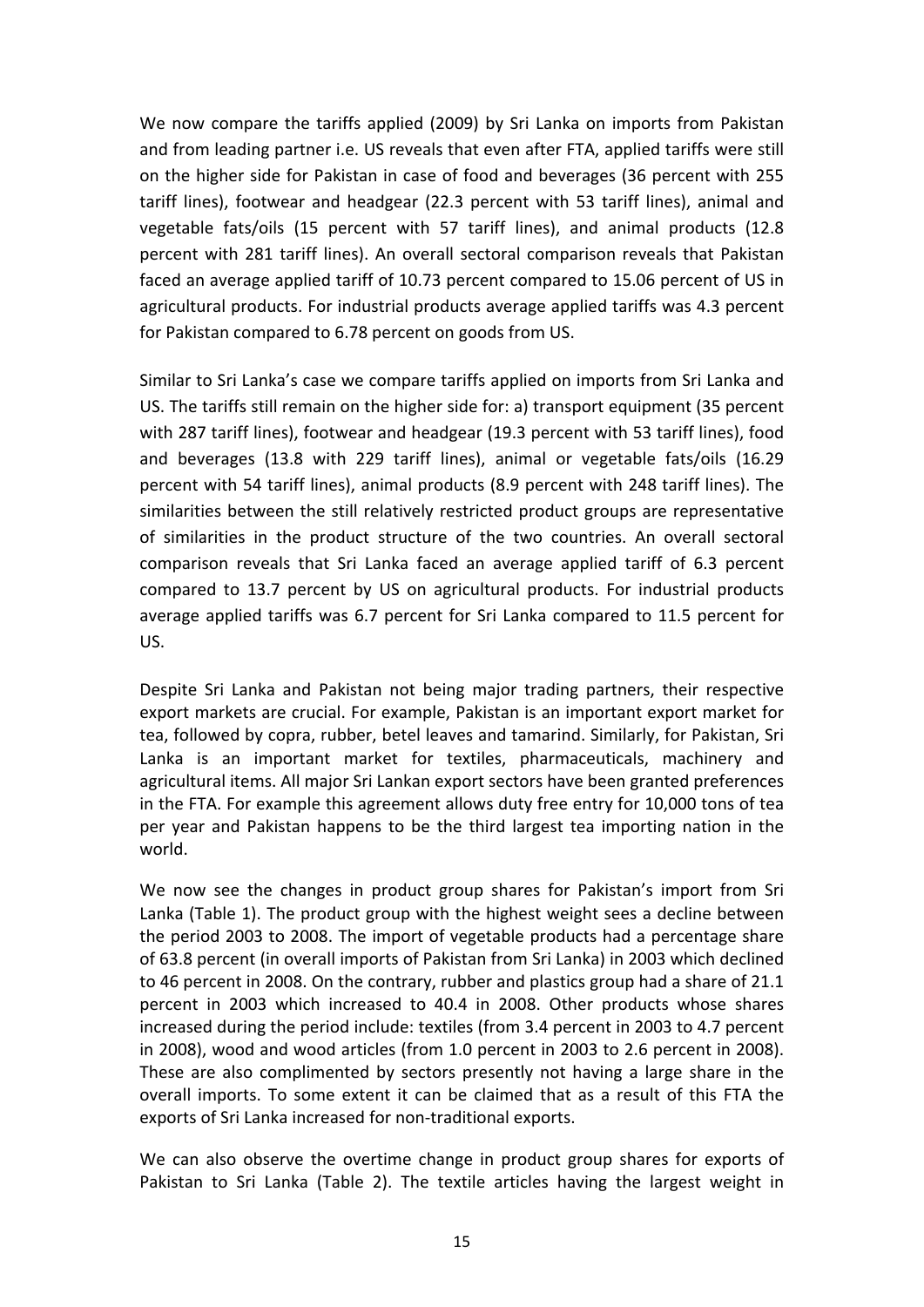Pakistan's exports to Sri Lanka registered an increase in export share from 50.7 percent in 2003 to 59.5 percent in 2008. Other groups whose share increased include: vegetable products (increasing from 18 percent in 2003 to 19.8 percent in 2008), prepared foods and beverages (increasing from 1.5 percent in 2003 to 2 percent in 2008), base metals (increasing from 2.8 percent to 5.7 percent during the same period). Minor increases were also seen in the shares of machinery and appliances, pulp, paper and paper board. The product groups whose shares decreased include live animals, animal products, chemical products, rubber, plastics, and footwear.

For Sri Lanka's exports we see some change in the value terms as regards the importance of individual sectors. The vegetable products remained on top in the pre and post FTA period followed by plastics and rubber, textiles and textile articles. However base metal which out of all product groups had 4<sup>th</sup> largest share in Sri Lanka's total exports to Pakistan slided to  $9<sup>th</sup>$  position. Similarly the machinery and appliances group declined from  $5<sup>th</sup>$  to  $7<sup>th</sup>$  in ranking. The chemical products that stood  $6<sup>th</sup>$  in pre FTA ranking came  $5<sup>th</sup>$  in post FTA milieu. The wood and wood articles had  $9<sup>th</sup>$  position earlier which improved to  $4<sup>th</sup>$  in the post – FTA period. The mineral products improved from  $10^{th}$  to  $6^{th}$  in the overall ranking.

In case of Pakistan textile's share in Pakistan's exports to Sri Lanka remained on top, followed by vegetable products. The live animal and animal products group was  $3<sup>rd</sup>$ before the FTA however slided to  $5<sup>th</sup>$  by 2008. The chemical sector maintained its  $4<sup>th</sup>$ position. The plastics and rubber group slipped from  $5<sup>th</sup>$  to  $7<sup>th</sup>$ . The exports of base metals improved and its ranking in export shares increased from 6<sup>th</sup> to 3<sup>rd</sup>.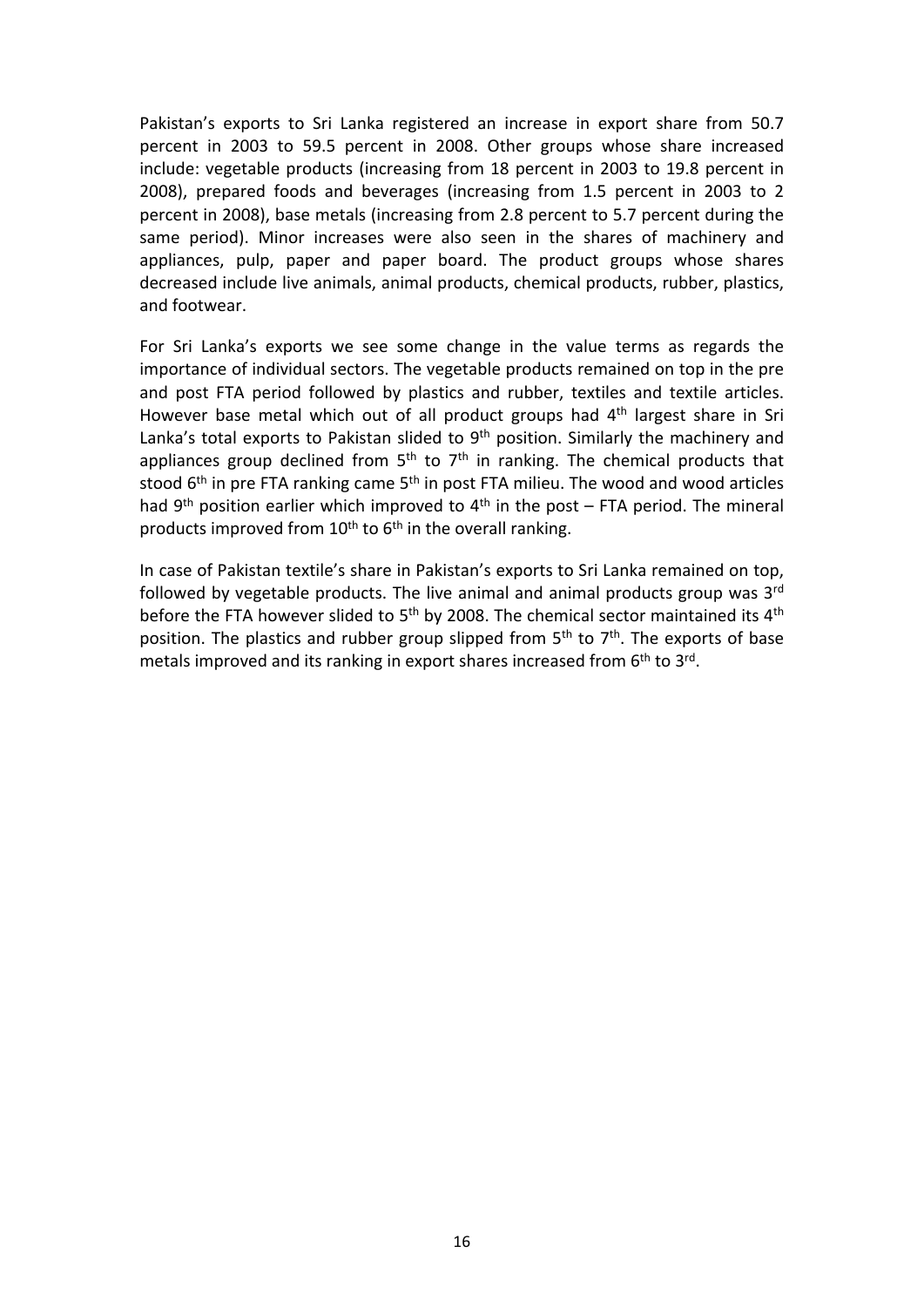#### **3. PROCESS ANALYSIS: 'PAKISTAN SRI LANKA FTA'**

There are many steps involved in an FTA process. The first step before any two parties sign a FTA is to investigate whether the FTA between partner countries is feasible in form of a detailed feasibility report. Each partner country may undertake its own feasibility study comprising of a detailed analysis of the partner country's macroeconomic potential, development patterns of different sectors which may be relevant for the FTA, its trading profile including any barriers to trade and its key trading partners. The second step in an FTA is to reach out to the Industry stake holders and to understand the key issues which may be relevant in formulising the FTA to the benefit of the home country and its industry. Then comes the actual negotiations where important factors of success are the very management of the negotiations through well represented team, utilisation of all the relevant communication channels of awareness and by actively developing different scenarios to be presented to the partner's table. After negotiations comes FTA implementation, where key aspects are the formulation of viable and effective communication strategy to advertise to the masses regarding the FTA and any trade facilitating measures which are important in smooth implementation of the agreement. Last step in a FTA process is to assess the economic and social costs and benefits of FTA . The last step comprises of an empirical study which analyses the extent of trade creation and diversion in the economy due to the FTA. As discussed above, the five steps in an FTA process is as follows:

- 1) Feasibility
- 2) Internal Analysis and Industry Outreach in Pakistan
- 3) Negotiations
- 4) Post Negotiations
- 5) Economic and Social Cost Benefit Evaluation of the FTA

The effectiveness of the FTA can be gauged through this process. Here we would evaluate Pakistan Sri Lanka FTA . The documents which are utilised to assess whether Pakistan Sri Lanka FTA followed the 5 step process is as follows:

- Summary of a Feasibility Study
- Inter-ministerial Communications
- Summaries to the Cabinet regarding FTA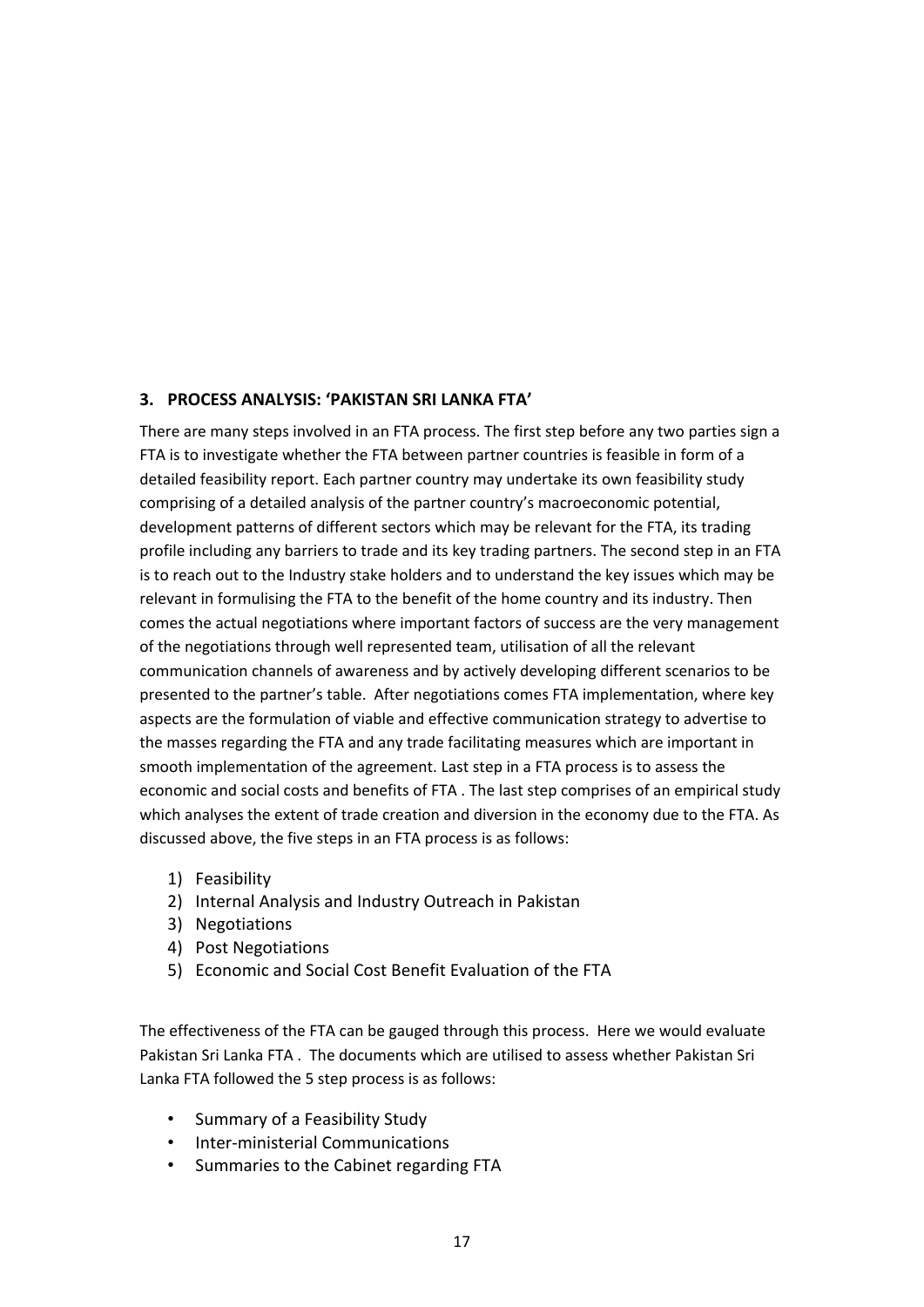- Communications with the Pakistani High Commissions (Sri Lanka, India)
- Communications with Sri Lankan High Commission
- ï Communications with the Private Sector
- Newspaper Articles
- PITAD Impact Evaluation Study

#### **3.1. FEASIBILITY**

#### **3.1.1. Assessing the Overall Economic Situation of Sri Lanka**

#### **3.1.1.1. Domestic Policy**

The summary of the feasibility study concludes that Sri Lanka is the richest and fastest growing economy when compared to Pakistan, India and Bangladesh. However, it is not clear from the summary whether the conclusion has been drawn from the hard data and country comparisons of GDP growth rates, fiscal situation, capital market performance, inflationary trends, human capital indicators, poverty and inequality profiles etc

#### **3.1.1.2. Sectoral Analysis**

Before signing an FTA, a detailed sectoral analysis is important to pin point which sectors are most relevant for Sri Lankan economy vis a vis their productivity. For example, Pakistan intends to export semi manufactured and agricultural goods to Sri Lanka after the FTA to improve its export base. Sectoral analysis is absent in the summary of the feasibility study. Certain products are identified which are of Pakistani interest but the summary couldn't substantiate the basis for selection other than their relevance based on their import demand for Sri Lanka**.** 

#### **3.1.1.3. FDI and Investment Policy**

According to the summary of the feasibility study Sri Lanka has the highest FDI (as a percentage of GDP). MOC documents suggest that that both countries would facilitate investment opportunities post FTA. A fear regarding Indian Investments into Sri Lanka was raised especially in auto sector. By opening a plant in Sri Lanka and employing 35% of domestic resources, India may also fulfill rules of origin criterion and would be in a position to export to Pakistan via Sri Lanka with reduced duties. This may adversely affect Pakistani Auto Industry.

Sri Lanka has the most liberalized investment regime in South Asian region. Sri Lanka is the regional trading hub with one of the best ports in the region. Sri Lanka has transparent investment laws with investment protection agreement. There is ample possibility for expansion of trade and establishment of joint ventures between Pakistan and Sri Lanka in agro based products including sugar production, sea food processing; value added textiles and garments; tea and its plantation, electronics;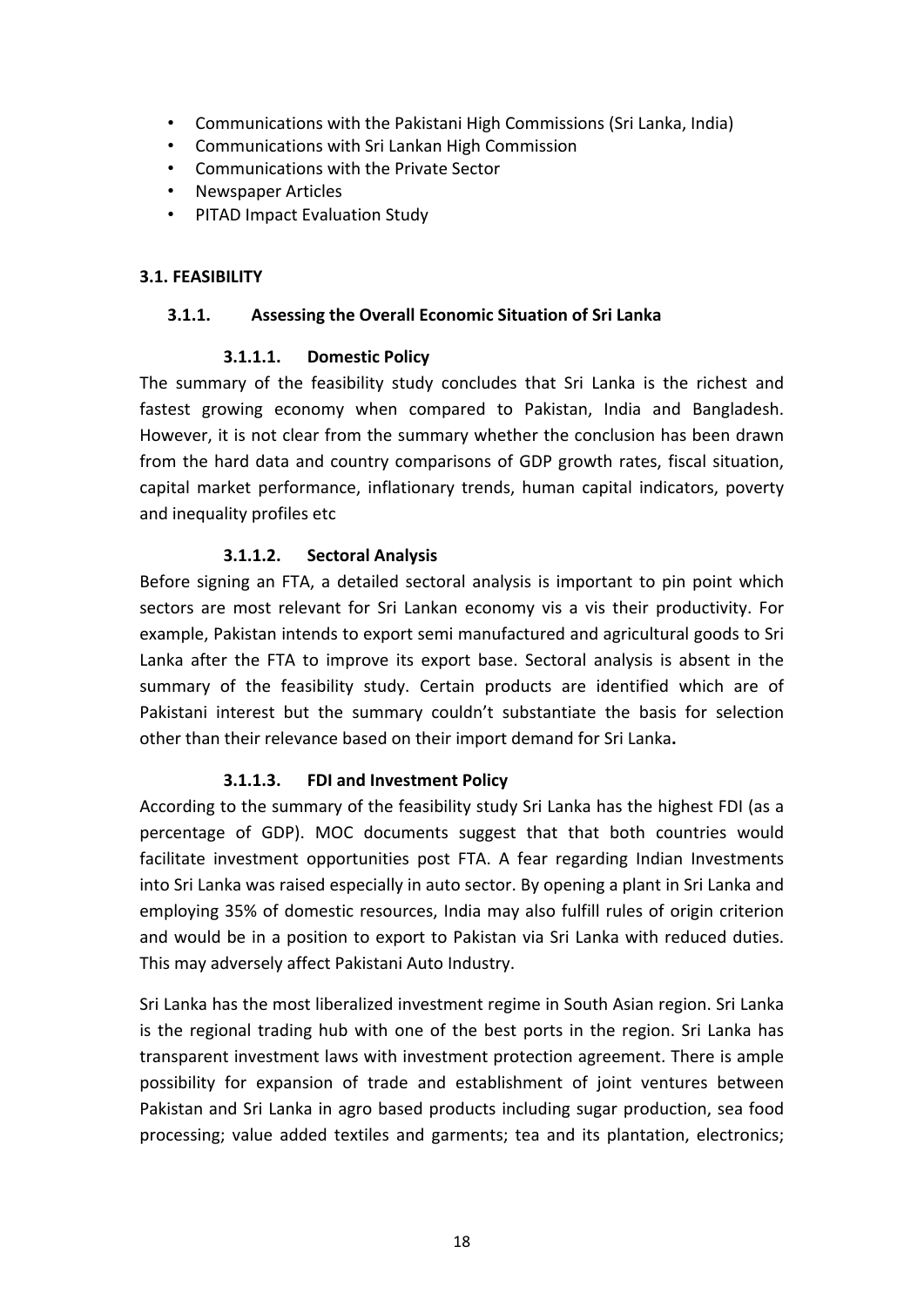metal fabrics and light engineering, pharmaceutical products; dehydration, preservation and canning of fruits and vegetables etc.

Pakistan and Sri Lanka are lucrative destinations for exporters of both countries as on the one hand Pakistan is a gateway to resource rich Central Asian states while on the other hand Sri Lanka enjoys duty free access to huge European Union and Indian markets.

#### **3.1.2. Trade and tariff profile of Country X**

#### **3.1.2.1. Trade and Tariff Profile of Sri-Lanka**

Before signing an FTA it is important to understand existing tariff structure of Sri Lanka in all products it imports from rest of the world. Such an analysis may tell how Pakistani products may have comparative advantage over other exporting partners of Sri Lanka through reduction of tariffs once FTA is in place between both the countries. Trade and tariff profile is absent in the summary.

#### **3.1.2.2. Trade Barriers**

The summary suggests that the feasibility undertaken by MOC does not cover the nature of trade barriers that are prevalent in Sri Lanka. However it concludes that Sri Lanka's import tariffs are lowest in the world.

#### **3.1.2.3. Identifying Other Key Trading Partners**

A product list is devised in the summary based on their overall import demand in Sri Lanka. Following products were identified for preferential treatment:

- 1. Fish and Preparation
- 2. Edible Vegetable
- 3. Edible Fruits
- 4. Spices
- 5. Cereals mainly Rice
- 6. Tobacco
- 7. Salt/ Sulphur
- 8. Plastic and Articles
- 9. Pearls and Articles
- 10. Pearls/Precious Stone
- 11. Iron and Steel
- 12. Cutlery
- 13. Electrical Machinery

The above mentioned list comprise of 41% of Sri Lankan imports. 40% of Pakistan exports fall under this category of products however Pakistan share in Sri Lankan imports of this category of products is only 4%. This means that Sri Lanka is importing from other countries and once FTA is in place, Pakistan will be able to export more to Sri Lanka. The discussion in the summary does not extend to identify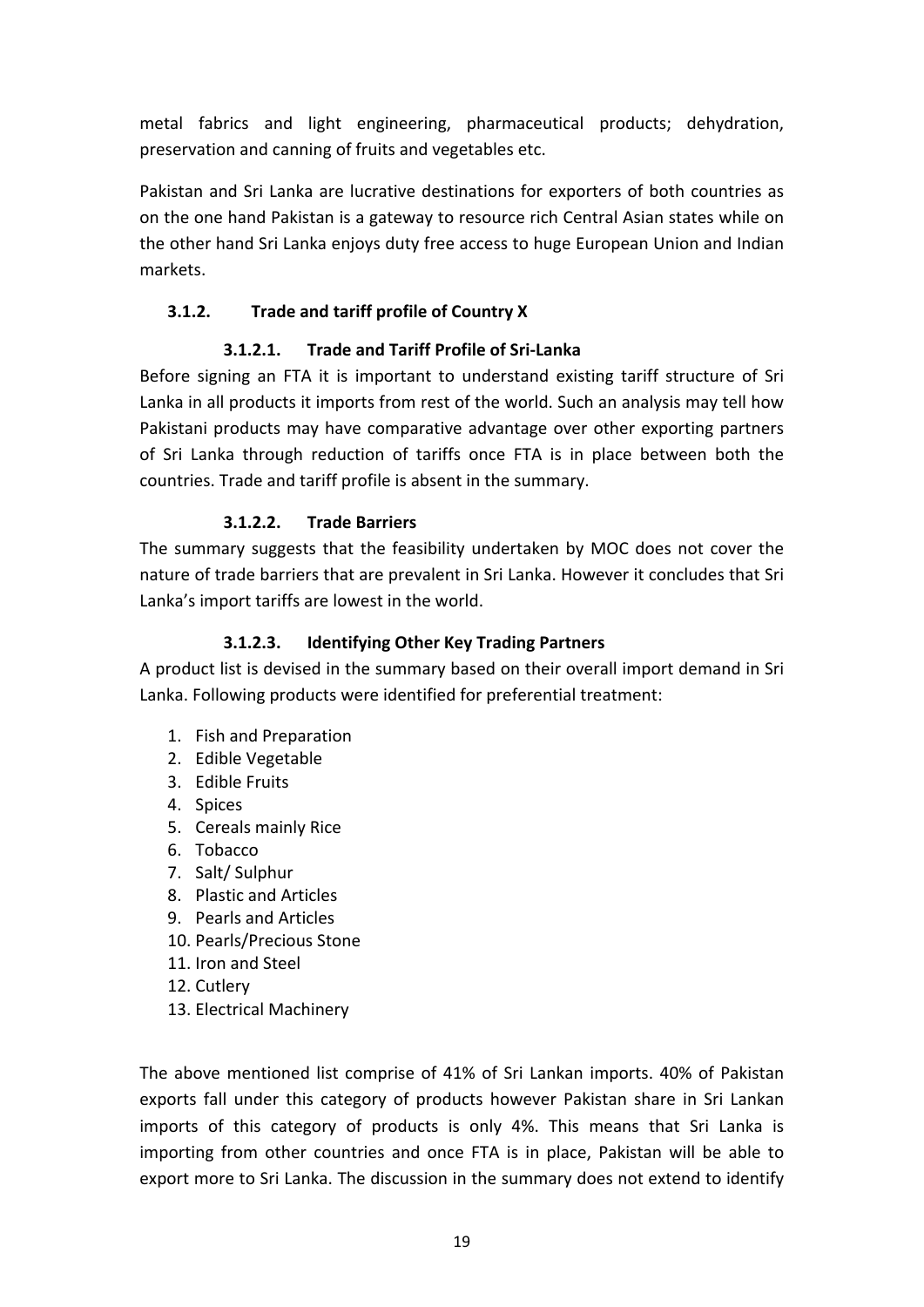the key trading partners of Sri Lanka in these products who are direct competitors of Pakistan. For example, MOC documents suggest that India is one of the important trading partners of Sri Lanka as both countries have also signed an FTA. Furthermore, PITAD document on 'Pakistan Sri Lanka post FTA analysis' identifies that EU and USA makes up for the major export destinations for both Pakistan and Sri Lanka. One can infer that through an FTA Pakistan and Sri Lanka can have more intra industry trade to enhance competitiveness and productivity of their products to be exported to USA and EU. However the feasibility study fails to cover this aspect.

#### **3.1.2.4. Structure of Tariffs**

The summary promotes zero duty concessions on exports from Pakistan on following items:

- 1. Fruits and Vegetables
- 2. Spices
- 3. Vegetable and Synthetic Fibre
- 4. Crude Minerals
- 5. Gascous Hydrocarb

While gradual phasing out in 3 to 5 years is proposed on items which cover

- 6. Tea
- 7. Crude Rubber
- 8. Pigments and Paints
- 9. Rubber Manufactures
- 10. Betel Leaves

MOC summary to the Pakistani Cabinet dated July 2000 suggests that both sides should consider gradual phasing out of preferential duties ranging from 100% to 25% on items to be negotiated. The document identifies that major items for tariff concessions to be requested by Sri Lanka are tea, natural rubber, coconut pulp, betel leaves/nuts, spices, sugar products, waste paper, textile, yarn and made ups, metal fires and soap, while Pakistan's list for seeking concessions may include cotton, rice, yarn, cotton fabrics, synthetic textiles, fish, fruits and vegetables, sugar products, pharmaceutical products, leather, surgical instrument, sports goods and some nontraditional items of exports such as gems and jewelry etc.

#### **3.1.2.5. International Trade Law Compliance**

Since FTAs come under the rules and regulations adopted by WTO, international trade law compliance is necessary to fit with GATT (General Agreement on Tariffs and Trade). For example Articles XX and XXI will be evoked for the protection of national security, protection of public morals, protection of human, animal or plant life and health and the protection of artistic, historic and archeological value. The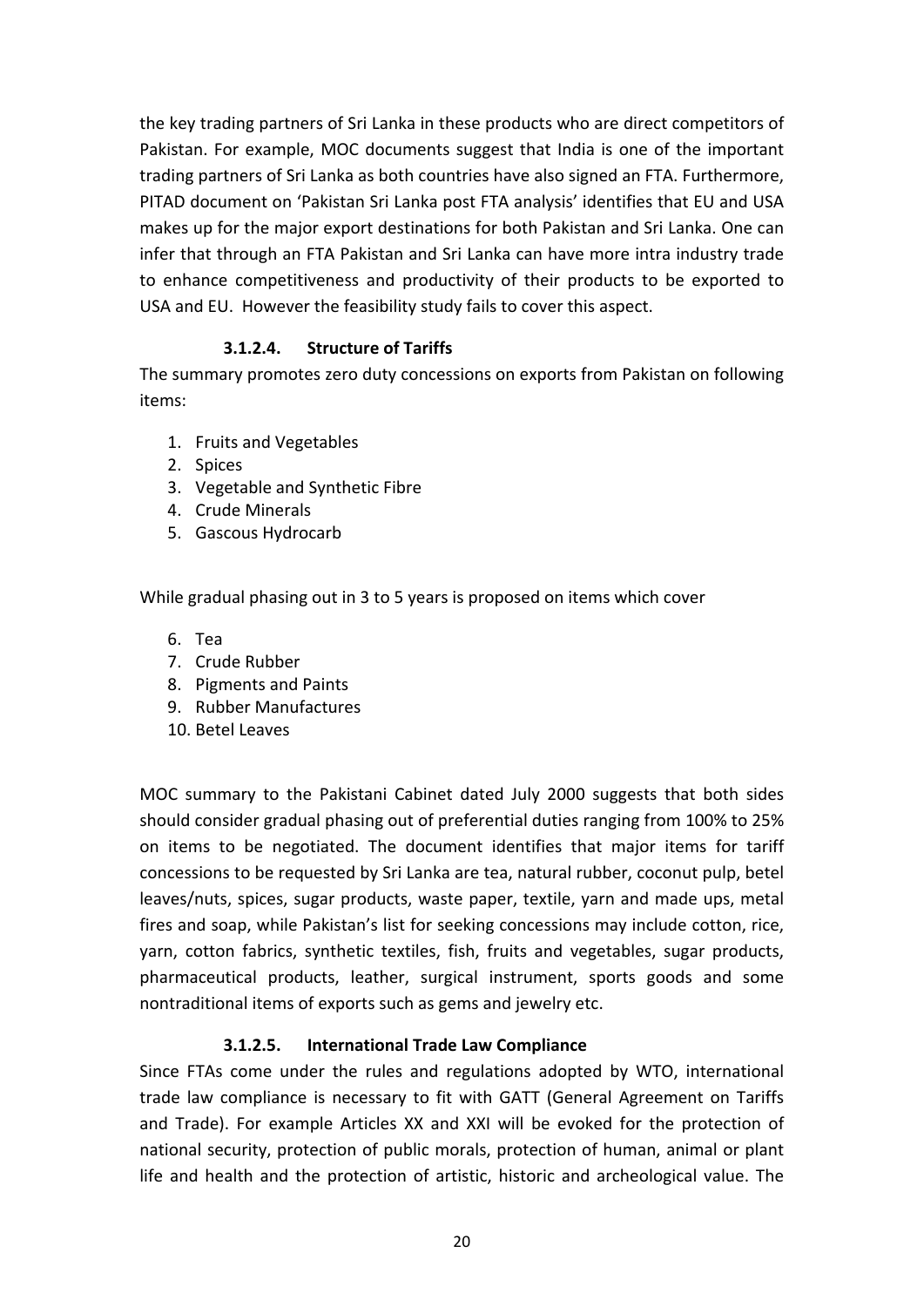FTA also provides for the contracting parties to apply their domestic legislation to restrict imports in cases where process are influenced by unfair trade practices like subsidies or dumping as is provided by GATTs and the relevant WTO Agreements.

#### **3.1.2.6. Rules of Origin**

The summary of the feasibility study does not provide any guide line for the rules of origin. MOC documents show that there were at least 3 proposals for establishing the origin of content criterion is concerned. Pakistan proposed that ROO should be based on SAPTA i.e., there should at least be 40 % value addition if the product is not wholly produced in the exporting country. Sri Lanka insisted on 25 % where as it was decided to be 35 % which is the same as Sri Lanka has agreed with India.

#### **3.1.3. Assess the Trade Data for Sri Lanka**

#### **3.1.3.1. Trade Volumes and Trade Structure**

The summary report does not analyze the overall trade volume or trade structure of either Pakistan or Sri Lanka.

#### **3.1.3.2. Main Exports and Imports**

It is important to analyze main imports of Sri Lanka to see whether Pakistan can benefit through the FTA by reduction in tariffs in products which comprise of Sri Lanka's main Imports. The summary of the feasibility identifies major imports of Sri Lanka comprising of textiles, cereals, electrical machinery, vehicles, mineral fuels and oils. Sri Lanka's major exports comprise of readymade garments (50%), tea, rubber, and pearls.

## **3.1.3.3. Pakistan's Exports and Imports**

Since Sri Lanka is only a small trading partner with only \$100 million trade with Pakistan when the talks on FTA was initiated, Pakistan's total exports and import profiles were not present in the feasibility study. Other documents do not mention Pakistan's Exports and Imports profiles other than what is exported or imported to Sri Lanka. Though auto industry exports are discussed by private sector stakeholders in order to protect their businesses domestically incase Indian exports in the sector find their way into Pakistan through the FTA. A fear resolved by stringent application of rules of origin as proposed by MOC.

## **3.1.3.4. Trade Balance**

It appears that there is tacit understanding during FTA negotiations that structure of trade balance between Pakistan and Sri Lanka would not change drastically but FTA is expected to bring new trading opportunities for both countries. A two year long FTA formulation especially regarding tariff regulatory quotas on tea, betel leaves for Sri Lanka and Rice, Onions for Pakistan in addition to tariff phasing out on nearly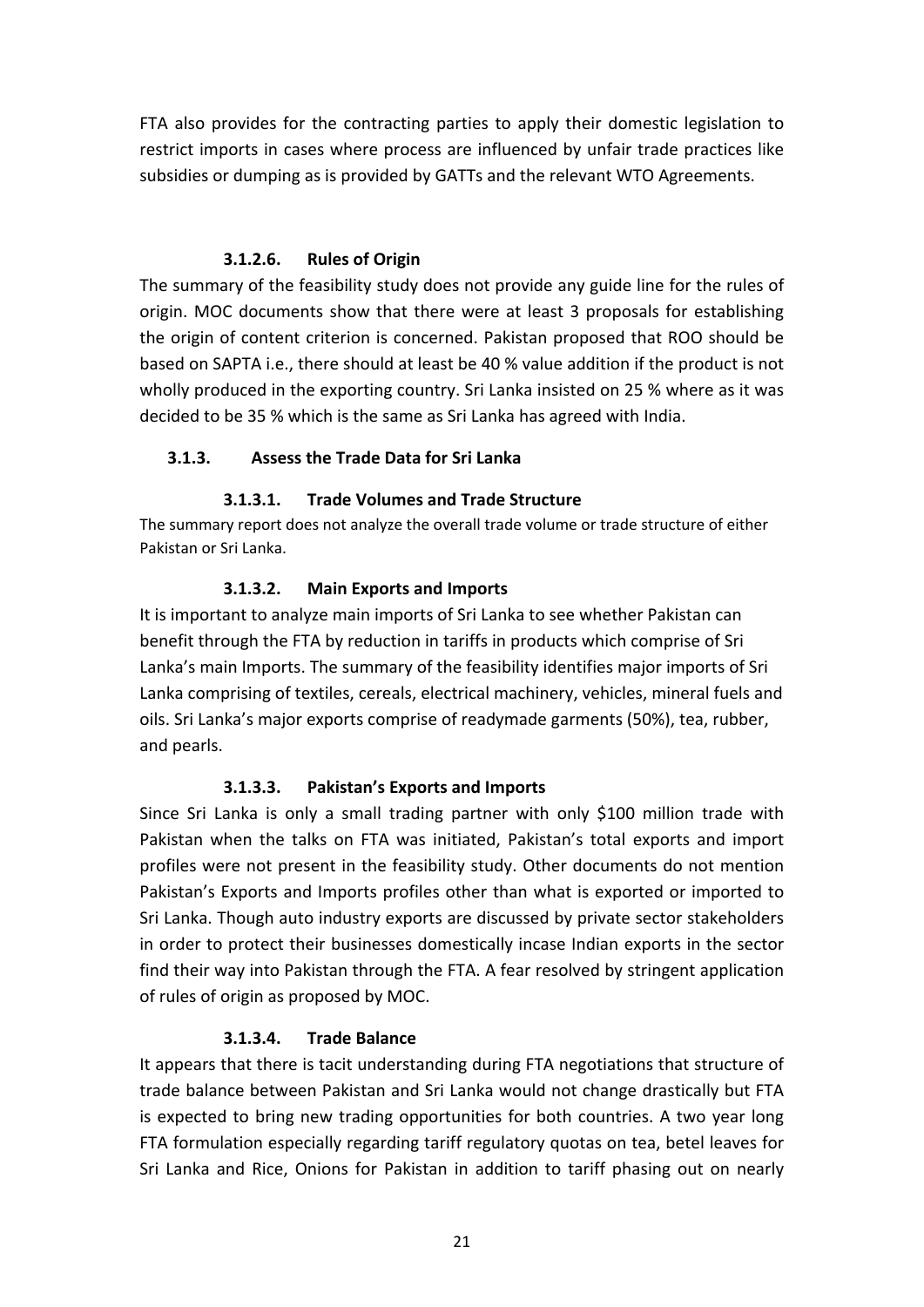4000 product lines from both sides by year 2008 would definitely determine significant changes in trade balance.

## **3.1.4. Global Supply chain Environment for major export products**

#### **3.1.4.1. Liaison with Industry Representative**

The summary suggests that the feasibility study does not reach out to Industry representatives of both Countries but other documents show that MOC, Pakistan did made an effort to undertake meetings with Industry stakeholders where the major concern was India Sri Lanka FTA and need of signing FTA with Sri Lanka. There were some concerns by Industry representatives especially from auto sector in Pakistan.

## **3.1.4.2. Structure of Inputs used in Exporting Products**

Rules of Origin designed by MOC, Pakistan incorporate the possibility of trade in manufactured products e.g. auto industry especially of Indian Origin. Structure of inputs and their origin are to be determined before trade can happen between Pakistan and Sri Lanka under an FTA.

There is also a possibility that exporting sector in Pakistan use imported inputs also from Sri Lanka. However, according to the summary such possibilities are not covered in the feasibility.

## **3.1.4.3. Tariff rates on these Inputs**

It is important to analyze tariff rates on importing inputs. If the FTA covers inputs which represent imports from Sri Lanka, this may have an application for domestically produced inputs. Summary does not substantiate that such analysis is carried out in the feasibility.

#### **3.1.4.4. Imported Inputs for Export versus Domestic Consumption**

Post FTA, increase in intra industry trade would enable both countries to import cheaper inputs for exports in manufacturing sector. However FTA documents do not cover this aspect.

## **3.1.5. Review Previous Cooperation Efforts between Pakistan and Sri Lanka**

**3.1.5.1. Benefits Derived From Other Agreements Signed Previously** There is brief mention of SAFTA. Pakistan Sri Lanka FTA has been seen to pave way for the success of SAFTA.

#### **3.1.5.2. Benefits that can be added in the further Negotiations**

During the formulization of the Pak-Sri Lanka FTA, Pakistan showed increased understanding of the benefits accrued for enhanced regional trade and foresees the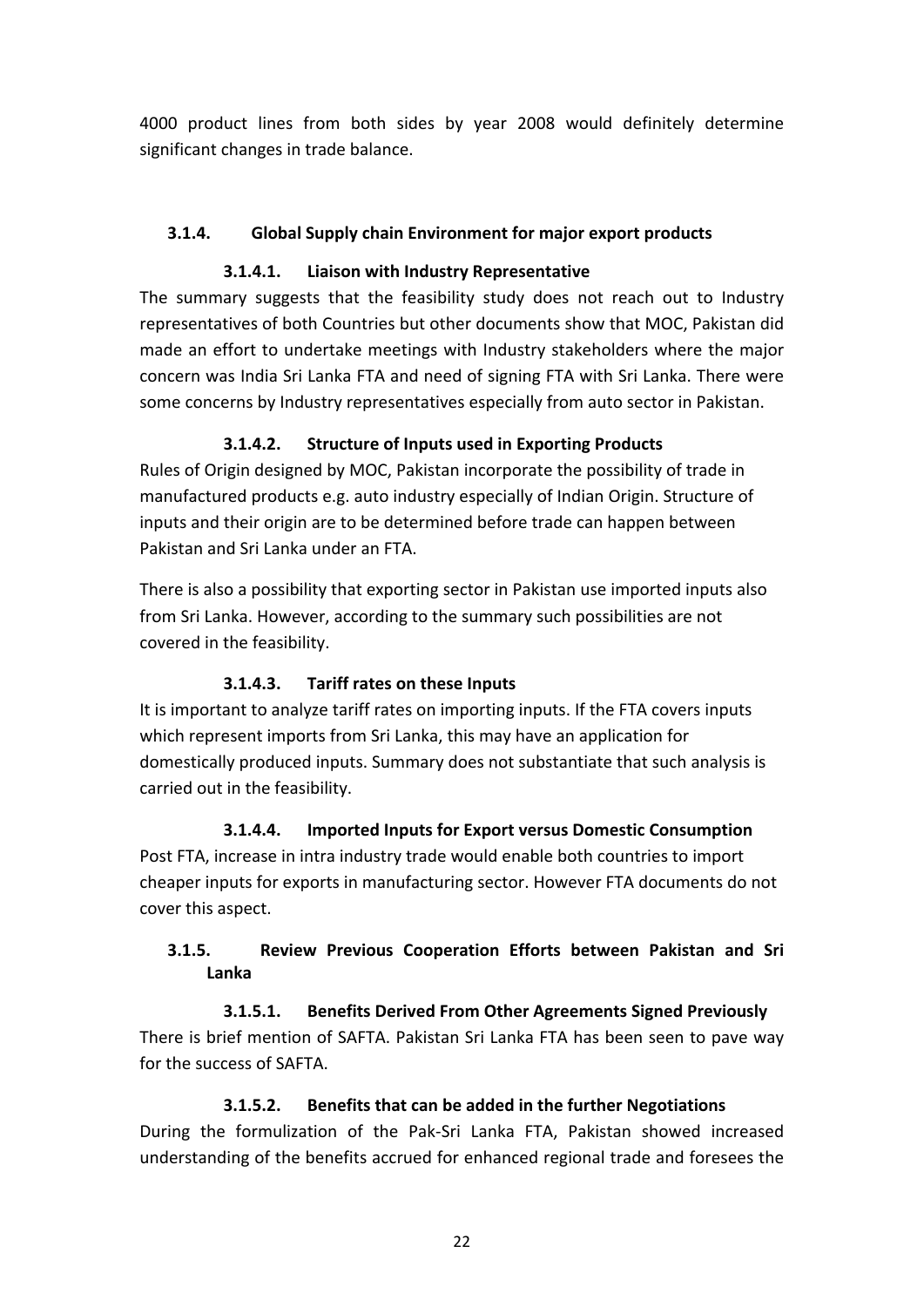possibility of further FTAs and eventually a successful implementation of regional model of trade under SAFTA. However feasibility report does not cover this aspect.

#### **3.1.6. Bilateral Issues between the FTA Partners**

# **3.1.6.1. Current Issues that have been discussed between the Pak-Sri Lanka**

The very rational of FTA between Sri Lanka and Pakistan does not come out of economic rational but as a realization of close bilateral ties between both countries where Pakistan has been accepted as a time tested friend of Sri Lanka by its government and press. Pakistan was instrumental in helping out Sri Lanka in resolving internal conflict in the country as well as aiding the country through natural calamities like Tsunami or offering technical assistance in number of projects through allocating generous credit (\$ 5 million in 1991 and \$10 million in 2003) as well as tapping in the tourist industry for both countries.

## **3.1.6.2. Barriers faced by Pakistani Exporters**

There can be Non tariff barriers which are faced by Pakistani exports in Sri Lanka. However, the summary of the feasibility does not discuss this.

#### **3.2. INTERNAL ANALYSIS AND INDUSTRY OUTREACH IN PAKISTAN**

## **3.2.1. Assessment of Export Priorities**

## **3.2.1.1. Export Competitiveness by using RCA's and UEP**

Export competitiveness analysis is important to pin point such products where Pakistan or Sri Lanka can export to each other efficiently. This may be done by calculated Reveled comparative advantage and unrealized export potential index. PITAD document on Pakistan Sri Lanka FTA impact evaluation carry out the analysis and list down products where Pakistan and Sri lnaka have comparative advantage over each other.

#### **3.2.2. Assessment of Import Sensitivity**

## **3.2.2.1. Structure of Products with High Applied Tariffs**

Industry stakeholders through communication with MOC identify auto sector to be having high applied tariffs in Sri Lanka and is also in the negative list of the country in the FTA. However, it is in the concession list of Pakistan. They fear that this will encourage flow of auto sector imports from India via Sri Lanka. However, according to MOC, rules of origin ensure that such would not happen as Sri Lanka has no auto manufacturing industry.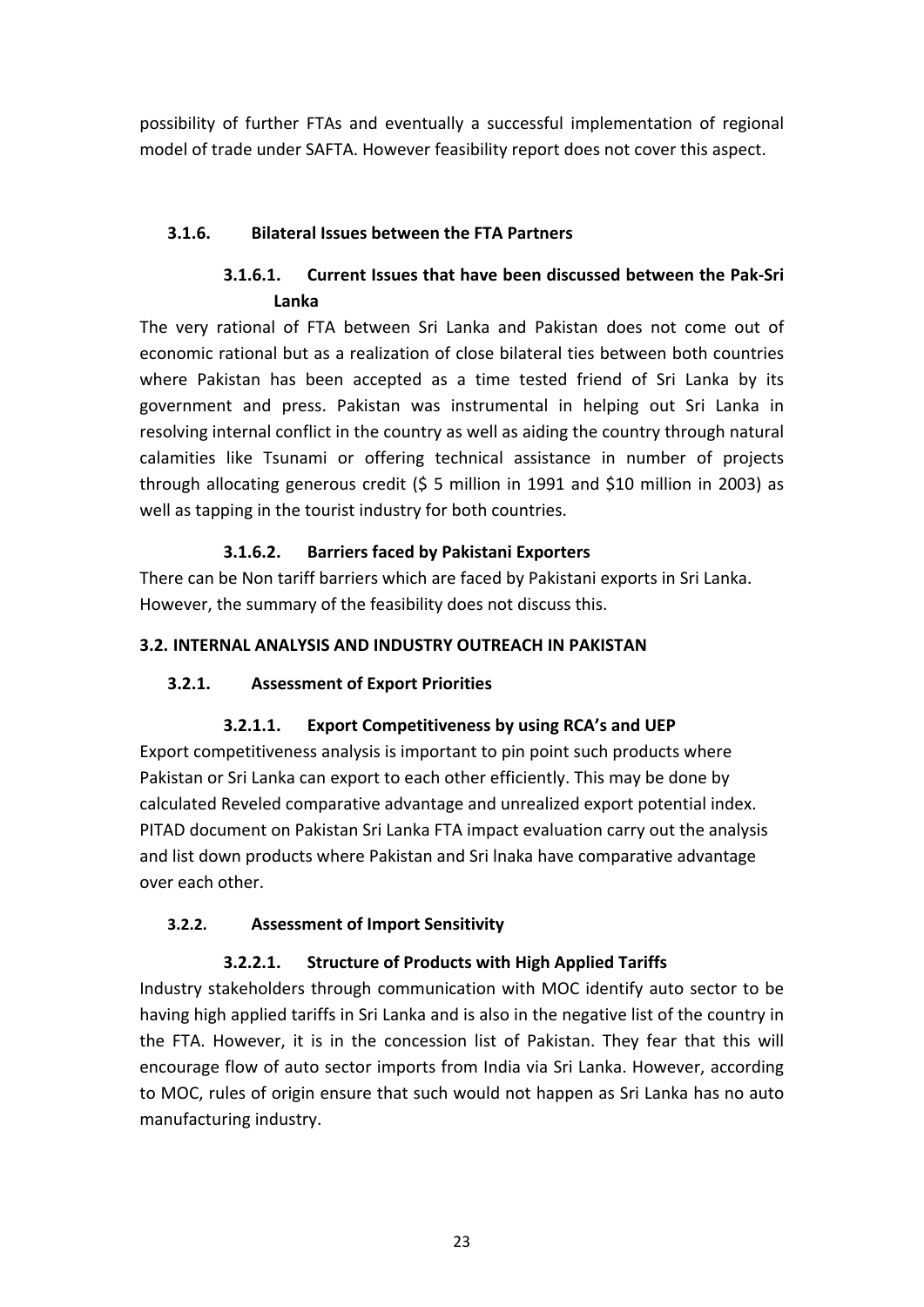#### **3.2.2.2. Assessment whether any items are sensitive**

A sensitive list is prepared by Pakistan. There is some controversy on the inclusion of entire auto sector in the sensitive list.

#### **3.2.2.3. Identifying Industry Interest and Concerns regarding the FTA**

Stakeholders' communications with the MOC shows that manufacturing sector has concerns over the FTA.

- A)Engineering Development Board wants items of Chapter 87 (piston engines) to be included in sensitive list
- B) Pakistan Auto Manufacturers Association wants all the preferential items of auto sector to be included in the negative list
- C) Atlas Rubber and Plastic Industries want import of PVC compound (HS code: 3904.2200) from Sri Lanka be checked as Sri Lanka does not produce this category of Products

#### **3.2.2.4. Compliance Costs**

A) Reviewing Environment, labor and Product Standards

B) IPR Issues

 It appears that Compliance costs were least of the concerns in the FTA partly because both countries are developing countries. However such costs become a major aspect of the FTA if it is seen under WTO rules and regulations.

## **3.2.2.5. Revenue Impact: Loss of revenue due to preferential tariffs**

Annual Revenue Loss on Imports from Sri Lanka

- $\cdot$  Tea Leaves = Rs 96 million
- Betel Leaves= Rs 11.25 million

#### **3.3. NEGOTIATIONS**

#### **3.3.1. Know Your Partner Constraints**

Initially Sri Lanka did not conform to Pakistani proposal to give tariff rate quota on Rice, Potato and Onion. After 2 years of active negotiations eventually market access has been provided to Pakistan in the said products by year 2005.

#### **3.3.2. Develop Scenarios**

Both Concessions list and non Concessions list has been changed multiple times during 2 years of FTA negotiations between Pakistan and Sri Lanka which suggests that active scenario building took place while formulating the details of the agreement.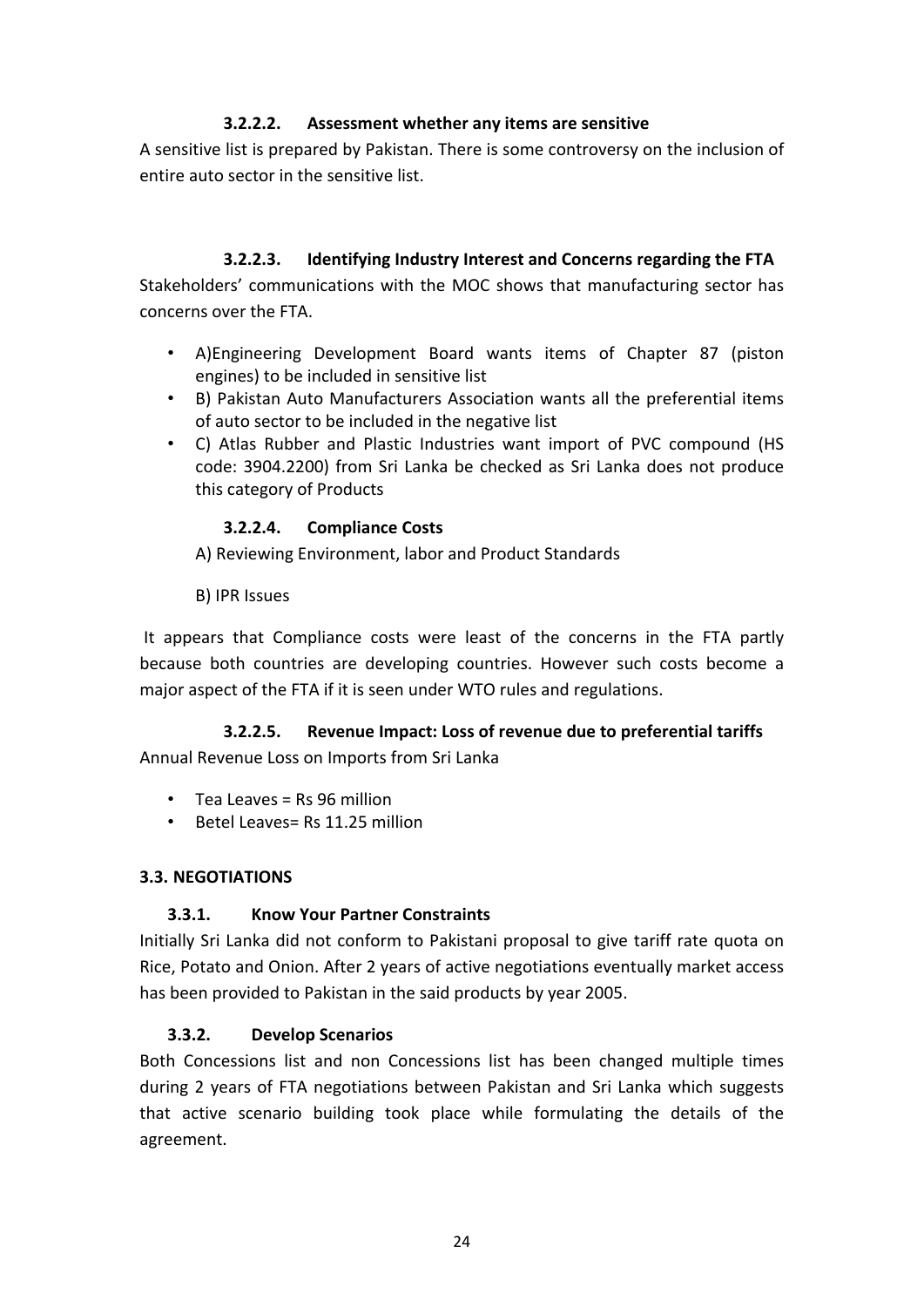#### **3.3.3. Management of Negotiations**

- A) The team for FTA negotiations comprised of relevant people.
- B) Communication Channels remain poor as relevant trade bodies were not directly involved
- C) Negotiation Sessions were managed well
- D) Lists were exchanged so several iterations were involved

#### **3.4. POST NEGOTIATIONS/IMPLEMENTATION**

#### **3.4.1. Formulating a Viable and Effective Communication Strategy**

Post FTA, the government should adopt an effective communication strategy whereby traders and relevant people are informed in detail regarding the FTA so that maximum benefits are accrued. However, the Communication strategy has been undermined by the fact no seminars, conferences and public events were organized. Public awareness was generated through news paper advertisements which was not enough

#### **3.4.2. Trade facilitating Measures to Implement the FTA**

No Targeted trainings have been carried out which is very important for the success of FTA process. For example MOC documents show that one of the reasons why India Sri Lanka FTA is not effective is due to the stringency of customs staff who are not trained to effectively implement the FTA.

#### **3.5. PERIODIC ECONOMIC AND SOCIAL COST BENEFIT EVALUATION OF FTA**

#### **3.5.1. Trade Analysis Impact (Trade Creation and Diversion)**

PITAD carries out a detailed impact evaluation study to analyse trade creation and diversion as an outcome of the FTA. Please find the details in coming lines.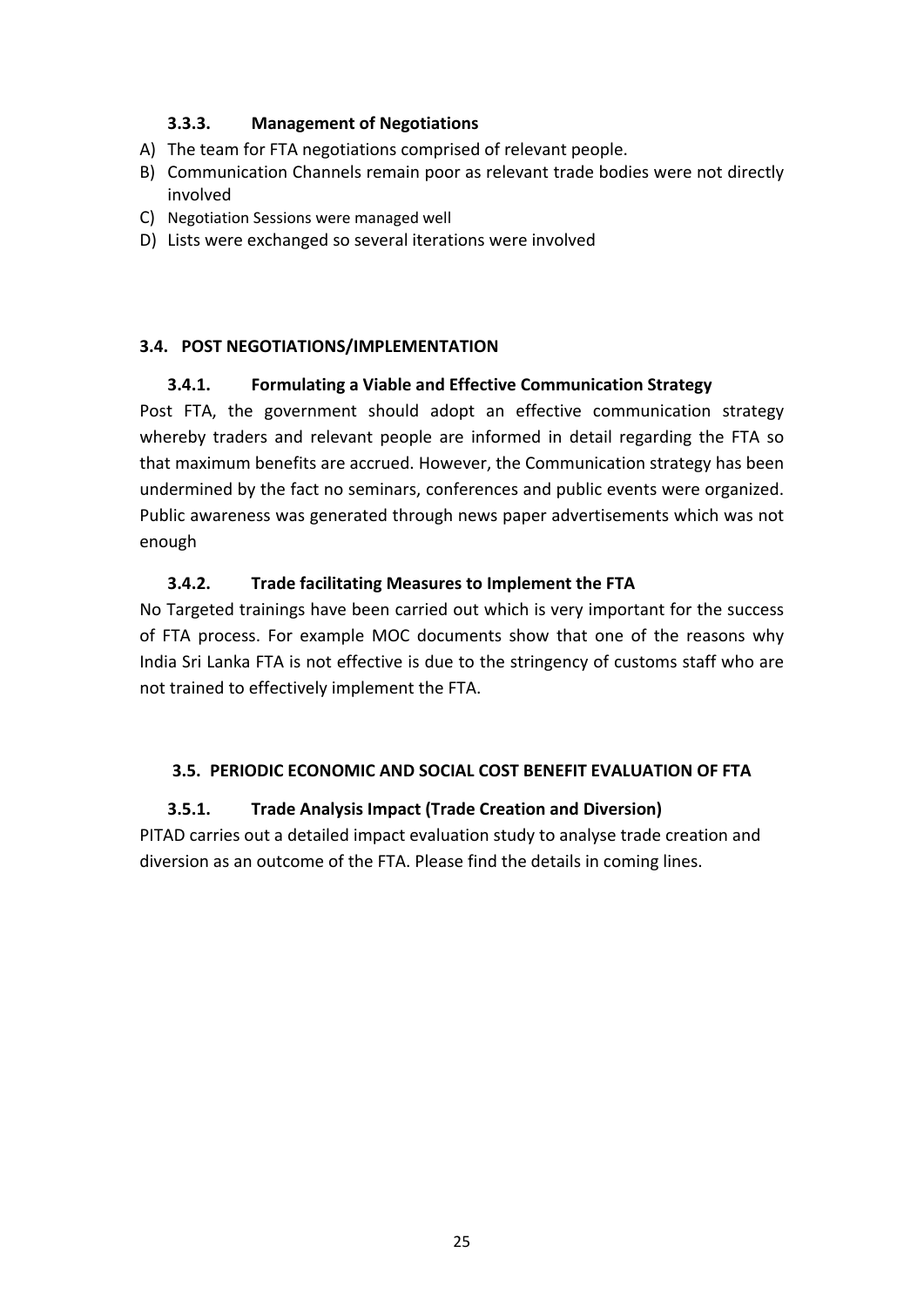#### **4. Methodology and Data**

In this paper we use a multi-pronged approach in order to evaluate the impact and potential of Pakistan – Sri Lanka FTA. Our approach uses descriptive analysis (seen in previous section), competitiveness and complimentary (indices based) analysis, general equilibrium impact, and calculation of total trade effect. We list these methodologies below and highlight their comparative advantage in evaluation of FTA. This is followed by results from a perception survey of exporting and importing entities in Pakistan.

- Analysis on direction of pre and post FTA trade
- Using trade indices in order to evaluate competitiveness and complementarities.
- Global CGE model (GTAP<sup>xi</sup>) used to see the general equilibrium effects of FTA on Pakistan, Sri Lanka and rest of the world
- Using WITS-SMART model based on UNCTAD-TRAINS database to see the trade diversion / creation effects
- Conducting a perception survey of various stakeholders

At this point we may justify here the use of GTAP methodology which is used in order to see the potential general equilibrium impact of PSFTA. The GTAP consists of: a fully documented, publically available, global data base; a standard general equilibrium modelling framework; and software for managing the data and implementing the standard model. For a detailed description see Hertel (1997).

The GTAP data base derives Pakistan's data from Social Accounting Matrix (SAM) prepared in Dorosh *et al.* (2004). The benchmark year in this SAM corresponds to the fiscal year 2001-02. The data sources of this SAM include a 97 sectors Input – Output table for Pakistan, value added for 15 sectors from national accounts data, household consumption data from Pakistan Integrated Household Survey, household income disaggregation from Pakistan Rural Household Survey and data on production, prices and trade from the annual publication of Ministry of Finance - Pakistan Economic Survey. For Sri Lanka the GTAP data base derives information from Input – Output table for Sri Lanka. The benchmark data for this table corresponds to 2000. See Jeevika (2008) for details.

The System of Market Analysis and Restrictions on Trade (SMART) a partial equilibrium model is a fully integrated module in World Integrated Trade Solutions (WITS). This model is used to simulate the partial equilibrium impact of a tariff reduction for a single market<sup>xii</sup>. WITS by default allow the user to access data from COMTRADExiii, TRAINSxiv, IDBxv and CTSxvi datasets.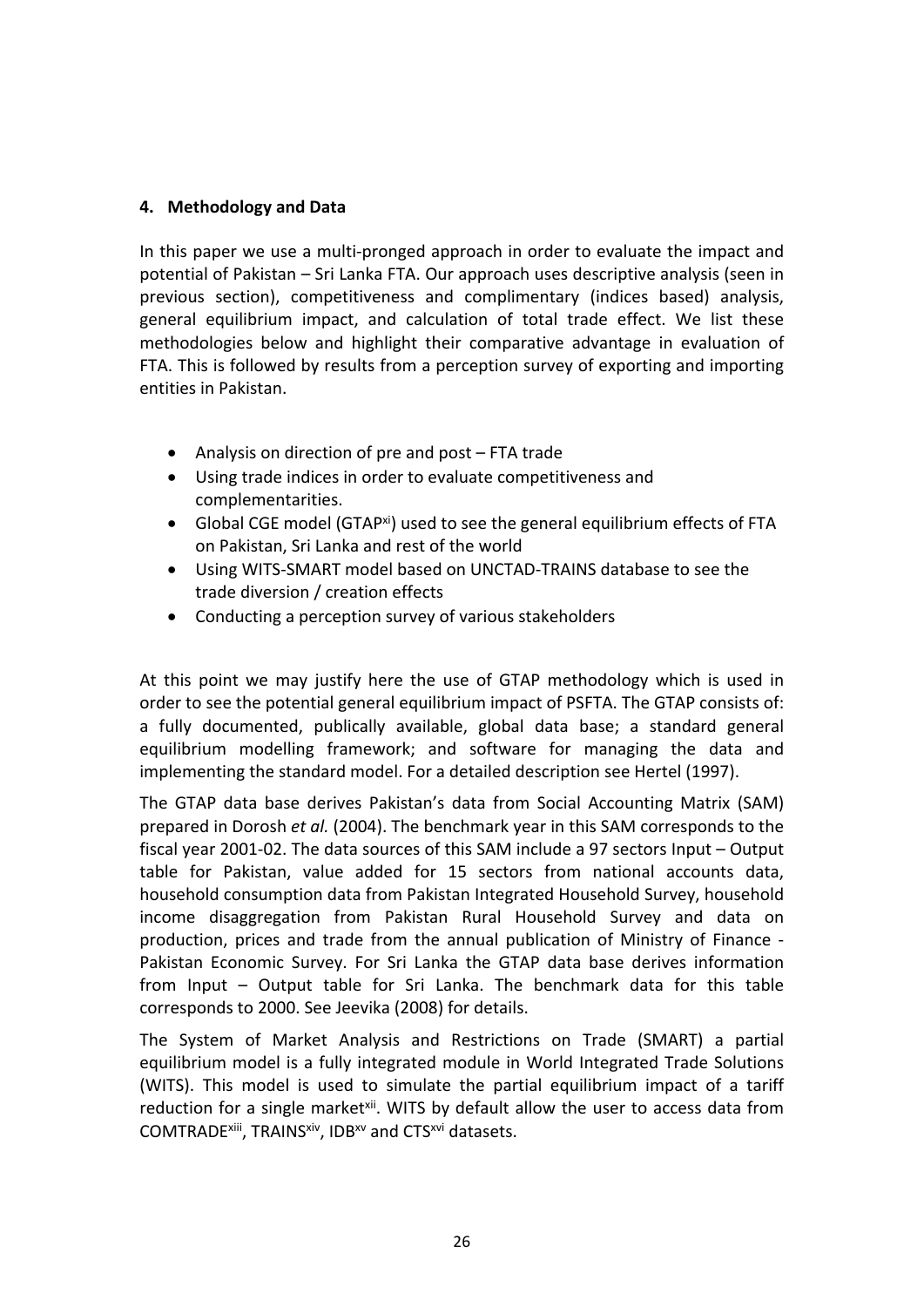A perception survey was carefully designed to take in to account the stakeholders' views. Separate questionnaires were designed for exporters, importers and trade organizations. Most of the exporting firms interviewed were also producers and employed over 1500 employees with at least 5 percent of their total exports destined for Sri Lanka, for at least 5 years including the pre and post FTA period.

#### **4.1. Competitiveness Analysis**

For competitive analysis we use disaggregated commodity-wise imports and exports data since 2003. The data available for such an analysis has certain limitations. For example the import and export data (disaggregated at HS-8 level) available for Sri Lanka (at the time of this study) was up to 2005 however for our analysis the post-FTA analysis would optimally require data for 2008<sup>xvii</sup>. Since data for Pakistan's imports is available up to 2008 it was easy to use it as mirror data for unavailable period of Sri Lankan goods. The mirror statistics provide only a second-best solution, and need to be corrected in order to account for transhipment and inversion of reporting standards. The control totals are derived from UN COMTRADE database.

To analyze specialization levels of both countries trade specialization index (TSI) is used. The differences in the level of technology and human capital and the pursuit of economies of scale can lead to intra-industry trade even in products with identical factor input requirements. In order to check where there exists potential for intraindustry trade Grubel Lloyd Index (GLI) is used. Last but not least for country-wise comparative advantage at the product - level Revealed Comparative Advantage (RCA) index is used. In this section due to availability of data, greater explanation is found for Pakistan's case.

#### **4.2. G-L Index**

This index ranges between zero (inter-industry trade) to one (intra-industry trade). In Table 3 we report Pakistani and Sri Lankan products having highest G-L index at HS-2 commodity classification. For Pakistan, among the top commodity groups with significant intra-industry trade potential are: articles of ores slag and ash, fruits and nuts, tobacco, jewellery and precious stones, tools and cutlery of base metal, ropes and cables, headgear and other parts, ships and other floating structures, and manmade staple structure.

In contrast, intra-industry trade potential of Sri Lanka exists: in copper articles, stones, tobacco, precious stones, animal products, antiques and other art pieces, ceramic products, animal feed, miscellaneous edible preparations and mattresses and quilts. The intra-industry trade can provide new basis for enhancing bilateral trade between Pakistan and Sri Lanka. The prospects of vertical integration can flourish trade even between the countries that lacks strong complementarities (see Yeats 1998).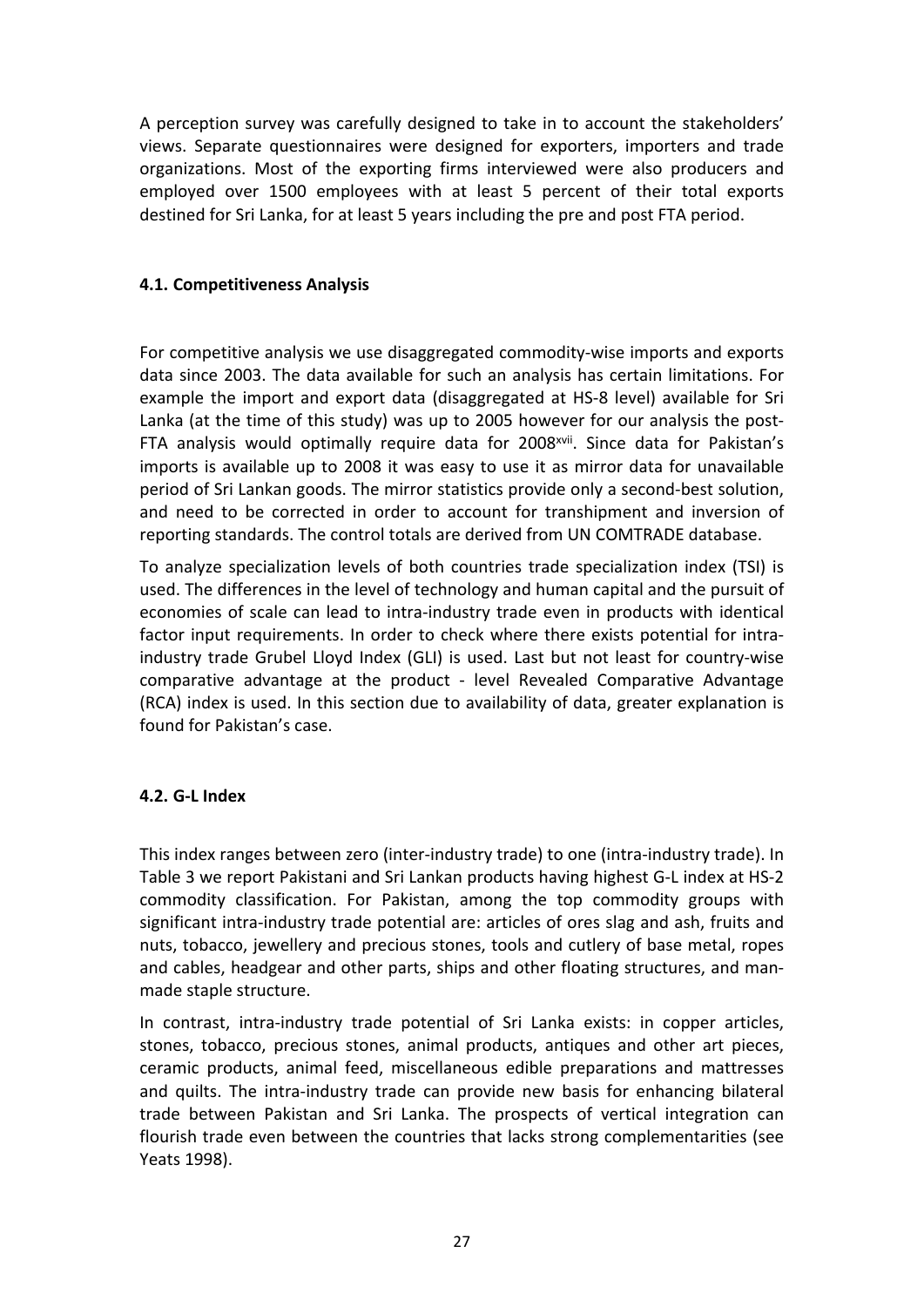#### **4.3. Trade Specialization Index**

The index varies between -1 (high import specialization) and 1 (high export specialization). We may observe the TSI of Pakistan computed at HS2 commodity classification and the change that occurred between 2003 and 2007. Most of the top products stood their ground over a period of time while maintaining specialization. The group of products holding ground before and after the PSFTA oscillates in a very narrow range while the rest of commodities either gained or lost their positions. Table 4 show products in which Pakistan substantially gained including iron and steel, live tress plants, bulbs, aluminum articles, salt, sulphur, earth, lime and cement, manmade staple fibers, optical and photo, mechanical apparatus, impregnated and laminated textile fabrics, inorganic chemicals, precious metal compound and glass and glassware. Table 5 shows the list of products in which Pakistan to some extent lost specialization over the same period that includes albuminoids, modified starches, glus and enzymes, cereal, flour, starch and milk preparations, carpets and other textile floor coverings, articles of apparel and accessories.

#### **4.4. Revealed Comparative Advantage (RCA)**

An index value of RCA  $> 1$  implies comparative advantage and RCA  $< 1$  implies comparative disadvantage in exporting a specific product. Pakistani exports exhibiting strong RCA are mainly concentrated in the textiles, clothing, electrical equipments consisting of sound recorders, telecommunication equipments, and nuclear reactors, boilers and mechanical appliances and to a lesser degree in usually expected value added products. At HS-2 level Pakistan's RCA is low in base metals, machinery, mechanical appliances, optical and cinematographic apparatus and travel goods.

Almost all Pakistani products at the HS-2 level, having higher bilateral RCA with Sri Lanka in terms of trade volume enjoy static comparative advantage. Highest comparative advantage lies in electrical machinery and parts containing recorders. Out of the 1000 products calculated at HS-4 level for bilateral RCA, almost half of them enjoy static comparative advantage whereas the dynamic comparative advantage of Pakistan over Sri Lanka is possessed by few products mainly in sugar, confectionaries, pharmaceutical, spices and some vegetables products.

The Pakistani products with static comparative advantage (in year 2007) over Sri Lanka include: agricultural products (meat; fish; dairy produce; vegetables; cereals; lac and gums, milling industry products; sugar and sugar confectionaries; fruits; tobacco), mineral products (ores; salt; sulphur; stone), chemicals and pharmaceuticals(organic/inorganic compounds of precious metals, plastic and plastic products, photographic goods), leather (raw hides and skins, leather products,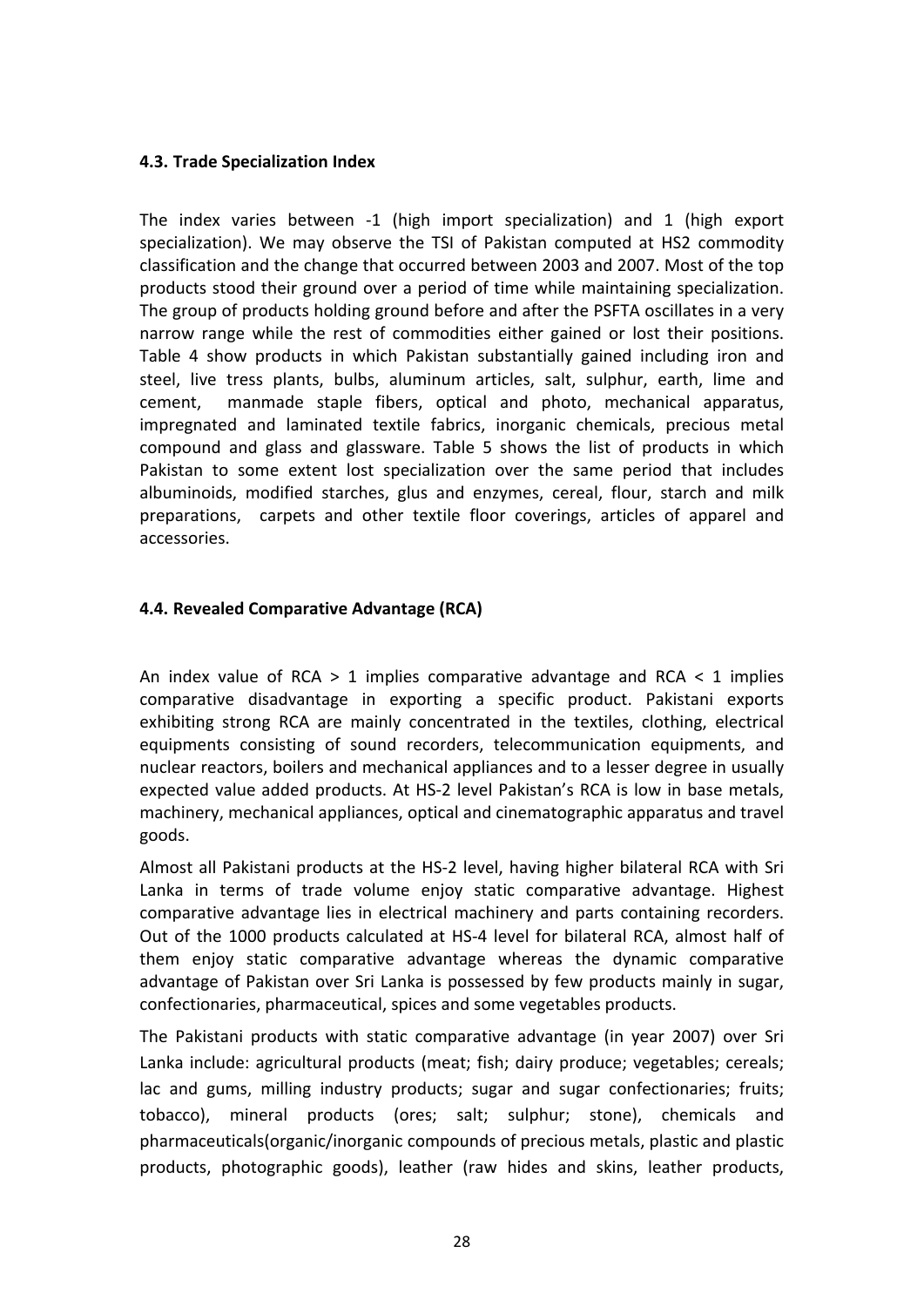handbags), textiles (cotton yarn & fabrics, knitted fabrics, textile made-ups, clothing accessories; hand-made fabrics; special yarns & ropes).

#### **4.5. Survey Results**

A detailed perception survey was carried out which included exporting and importing entities mainly from Pakistan. The stakeholder perceptions were sequenced in three different questionnaires designed for: exporters, importers and trade organizations. We now look at the sector-specific responses below.

#### **4.5.1. Exporters**

While most firms reported some level of familiarity with PSFTA and recognized its importance for their future business. They however complained about the lack lustre role of public sector in creating awareness about the FTA. One of the main reasons cited for non – utilization of this FTA opportunity was the difficulty in obtaining certificate of origin. The average time taken for exporters for each stage that included: obtaining export codes, acquiring and revalidation of licences, processing of shipping bills, obtaining refunds, customs clearances, and final dispatch of export consignment, was around 10 days which is higher in comparison to competitor economies such as China and East Asia.

The exporters in yarn and fabric reported that many Sri Lankan importers place their orders with local bank guarantees which are difficult to obtain in Sri Lanka. This in turn forces the exporters not to take the risk and enter into the transaction. Several occasions were reported where Sri Lankan importers have yet to honour the accounts payable since the past 6 months (after the delivery of consignment). The fabric sector reported an average of mere 0.3 percent increase in export receipts in the post – FTA period. There is a need to further increase coordination between; a) trade associations of Sri Lanka and Pakistan, and b) governmental trade bodies of the two countries. This sector also expects rising competition from China and India in future for which increased government support is required.

The spinning and weaving enterprises interviewed had an average of 7 to 8 percent exports to Sri Lanka before the signing of FTA which has now decreased to 6 percent. This according to the respondents is due to a host of factors including an FTA which Sri Lanka has signed with India. The domestic regulatory requirements in Sri Lanka were termed complicated which ultimately act as non tariff barriers. Increased effort is required on part of Sri Lankan government trade bodies in order to create awareness about FTA with Pakistan and to help in illuminating domestic importers regarding the superiority of Pakistan's weaving industry over other regional competitors. The sea freight companies have long been overcharging. There is also a need to increase the frequency of sea vessels.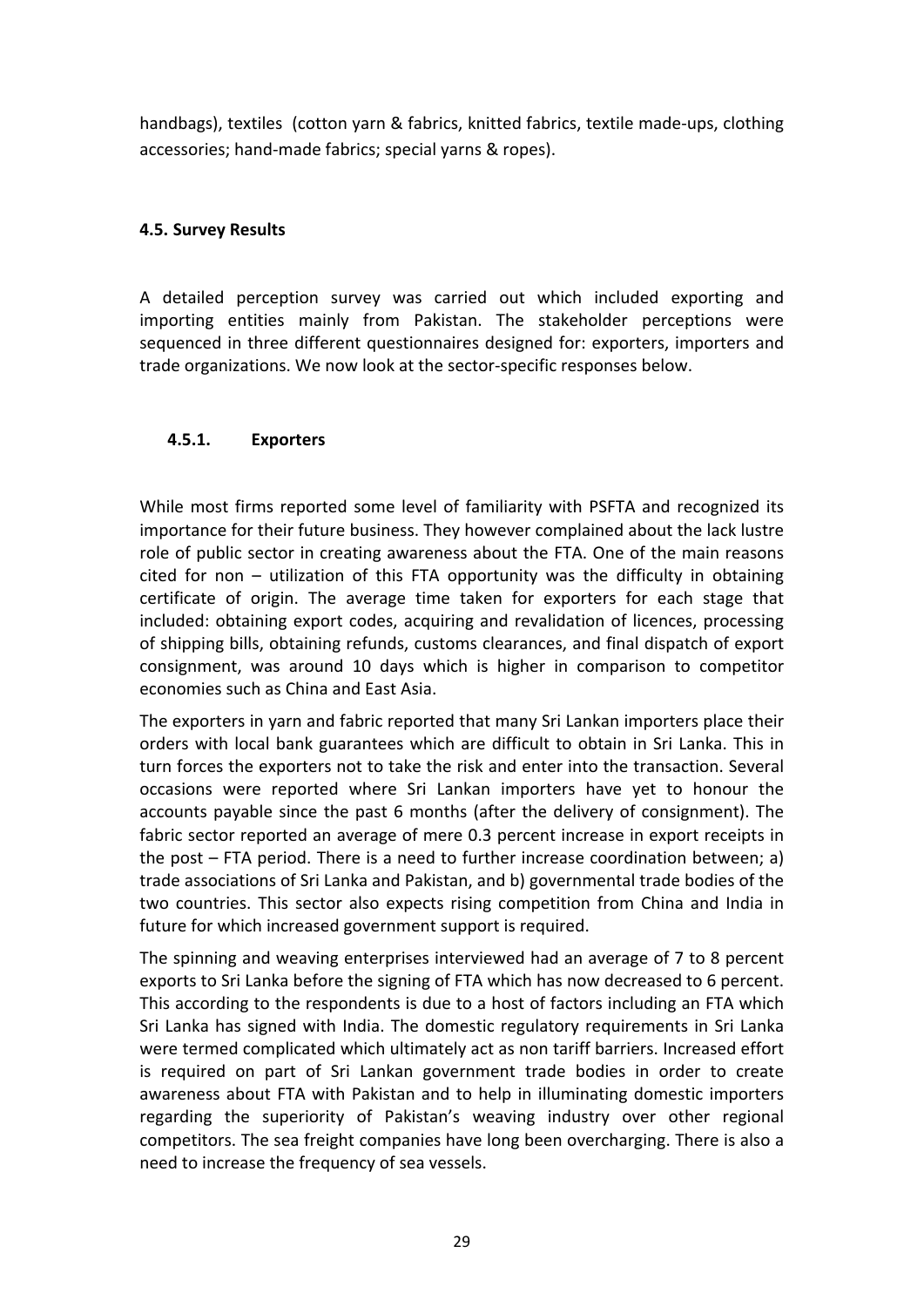The enterprises dealing in leather were found very familiar with the terms and conditions laid out in the PSFTA. Those interviewed had an average 13.5 percent of their total exports destined to Sri Lanka and most of them had branches abroad. However no changes were reported in the share of exports in the pre and post FTA period. It was asked that Government should initiate its trade related diplomatic efforts with Sri Lanka in order to ease the strictness observed regarding the acquiring of certificate of origin. It was further emphasized that even errors related to punctuation cost greatly in the form of Sri Lanka charging penalties.

The enterprises falling in the category of food, beverages and tobacco reported an average 13 percent increase in their share of exports to Sri Lanka after the FTA. Apart from the concessions allowed under the immediate concession list of Sri Lanka the increase in food exports are also attributed to increased per capita incomes in the country and a projected rise in demand for future. This industry has however been facing increasing domestic costs owing to a general rise in container and handling charges in Pakistan. The items perishable in nature are required to be on the shelf with in a stipulated time period decided upon at the time of placement of import order. Any transportation related delay costs dearly not only to the importer but also to the exporter in Pakistan who fails to comply by the food packaging and handling requirements.

The iron, steel, and metal products enterprises reported no change in their share of exports to Sri Lanka after FTA. This sector asked for a more aggressive effort on part of Trade Development Authority of Pakistan (TDAP) particularly as far as execution of initiatives such as foreign exhibitions is concerned. This sector was also due to gain from liberalization under SAFTA which however did not materialize in the manner in which it was earlier envisaged. There also exist prospects for regional vertical integration in this sector. The respondents felt that there is a need to lessen the burden of documentation on this sector. The various data clearance and supportive text materials required at the ports, airports, border crossing points and other official clearances inside Sri Lanka increase the costs to exporters.

The chemical and chemical products sector has been included in the immediate concession list of Sri Lanka. The respondents from this sector particularly those dealing in Benzene and Toluene reported no increase in the share of exports to Sri Lanka in the post FTA milieu. The main reasons for this sector in not utilizing the provision provided under the FTA include: a) Sri Lanka being a very small market, and b) difficulty in obtaining certificate of origin. Like the food and beverages sector this sector has special container and packaging requirements which in Pakistan are faced with rising costs and declining infrastructure. The Federal Board of Revenue (FBR) had previously been charging excess duty from this sector and it was decided in legal decree that FBR will refund the excess amount. However it took almost two years for the FBR to execute these court orders which cost the producers and traders in this sector dearly.

On the production side exporters were concerned about the rising input costs, excessively regulated markets and lack of standard information and information about changes in rules. In the textile sector, respondents who are producers as well as exporters reported closure of production units and factories due to the above mentioned issues. Major problems were also reported in case of moving freight with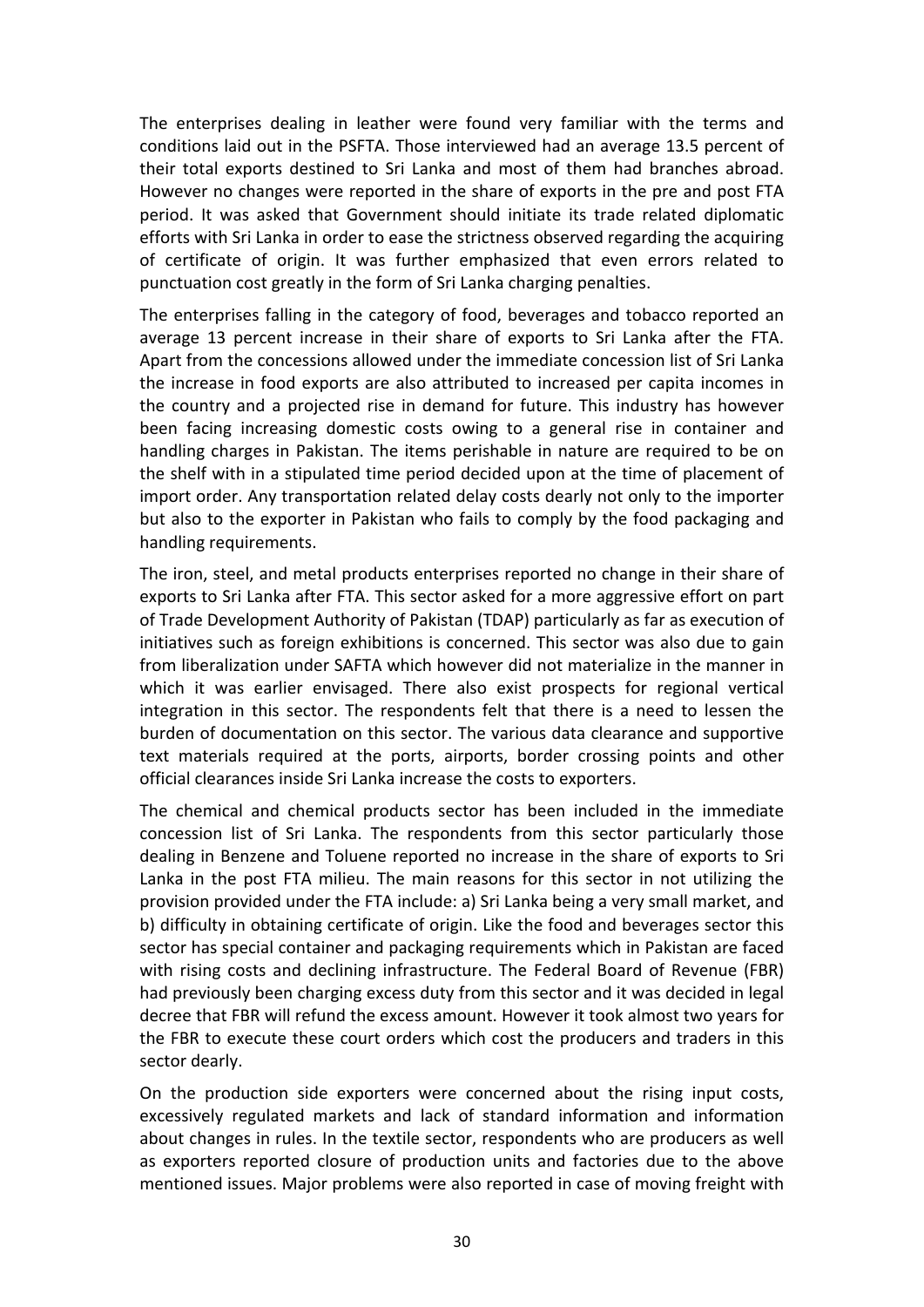in Pakistan. The costs of railways and road transport were termed high in comparison to regional countries including India and Sri Lanka.

The occasions that included container vehicles were also termed risky in terms of the timely delivery of consignments. In sea transportation, with only one gate at Port Qasim, perishable items are often vulnerable for not meeting the quality standards desired by the importers particularly when under this FTA there is a limit of 40 containers only. The Karachi port electronic care system was termed frustratingly slow. Rice stands exempted from customs care system, and it was felt by the respondents that other perishable items in the food category should also be exempted with a view to improve the shipment time of consignment and avoid unnecessary delays.

In order to lessen the incidence of above mentioned costs, the small and medium enterprises in the textile sector tried to enter in joint venture with foreign firms that included investors from Dubai, China, and Bangladesh amongst other countries. This was also accompanied by a drive towards mergers in order to achieve some financial consolidation. However the prospects of joint ventures dried out in the wake of global financial crisis and there were no investment guarantees provided by the Government that could have reduced the risk factors and saved the future export prospects. Several exporters also reported financial loss due to non repayment of accounts receivables amid the liquidity crunch faced by foreign buyers.

#### **4.5.2. Importers**

Most of the importers interviewed while expressing a fair level of familiarity with the terms and conditions of this FTA stressed upon the need to create increased awareness about this FTA and observed that it will lead to increased trade volumes in future. They however stressed on the need to lessen the time required for filing of documentation and related paper work. The average time taken for each stage including: obtaining import codes, licences, processing of shipping bills, obtaining refunds, and customs clearances, comes to around 3 weeks.

The Pakistani importers in the food and beverages sector reported a 2 percent decrease in imports from Sri Lanka in the post – FTA period. The respondents felt that tariff preference in FTA is too small. The transport sector firms in Sri Lanka are still not properly equipped due to which occurrences of mishandling are common from warehouses to ports. The climate conditions of Sri Lanka also have a role to play in the decrease in imports. The transport firms do not properly safeguard food items against humidity which ultimately reduces the shelf life of consignments. One of the respondents reported a recent loss of 3 containers in which millions worth of consignment was lost due to moist copra. The efficiency of FTA is also lost to some extent when smuggling goes unchecked. It is has been reported that copra is being smuggled from India through Kashmir border. While it is being imported from Sri Lanka at Rs 3600 per 40 kilograms, the smuggled copra from India finds entry at Rs 2800 per 40 kilograms (without custom duty)xviii.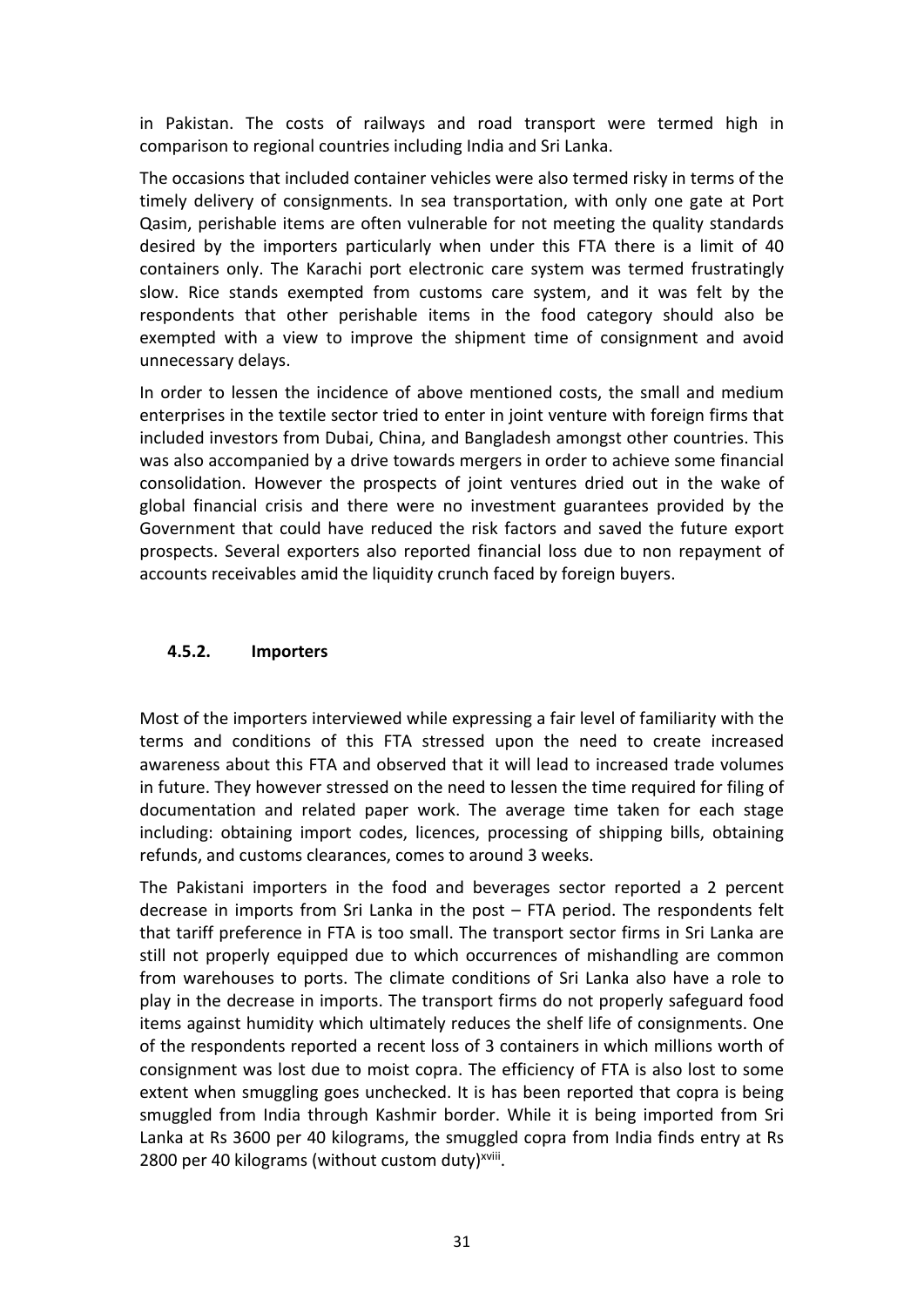The respondents from palm oil sector asked for increased interaction and coordination between trade bodies, Ministry of Commerce and importers in order to address the grievances of importers in this sector. There is an increased need for prior inspection and specimen validity at Sri Lankan ports and there should be a third party supported by Government in order to help, support and facilitate all along the completion of transaction.

The rubber and plastics product sector reported an increase of 5 percent in imports in the post – FTA period, however still asked for removal of certain items of this sector from the negative list. Many non – registered entities are involved in the import operations of this sector. There is an immediate need to only allow registered importers to operate and enjoy preferences under the FTA. The sector is charged a comparatively high sales tax rate at the import stage. Currently there is a no sales tax on this sector's imports in Malaysia, Indonesia and Vietnam which therefore become more lucrative business destinations for Sri Lankan exporters. Instances were also reported where due to low levels of checks and balances; substandard rubber was exported by Sri Lanka in violation of the consignment orders. In this regard it was suggested that trade offices aboard should play an instrumental role in registering protests with local trade bodies. Similar reservations were observed from respondents from tyre, tube, and bicycle traders who reported no change in their import volume in the pre and post FTA period.

In the electrical and electronic equipment sector, importers reported an average of around 5 percent increase in their imports from Sri Lanka since 2005. The respondent informed that although the number of documents has decreased, there still exit complex filing requirement in the remaining documents. There is a need for increased simplification on part of both Sri Lanka and Pakistan. Increased trade diplomacy may also be required to decrease the items in negative list. For example in case of electrical imports while sockets are covered under FTA's immediate concession list, switches are not. Given that both these items are complimentary goods in many cases, there is ultimately very little decrease in preferences. The language used in FTA has been termed difficult in many cases.

The chemical and chemical products sector reported an average increase of 15 percent since the signing of FTA with Sri Lanka. However in this sector the freight forwarding companies are not as efficient as desired. The movement of several chemical products requires complete insurance against physical risks. However the documentation related to insurance is difficult to understand and complex to comply with. At times when urgent orders cannot be entertained through sea transport due to the low frequency of vessels and therefore expensive means such as air transport are used which ultimately add to the overall product cost thus making it unattractive for the importer. There is also a need for improved customs facilitation, pre and post delivery checks at the port and at the same time facilitating better storage facilities at the port.

#### **4.5.3. Trade Organizations**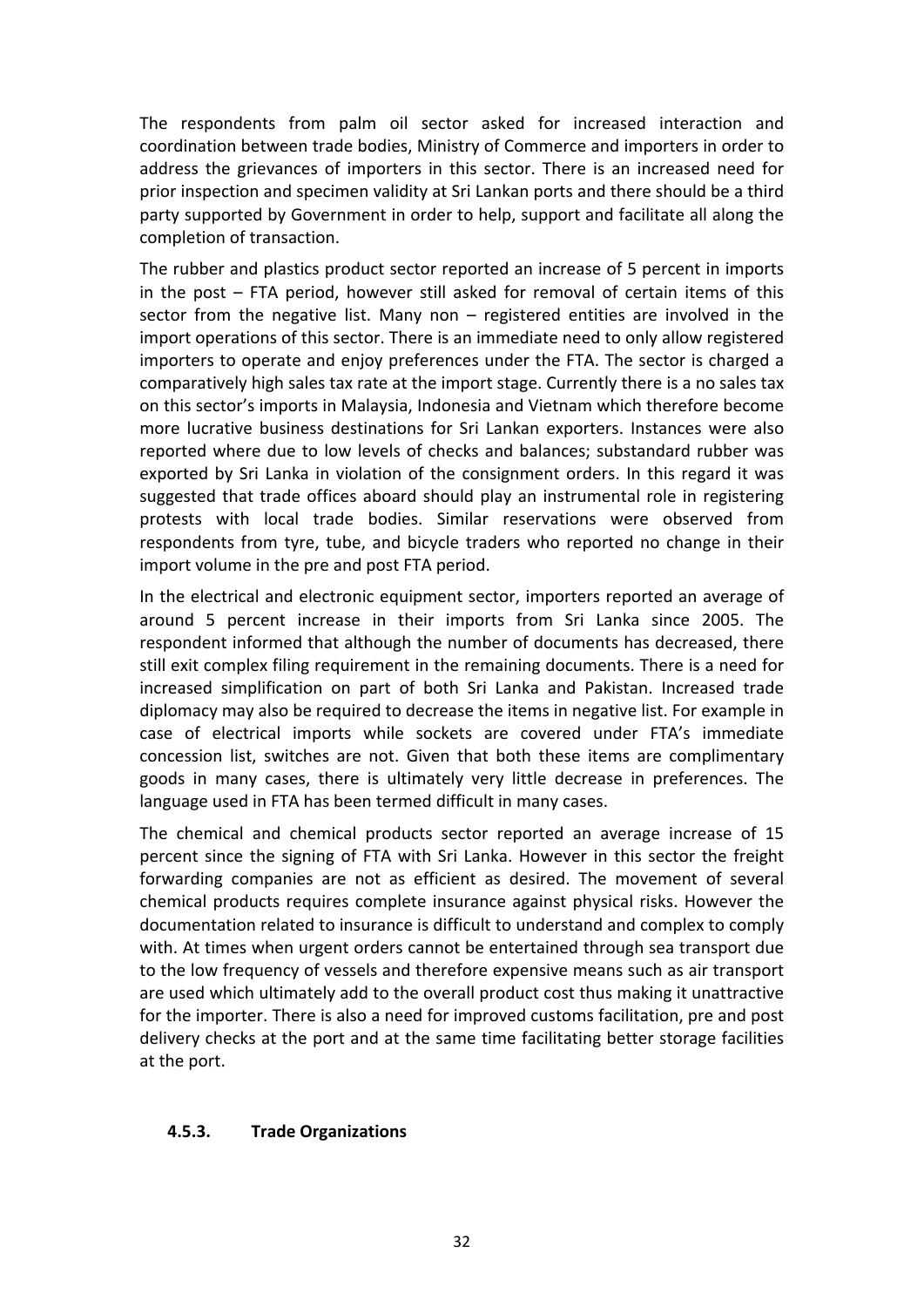The various trade bodies / offices interviewed in Pakistan included: TDAP, Karachi Chamber of Commerce and Industry, Lahore Chamber of Commerce and Industry, Pakistan Commodities Importers and Traders Association and Counsel General of Sri Lanka. The FTA was perceived as a success for Pakistan as its exports to Sri Lanka increased. It is felt that Sri Lanka is an emerging market and Pakistani exporters must explore further possibilities to increase their market share. While trade counselling and facilitation is underway from both sides, there is however an increased need to improve the dispute settlement mechanism for which both Governments are also required to increase coordination of their relevant trade organizations. The arbitration process remains slow and related fees are high. The role of advocacy within the private sector cannot be ignored. The various trade associations need to arrange awareness programmes tailored according to their own needs for their members. The Government may in this regards play a supportive role.

The chambers of commerce and industry reported that there still remains a need to reconsider the tariff lines under this FTA. There is a need to increase the tariff lines for Pakistan which will require some future renegotiation. The Government should set up a facilitation bureau with regards to the operations under regional agreements. The chambers were not brought on board for a comprehensive consultative session during the days leading up to the final negotiation of this FTA. In future the negotiation team sent by the Government should include representatives from the private sector (producers, exporters, and traders). The state carrier Pakistan International Airlines (PIA) does not operate regular flights to Sri Lanka in all seasons. The issues of medium to long term visas need to be addressed by the foreign office on both sides.

From the Sri Lankan side the FTA has been termed a general success however there were some complaints on account of Pakistan not fulfilling its obligations in certain spheres. For example it was reported that coconut oil is still placed on the negative list where as Pakistan had agreed to provide concession. There has also been a delay in the agreed upon duty phase out (of 2007) on surgical gloves, soya meat, and chip board. There is an immediate desire that Pakistan should address all NTBs at the same time create a general awareness about this FTA.

#### **4.6. Comparative Static Analysis**

#### **4.6.1. Results from Global CGE Model**

The results from the global CGE model are exhibited in Table 6, where a static global general equilibrium framework is used to simulate the changes in macroeconomic variables under full trade liberalization between Pakistan and Sri Lanka. This in our simulation implies slashing the tariff rate by 95 percent. The results indicate that the real GDP increases for Pakistan by 0.054 percent however decreases for Sri Lanka by -0.001 percent. While the volume and value of imports and exports increase for both countries, the terms of trade deteriorate for Sri Lanka by 0.013 percent. Similarly household consumption for Pakistan increases by 0.058 percent but decreases for Sri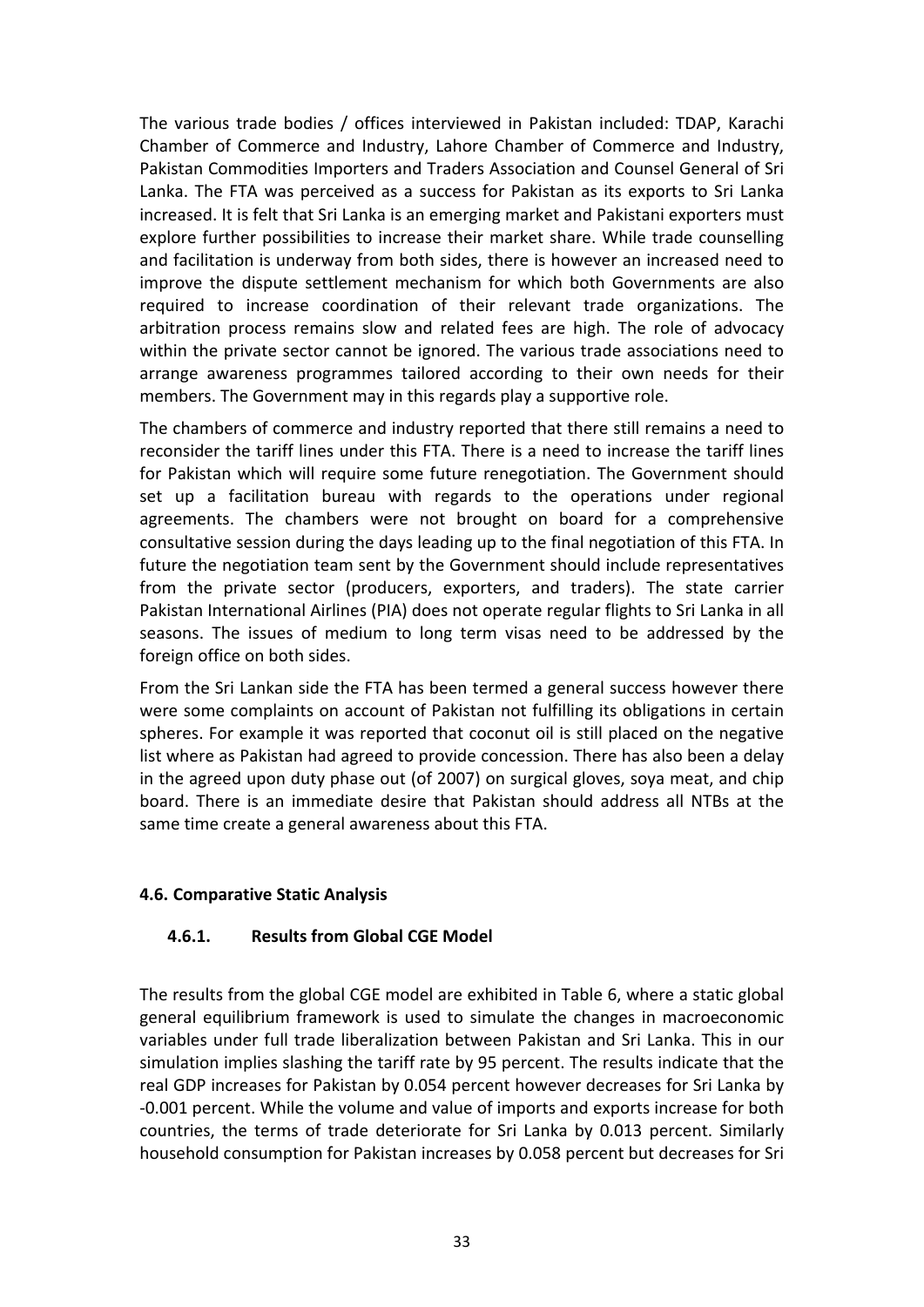Lanka by 0.011 percent. The investment levels in Pakistan and Sri Lanka increase by 0.012 and 0.036 percent respectively.

The overall incidence of macroeconomic results translates in to greater welfare and allocative efficiency gains for both countries (Table 7). The welfare (as measured by equivalent variation) increases for Pakistan (\$10.8 million) and Sri Lanka (\$8.6 million) but decreases for the rest of the world (that does not enjoy the preferences allowed under this FTA) by \$4.7 million. The allocative efficiency not only increases for Pakistan (\$2.6 million) and Sri Lanka (\$8.74 million), but also for the rest of the world (\$3.3 million). This scenario in general explains that full liberalization of trade between the two countries will lead to welfare and efficiency gains.

In a second simulation only partial liberalization is allowed i.e. cutting all tariffs by 50 percent. In this case the real GDP increases for both Pakistan (0.027 percent) and Sri Lanka (0.004 percent). Under this scenario the decline in household consumption for Sri Lanka is lesser (-0.001 percent) in comparison to the first simulation. The increase is investment for Sri Lanka is greater than Pakistan i.e. 0.02 percent compared to 0.006 percent (Table 8). As seen in the previous simulation, welfare and allocative efficiency increase for both countries. The rest of the world has a declining welfare, terms of trade and investment (Table 9).

Finally in Table 10 we see the impact of full trade liberalization between two countries on the sector-wise exports. The sectors in which Sri Lanka gains in terms of increased export value include: vegetables and fruits, grain crops, animal products, cattle, livestock, food, textile, wood, metal products, chemical, rubber, plastics, mineral and mineral products. The sectors in which Sri Lanka loses include: paper products, manufacturing, mining and extraction.

Pakistan although has some similarities to Sri Lankan portfolio of exports but the cost structures and underlying determinants of competitiveness certainly differ. The exporting sectors in which Pakistan gains include: heavy manufacturing, chemicals, rubber, plastics, textiles and clothing, wood, paper, food products, beverages, mining and extraction, animal products, grain crops, vegetables and fruits. The sectors in which Pakistan shows a loss include: cattle, livestock, processed food, metal products, and mineral products.

It is important to note that under our CGE simulations we have introduced across the board cuts in tariffs. This analysis has the limitation of not taking in to account the impact of negative lists which we try to address in the next section where we use a partial equilibrium model.

## **4.6.2. Trade Creation under PSFTA**

Using the WITS – SMART model we calculate the partial equilibrium estimates for trade creation under PSFTA. An FTA is termed welfare enhancing if its net effect (i.e. after taking in to account any trade diversion) results in trade creation<sup>xix</sup>. Table 11 shows the potential changes in country – specific exports (based on 2004 data i.e. pre – FTA data) due to concessions given by Pakistan to Sri Lanka. These gains are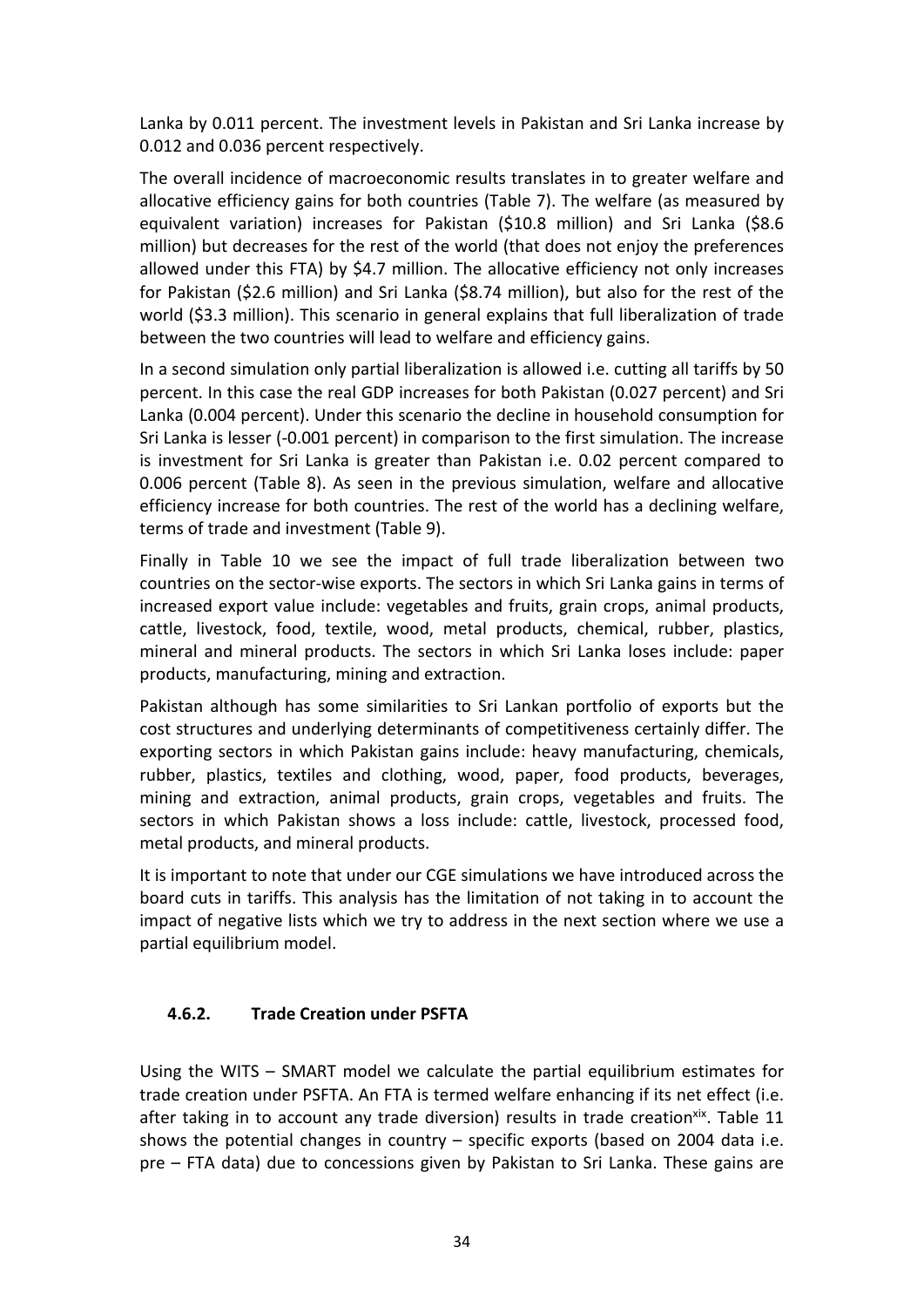only in HS codes included in the concession list by Pakistan. The highest gains are seen for Canada followed by South Africa. In case of Sri Lanka there is an increase in exports of 8.8 percent. Countries that lose their exports include Bangladesh (-3.7 percent), Malaysia (-1.7 percent), and Vietnam (-1.1 percent) amongst others. Sri Lanka's exports in the HS codes allowed under the concessions list were 28.5 million before the FTA which potentially rise to 31 million after 100 percent phasing out envisaged in the agreement.

There is a 3.2 percent increase in the imports of Pakistan from Sri Lanka for items allowed in the concession list. There is however a 20 percent loss to the government in the form of tariff revenue which declines by \$4.6 million. There is a positive incidence of lower tariffs and increased imports on the welfare as measured by consumer surplus which in turn rises by \$0.6 million. The highest gains are seen for copra, meat preparations, organic surface – active agents, rubber thread, twine, fabrics (knitted or crocheted), lighting equipment, lamps and sealed beam units. The total trade effect indicates an average decline of -20.4 percent in the overall weighted tariff rate by Pakistan on Sri Lankan goods. The concessions given by Pakistan under this FTA led to a trade creation effect amounting to \$6 million (Table 13). Interested readers are welcome to request for the detailed country-specific and disaggregated commodity-wise results on trade diversion and creation.

The changes in exports as a result of concessions provided by Sri Lanka are calculated in Table **12**. Pakistan's exports under the allowed HS-codes increase by 24.3 percent. The countries that face a decline include: Australia, China, India, UAE, Turkey, USA and South Africa.

Sri Lankan imports under the specified HS codes increase by 0.7 percent and the loss of tariff revenue amounts to \$0.6 million. Due to a very large negative list still in place from the Sri Lankan side the consumer surplus (welfare) as a result of FTA only amounts to \$0.06 million. The highest gains are seen for oranges, juices, seeds, spices, mandarins, apples, chickpeas, and sanitary ware. The total trade effect as a result of Sri Lanka's decrease in tariffs amounts to \$0.4 million with weighted tariff rate declining from 13.7 percent to 11.3 percent. The trade creation effect is much lower as compared to Pakistan's case. The combined trade creation effect of this FTA amounts to \$6.4 million.

#### **5. CONCLUSION**

There has been an increase in bilateral trade between Sri Lanka and Pakistan in the post – FTA milieu. Today Pakistan is the second largest trading partner of Sri Lanka amongst South Asian economies. There have been some concerns about the negative trade balance for Sri Lanka however the lower prices have resulted in an increase in welfare for both countries. The negative trade balance for Sri Lanka can also be justified on the account that a significant proportion of Sri Lankan imports from Pakistan constitute raw material and related intermediate inputs that in turn lead to efficiency gains. Most noticeable are the over 30 percent imports from Pakistan, currently being used as raw material in Sri Lankan apparel sector. This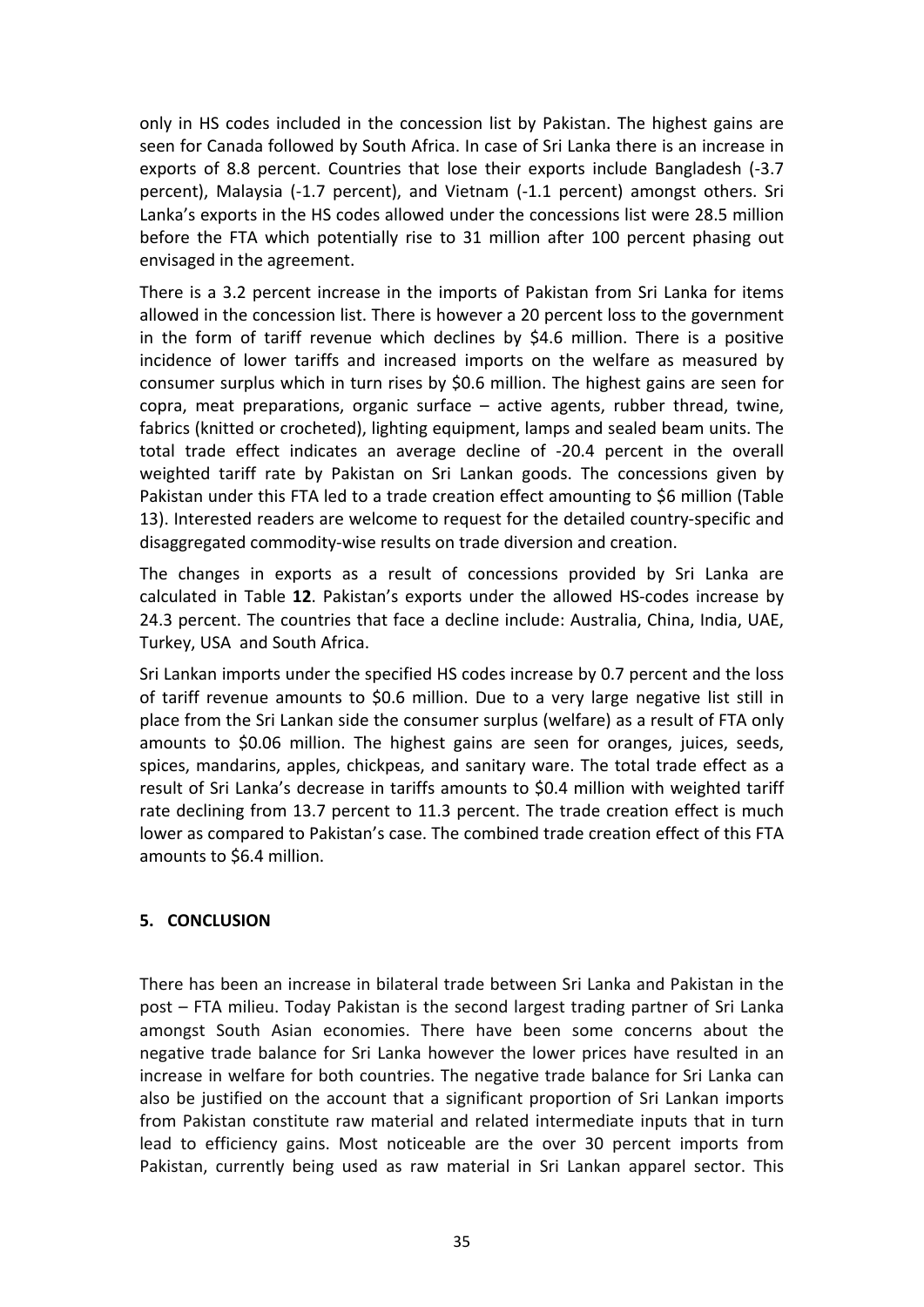industry making use of cheaper imports from Pakistan, in turn exports apparel to destinations that include US and EU.

Some concerns have also been raised from Pakistan side asking for a revision of export quotas of agriculture products from Pakistan. Currently Sri Lanka is importing apples, apricots, dates and other fruits at much higher prices from destinations such as US and Middle East.

Both countries have also been slow to find out markets for non-traditional exports even after the concessions provided under the FTA. This amongst other factors, points towards the productive capacity of developing countries who find it challenging to purse a policy of product diversification due to their own domestic structural constraints. Sri Lanka for example, continues to export primary commodities having marginal value added content in the post – FTA period. There is also an opportunity to regain lost markets. Sri Lankan tea is an example of how competitive advantages are lost over time. Around the signing of this FTA Sri Lanka's share in Pakistan's import of tea had fallen to around 3 percent compared to over 65 percent in early 1970s. However this will require efforts beyond the availing of concessions and moving pro-actively towards integrated supply chain systems.

Pakistan still has potential to fill in the demand in Sri Lanka particularly in sectors such as textile, leather, sports goods, surgical instruments, pharmaceuticals, iron, steel, kitchenware, and cutlery. There is a need to evaluate how Sri Lanka may be used as a lead destination to reach the potential Indian markets. Pakistani manufacturers may need to study the feasibility of having outlets in Sri Lanka in order to benefit from the regional preferential arrangements such as India – Sri Lanka bilateral FTA.

After the full implementation of this FTA and keeping in view the success achieved, both countries now need to move quickly towards a comprehensive economic partnership as there still exists further potential for cooperation in areas such as education, technology, tourism, and science. While Pakistan is at the cross-roads of key regional axis with close geographical proximity to Central Asian states, Sri Lanka enjoys duty free access in EU and India. While the trade balance is at this time in favour of Pakistan given the natural comparative advantages, Sri Lanka can gain further by promoting the FTA more at the national and local levels.

#### **6. MAKING PK-SRI FTA WORK: THE WAY FORWARD**

The bilateral trade between Pakistan and Sri Lanka has experienced some gains in the post FTA period (as discussed in the previous sections) but still there is space left between the true potential of this FTA and its current utilization. Rationalization of tariffs in some cases might not just be enough for enhancing export performance, non-tariff barriers come in to play as a major trade impediment. Non-tariff barriers to trade have an important influence on reducing the benefits of increased market access and the export performance of businesses. Pre-FTA negotiations period serve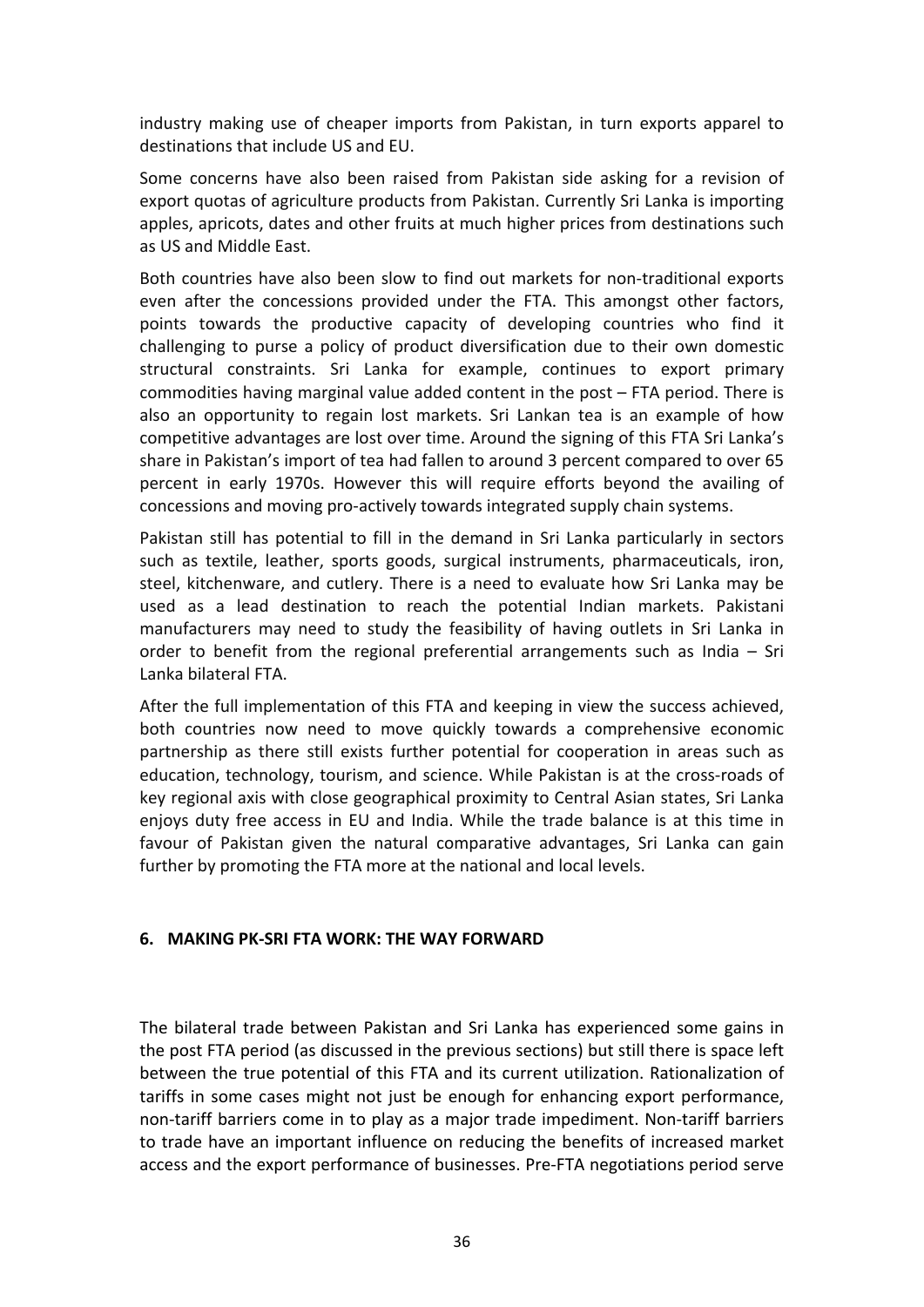as the building block for future gains perceived to come from the market access. A proper process of Pre-FTA evaluation, negotiations and awareness addressing key issues like potential gains, compliance costs etc is of utmost importance.

The main issues contributing to the low utilization of Pakistan-Sri Lanka FTA identified through this research study are as follows:

- Lack of awareness regarding the FTA
- Complex and time consuming procedure for obtaining the certificate of origin
- Domestic regulatory requirements in Sri Lanka are complicated
- Sri Lanka-India FTA has the possibility of trade diversion in case of Pakistan
- Lack of standard information and changes in rules and regulations
- Lack of coordination between Pakistan and Sri Lankan government and private sector trade bodies
- Container and packaging requirements in Pakistan are faced with rising costs and declining infrastructure
- Extensive filing of documentation and related paper work
- Low levels of checks and balance at Sri Lankan ports
- Customs facilitation to support the FTA in both countries is missing
- Lack of a structured FTA negotiating process

Following policy inputs are suggested for the removal of the above mentioned trade impediments:

#### **6.1. Communication Strategy**

In case of both Pakistan and Sri Lanka there has been no effort to establish a communication strategy for the FTA. The private sector largely remained un aware of the FTA which led to low levels of utilization. The communication channels utilized by MOC to promote the FTA remained narrow in nature. Awareness regarding the FTA was mainly generated through newspaper advertisement. Public seminars were not conducted. Officials at Trade and Development Authority of Pakistan (TDAP) reported that at the moment there is no standard communication strategy for any of the Pakistan FTA's. They further emphasized the fact that there was no communication plan carried out in the pre and post FTA period to take the stakeholders on board. The evidence of a stakeholder workshop carried out by TDAP is found after the FTA had been signed. The following areas are proposed for interventions:

• Increased effort on part of Sri Lankan and Pakistan government trade bodies in order to create awareness about FTA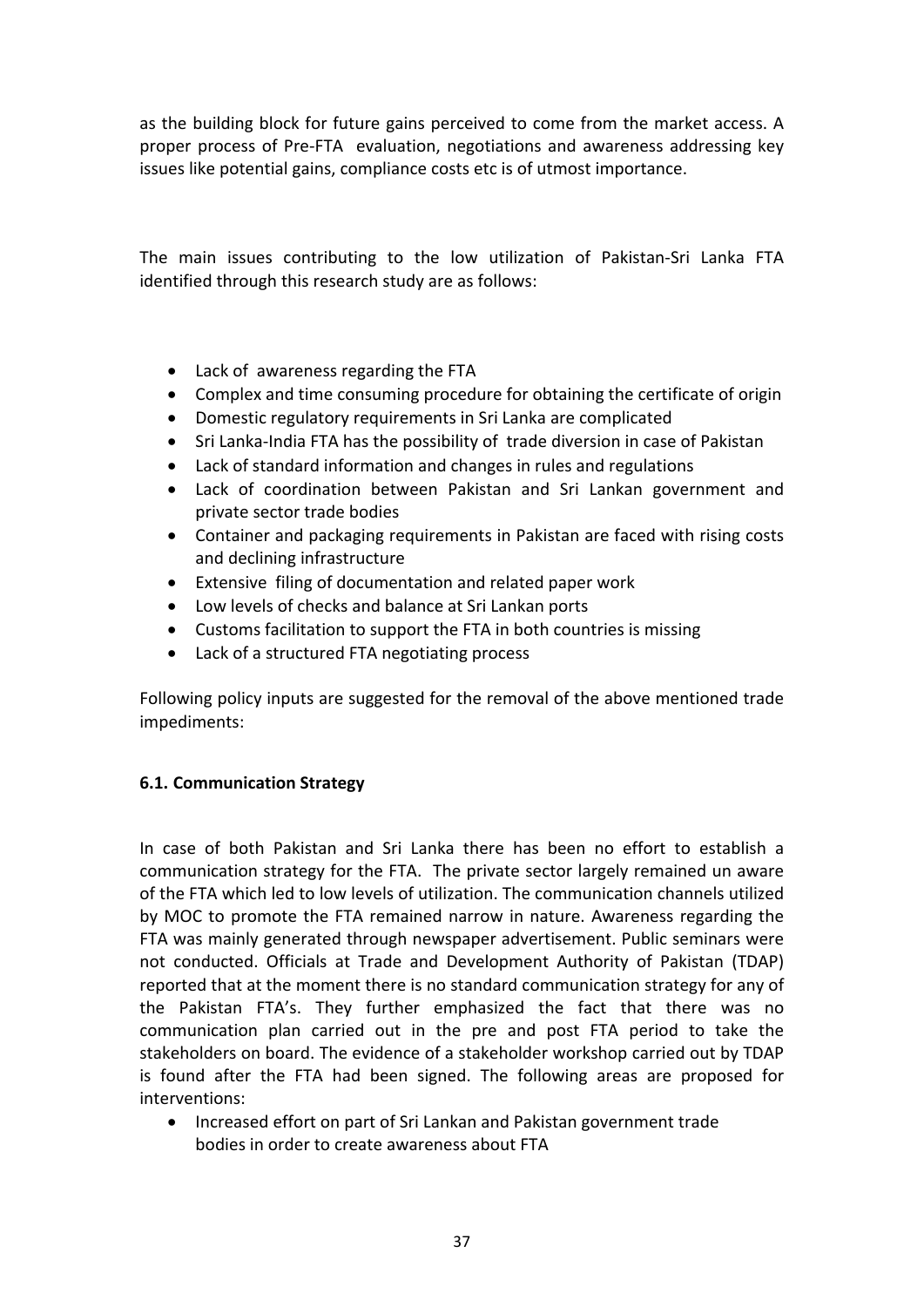- Promote coordination between trade associations and the government of Sri Lanka and Pakistan
- The role and mandate of TDAP needs to be clearly defined particularly as far as execution of initiatives relating to awareness and knowledge dissemination regarding the FTA's are concerned
- The consultative process with the private sector needs to be taken up with more rigour and in a structured manner
- A standard communication strategy needs to be developed in order to carry out the awareness plan for all the FTA's

#### **6.2. Simplification of Trade Documents Procedure**

The exporters/importers have to a large extent highlighted the issue of time required for filing of documentation and related paper work. The average time taken for each stage including: obtaining import/export codes, licences, processing of shipping bills, obtaining refunds, and customs clearances, is spread over weeks. The following areas need to be considered to resolve this issue:

- The burden of documentation needs to be lessened
- The process of obtaining the certificate of origin needs to be made facilitating
- The two governments need to cooperate in terms of developing such synergies which could integrate their custom processes and reduce the time spent in data clearance and supportive text materials required at the ports, airports, border crossing points and other official clearances
- Pakistan Government should initiate its trade related diplomatic efforts with Sri Lanka in order to ease the strictness observed regarding the acquiring of certificate of origin

#### **6.3. Dispute Settlement Process**

Several Pakistani exporters have reported financial loss due to non repayment of accounts receivables amid the liquidity crunch faced by foreign buyers. Many Sri Lankan importers place their orders with local bank guarantees which are difficult to obtain in Sri Lanka. Instances were also reported where due to low levels of checks and balances; substandard rubber was exported by Sri Lanka in violation of the consignment orders. Several occasions are reported where Sri Lankan importers have yet to honour the accounts payable since the past 6 months (after the delivery of consignment).

- Effort needs to be made in order to improve the dispute settlement mechanism for which both Governments are also required to increase coordination of their relevant trade organizations
- The arbitration process needs to be made more effective and less time consuming
- Trade offices aboard should play an instrumental role in registering protests with local trade bodies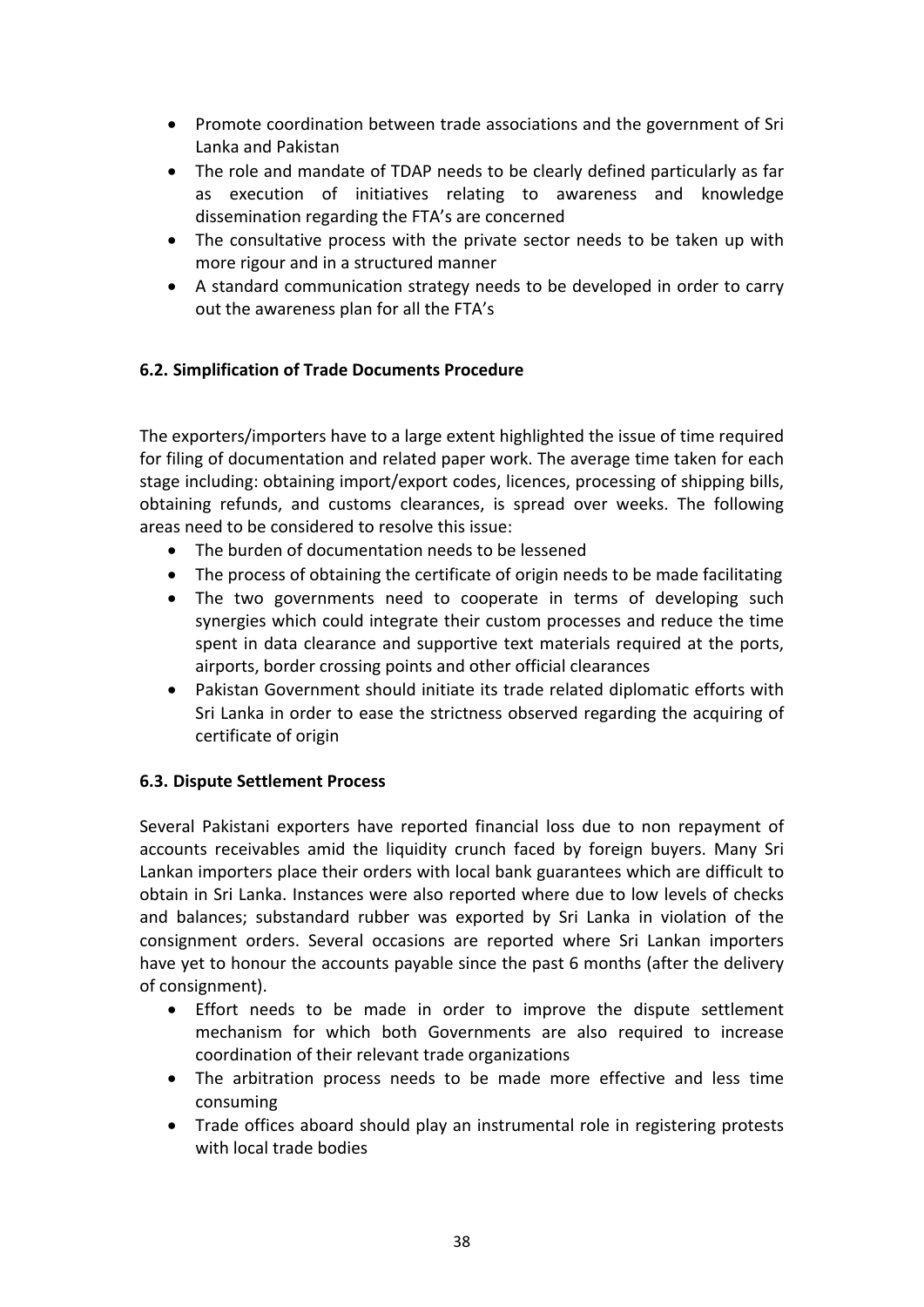#### **6.4. Potential Traditional and non Traditional Sectors**

After the full implementation of this FTA and keeping in view the success achieved, both countries now need to move quickly towards a comprehensive economic partnership as there still exists further potential for cooperation.

- Areas such as education, technology, tourism, and science need to be explored
- Pakistan still has potential to fill in the demand in Sri Lanka particularly in sectors such as textile, leather, sports goods, surgical instruments, pharmaceuticals, iron, steel, kitchenware, and cutlery
- There is a need to evaluate how Sri Lanka may be used as a lead destination to reach the potential Indian markets
- Removal of complementary goods from the negative list. For example in case of electrical imports while sockets are covered under FTA's immediate concession list, switches are not. Given that both these items are complimentary goods in many cases, there is ultimately very little decrease in preferences.

#### **6.5. Trade Facilitating Measures**

A free trade agreement needs to be supported with suitable trade facilitating measures without which business processes cannot be made easy. Major problems reported are in case of moving freight with in Pakistan, lack of special container and packaging requirements which in Pakistan are faced with rising costs and declining infrastructure, the Karachi port electronic care system was termed frustratingly slow, etc. The following suggestions are made in this regard:

- Rice stands exempted from customs care system, other perishable items in the food category should also be exempted with a view to improve the shipment time of consignment and avoid unnecessary delays
- There is also a need for improved customs facilitation, pre and post delivery checks at the port and at the same time facilitating better storage facilities at the port
- The state carrier Pakistan International Airlines (PIA) does not operate regular flights to Sri Lanka in all seasons which need to be increased in order to facilitate shipment by air
- The issues of medium to long term visas need to be addressed by the foreign office on both sides
- Government needs to take initiatives in improving the infrastructure related to special container required for perishable goods and packaging requirements
- Training of the customs staff in order to effectively implement the FTA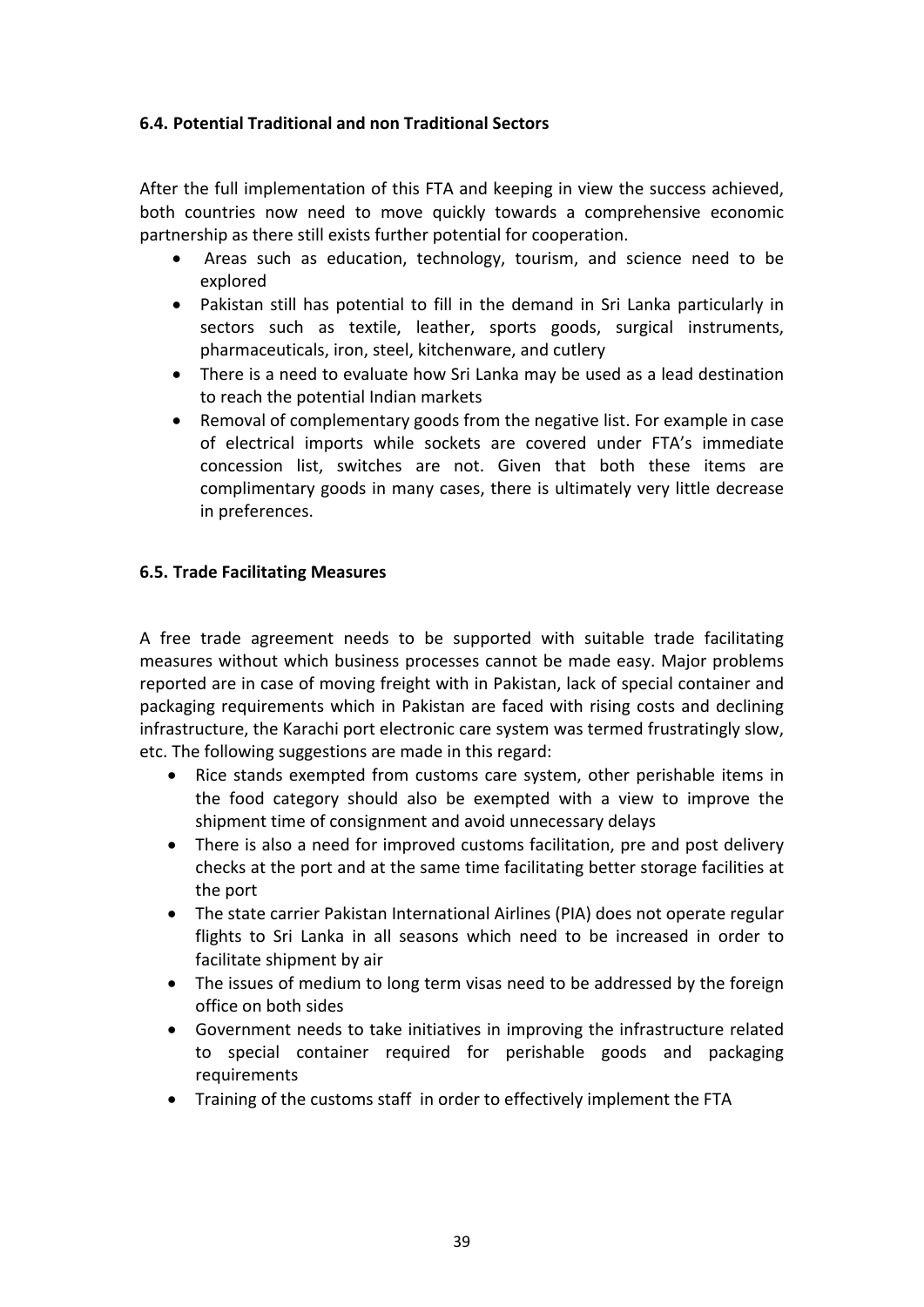#### **6.6. Rigorous Pre and Post FTA Negotiations process**

The first step in the FTA process is a feasibility study which makes the fundamental framework for FTA negotiations which would enable the country to effectively present its case on the negotiating table. MOC documents suggest that the prime interest for signing an FTA with Sri Lanka comes from fear of losing Pakistani market in Sri Lanka to India after India and Sri Lanka signed an FTA in 2000. Generally, FTA's should drive its motivation from pure economic logic of integration. This was not probably the case with Pakistan.

 Over all Pakistan Sri Lanka FTA remained a very simple FTA where most issues revolved around a few number of products. The important products for Pakistan were Rice and Potato while for Sri Lanka side it was Tea and Betel leaves. All these products came under the arrangement of tariff rate quota.

It appears from the document that there was no systematic effort by the MOC to consult industry representatives because once the FTA was signed, several industrial representatives contacted the ministry mainly expressing their concern over the possibility of Indian goods especially auto sector items entering in to Pakistan via Sri Lanka.

The above mentioned conclusion drawn from the analysis in section I depict lack of a rigorous FTA negotiations process. It is the absence of this process which has caused some structural problems in the FTA leading to low utilization. It is suggested that a proper FTA process framework should be adopted as discussed in section I in order to reap the benefits from Pakistan's future FTA's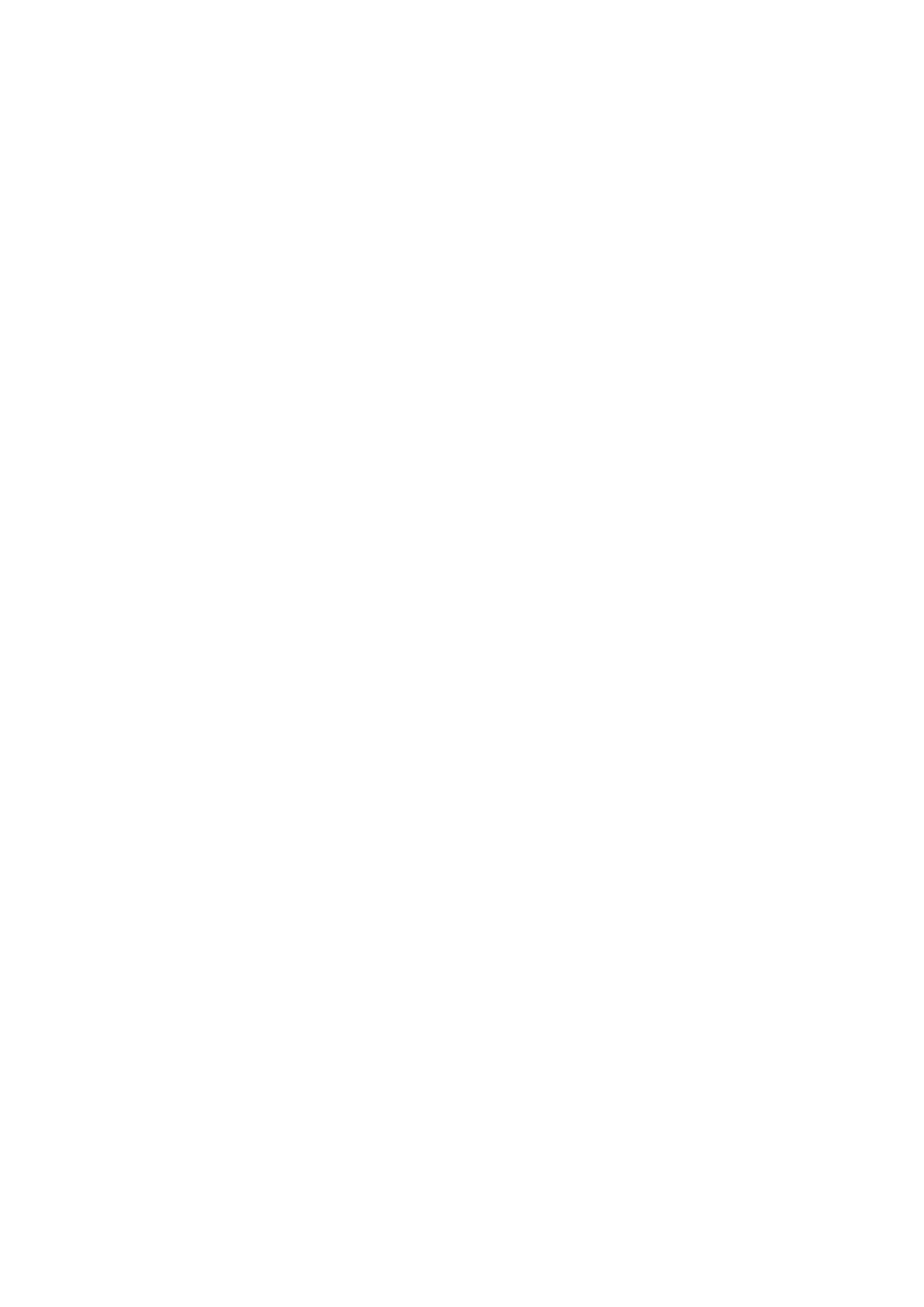#### ANNEXURES

#### **PRODUCT GROUP Value 2003 Share (%) Value 2004 Share (%) Value 2005 Share (%) Value 2006 Share (%) Value 2007 Share (%) Value 2008 Share (%)** Live animals; animals products 0 0.01% 0 0.00% 0 0.00% 0 0.00% 0 0.00% 0 0.01% Vegetable products | 24.38 | 63.84% | 28.91 | 59.77% | 25.51 | 56.97% | 35.97 | 50.49% | 35.47 | 56.02% | 28.32 | 45.99% Animal or vegetable fats and oils and their products; prepared edible fats; waxes. | 0.48 | 1.27% | 0.41 | 0.84% | 0.41 | 0.91% | 0.41 | 0.58% | 0.33 | 0.53% | 0.23 | 0.37% Prepared foodstuffs; beverages, spirits and vinegar; tobacco and manufactured 0.02 0.06% 0.02 0.04% 0.02 0.04% 0.29 0.41% 0.11 0.17% 0.15 0.25% Mineral products 0.25 0.66% 0.32 0.65% 0.28 0.63% 0.36 0.50% 0.47 0.74% 0.8 1.30% Products of the chemical or allied industries. 0.84 2.20% 1.7 3.52% 1.25 2.80% 1.51 2.12% 0.76 1.19% 0.8 1.31% Plastics and articles thereof; rubber and articles thereof 8.05 21.08% 12.84 26.55% 10.51 23.48% 19.15 26.88% 21.38 33.76% 24.86 40.38% Raw hide and skins, leather, furskins; travel goods; Handbags; articles of animal guts 0.000 0.000% 0.04 0.08% 0 0.000% 0.006 0.08% 0.1 0.16% 0.22 0.36% Wood and articles of wood; cork and articles of cork; manufactures of straw; basketware and wickerwork | 0.38 | 1.00% | 1.4 | 2.89% | 2.66 | 5.94% | 3.22 | 4.52% | 2.17 | 3.43% | 1.61 | 2.62% Pulp of wood or of other fibrous cellulosic material; waste and scrap of paper; paper and paperboard 0.45 1.19% 0.5 1.03% 0.48 1.08% 0.42 0.59% 0.52 0.82% 0.45 0.72% Textiles and textile articles 1.31 3.44% 0.99 2.05% 0.69 1.55% 1.38 1.93% 1.03 1.63% 2.87 4.67% Footwear, headgear, umbrellas, sticks; prepared feathers and articles made therewith; artificial flowers; articles of human hair 0 0.00% 0.01 0.01% 0 0.00% 0 0.00% 0 0.00% 0 0.00%

## **Table 1 Pakistan's Imports from Sri Lanka (US\$ Million)**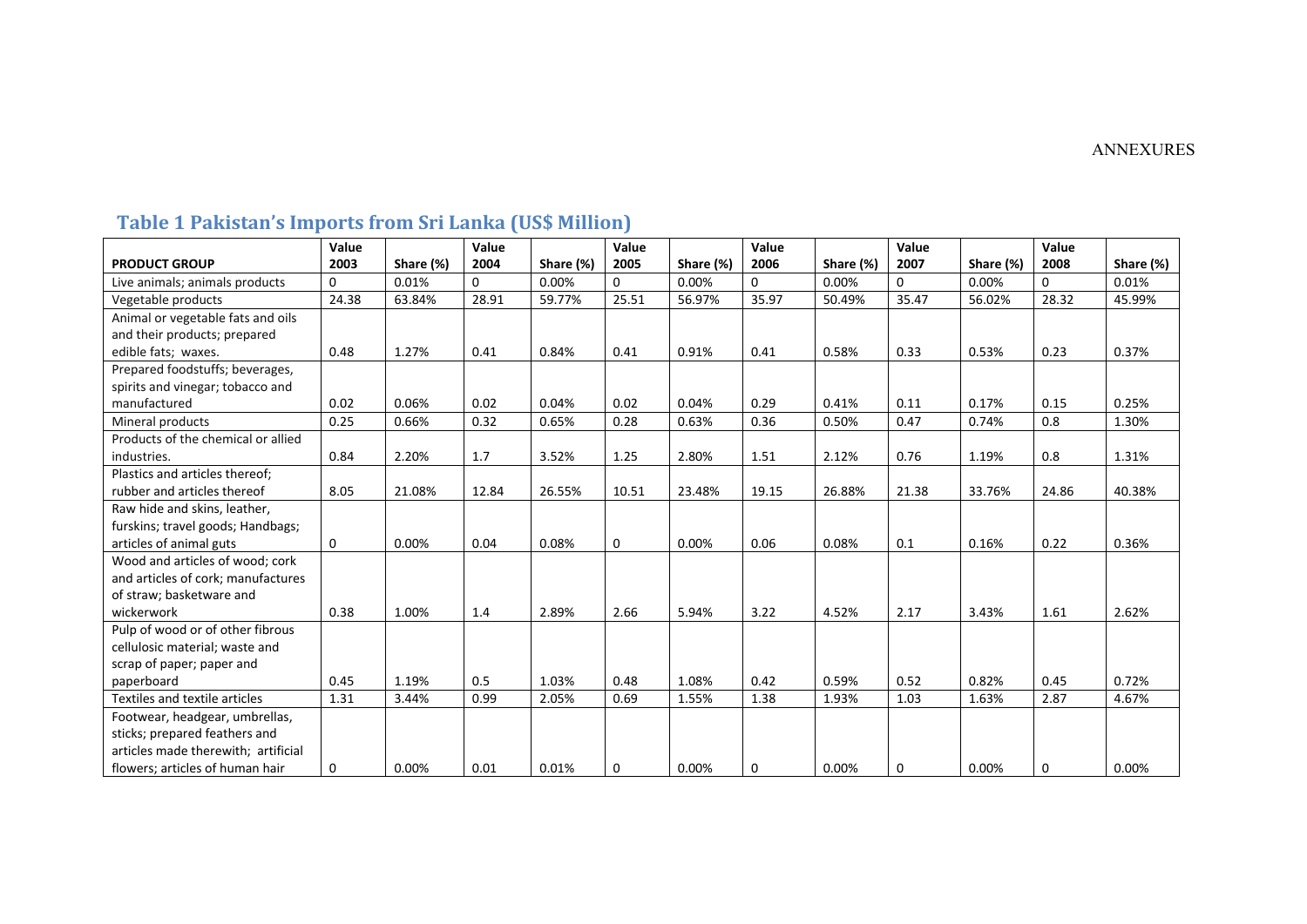|                                     | Value |           | Value |           | Value |           | Value |           | Value       |           | Value |           |
|-------------------------------------|-------|-----------|-------|-----------|-------|-----------|-------|-----------|-------------|-----------|-------|-----------|
| <b>PRODUCT GROUP</b>                | 2003  | Share (%) | 2004  | Share (%) | 2005  | Share (%) | 2006  | Share (%) | 2007        | Share (%) | 2008  | Share (%) |
| Articles of stone, plaster, cement, |       |           |       |           |       |           |       |           |             |           |       |           |
| asbestos, mica, ceramic, glass      | 0.02  | 0.06%     | 0.01  | 0.02%     | 0.01  | 0.03%     | 0.05  | 0.07%     | 0.1         | 0.15%     | 0.08  | 0.13%     |
| Base metals and articles            | 1.02  | 2.67%     | 0.14  | 0.30%     | 0.22  | 0.50%     | 0.35  | 0.49%     | 0.26        | 0.41%     | 0.34  | 0.55%     |
| Machinery and appliances;           |       |           |       |           |       |           |       |           |             |           |       |           |
| electrical equipment; sound         |       |           |       |           |       |           |       |           |             |           |       |           |
| recorders and reproducers,          |       |           |       |           |       |           |       |           |             |           |       |           |
| television image and sound          |       |           |       |           |       |           |       |           |             |           |       |           |
| recorders and reproducers, and      |       |           |       |           |       |           |       |           |             |           |       |           |
| parts and accessories               | 0.91  | 2.38%     | 0.48  | 0.99%     | 0.92  | 2.05%     | 0.5   | 0.71%     | 0.53        | 0.84%     | 0.55  | 0.89%     |
| Vehicles, aircraft, vessels and     |       |           |       |           |       |           |       |           |             |           |       |           |
| transport equipment                 | 0     | 0.00%     | 0.2   | 0.42%     | 1.74  | 3.89%     | 6.84  | 9.60%     | 0.01        | 0.02%     | 0.05  | 0.09%     |
| Optical, photographic,              |       |           |       |           |       |           |       |           |             |           |       |           |
| cinematographer, measuring,         |       |           |       |           |       |           |       |           |             |           |       |           |
| checking, precision, medical or     |       |           |       |           |       |           |       |           |             |           |       |           |
| surgical instruments and            |       |           |       |           |       |           |       |           |             |           |       |           |
| apparatus; clocks and watches,      |       |           |       |           |       |           |       |           |             |           |       |           |
| musical instruments; parts and      |       |           |       |           |       |           |       |           |             |           |       |           |
| accessories                         | 0.02  | 0.06%     | 0.36  | 0.74%     | 0.05  | 0.11%     | 0.06  | 0.08%     | $\mathbf 0$ | 0.00%     | 0.01  | 0.01%     |
| Miscellaneous manufactured          |       |           |       |           |       |           |       |           |             |           |       |           |
| articles                            | 0.03  | 0.09%     | 0.05  | 0.10%     | 0.01  | 0.03%     | 0.65  | 0.91%     | 0.08        | 0.12%     | 0.23  | 0.37%     |

Source: FBS, Pakistan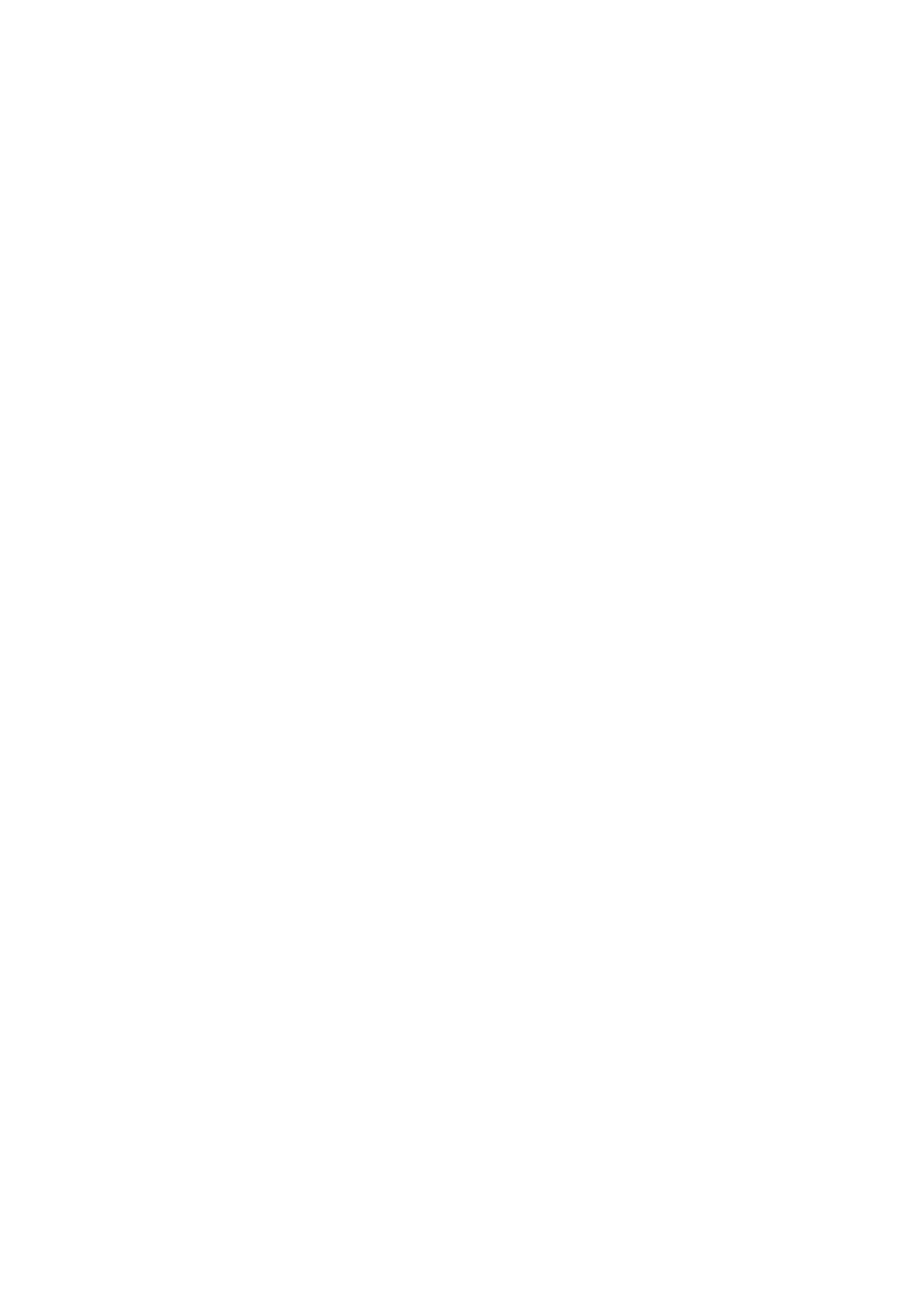|                               | Value | <b>Share</b> | Value |           | Value |           | Value  |           | Value       |           | Value  |           |
|-------------------------------|-------|--------------|-------|-----------|-------|-----------|--------|-----------|-------------|-----------|--------|-----------|
| <b>PRODUCT GROUP</b>          | 2003  | (%)          | 2004  | Share (%) | 2005  | Share (%) | 2006   | Share (%) | 2007        | Share (%) | 2008   | Share (%) |
| Live animals; animals         |       |              |       |           |       |           |        |           |             |           |        |           |
| products                      | 7.37  | 9.70%        | 6.03  | 6.16%     | 5.35  | 3.43%     | 5.44   | 3.42%     | 6.01        | 2.99%     | 6.03   | 2.81%     |
| Vegetable products            | 13.65 | 17.97%       | 11.71 | 11.97%    | 30.77 | 19.73%    | 12.69  | 7.97%     | 22.9        | 11.42%    | 42.39  | 19.77%    |
| Animal or vegetable fats      |       |              |       |           |       |           |        |           |             |           |        |           |
| and oils and their products;  |       |              |       |           |       |           |        |           |             |           |        |           |
| prepared edible fats;         |       |              |       |           |       |           |        |           |             |           |        |           |
| waxes.                        | 0.01  | 0.01%        | 0     | 0.00%     | 0.01  | 0.00%     | 0      | 0.00%     | $\mathbf 0$ | 0.00%     | 0.02   | 0.01%     |
| Prepared foodstuffs;          |       |              |       |           |       |           |        |           |             |           |        |           |
| beverages, spirits and        |       |              |       |           |       |           |        |           |             |           |        |           |
| vinegar; tobacco and          |       |              |       |           |       |           |        |           |             |           |        |           |
| manufactured                  | 1.16  | 1.52%        | 2.51  | 2.56%     | 1.62  | 1.04%     | 1      | 0.63%     | 2.26        | 1.12%     | 4.34   | 2.03%     |
| Mineral products              | 0.16  | 0.22%        | 0.08  | 0.09%     | 0.05  | 0.04%     | 0.39   | 0.25%     | 1.37        | 0.68%     | 2.29   | 1.07%     |
| Products of the chemical or   |       |              |       |           |       |           |        |           |             |           |        |           |
| allied industries.            | 5.79  | 7.62%        | 6.55  | 6.70%     | 8.06  | 5.17%     | 7.7    | 4.84%     | 9.26        | 4.62%     | 9.3    | 4.34%     |
| Plastics and articles         |       |              |       |           |       |           |        |           |             |           |        |           |
| thereof; rubber and articles  |       |              |       |           |       |           |        |           |             |           |        |           |
| thereof                       | 3.25  | 4.28%        | 4.13  | 4.23%     | 7.7   | 4.94%     | 6.8    | 4.27%     | 3.01        | 1.50%     | 3.08   | 1.44%     |
| Raw hide and skins,           |       |              |       |           |       |           |        |           |             |           |        |           |
| leather, furskins; travel     |       |              |       |           |       |           |        |           |             |           |        |           |
| goods; Handbags; articles     |       |              |       |           |       |           |        |           |             |           |        |           |
| of animal guts                | 1.07  | 1.40%        | 0.68  | 0.69%     | 0.62  | 0.40%     | 1.07   | 0.67%     | 0.59        | 0.29%     | 1.31   | 0.61%     |
| Wood and articles of          |       |              |       |           |       |           |        |           |             |           |        |           |
| wood; cork and articles of    |       |              |       |           |       |           |        |           |             |           |        |           |
| cork: manufactures of         |       |              |       |           |       |           |        |           |             |           |        |           |
| straw; basketware and         |       |              |       |           |       |           |        |           |             |           |        |           |
| wickerwork                    | 0.01  | 0.02%        | 0.02  | 0.03%     | 0.52  | 0.33%     | 0.03   | 0.02%     | 0.03        | 0.02%     | 0.03   | 0.01%     |
| Pulp of wood or of other      |       |              |       |           |       |           |        |           |             |           |        |           |
| fibrous cellulosic material;  |       |              |       |           |       |           |        |           |             |           |        |           |
| waste and scrap of paper;     |       |              |       |           |       |           |        |           |             |           |        |           |
| paper and paperboard          | 0.01  | 0.01%        | 0.03  | 0.03%     | 0.1   | 0.07%     | 0.07   | 0.04%     | 0.07        | 0.04%     | 1.75   | 0.82%     |
| Textiles and textile articles | 38.53 | 50.72%       | 60.23 | 61.60%    | 89.51 | 57.40%    | 111.28 | 69.92%    | 134.94      | 67.27%    | 127.52 | 59.47%    |
| Footwear, headgear,           | 0.28  | 0.36%        | 0.13  | 0.13%     | 0.54  | 0.35%     | 0.75   | 0.47%     | 0.47        | 0.23%     | 0.16   | 0.07%     |

# **Table 2 Pakistan's Exports to Sri Lanka (US \$ Million)**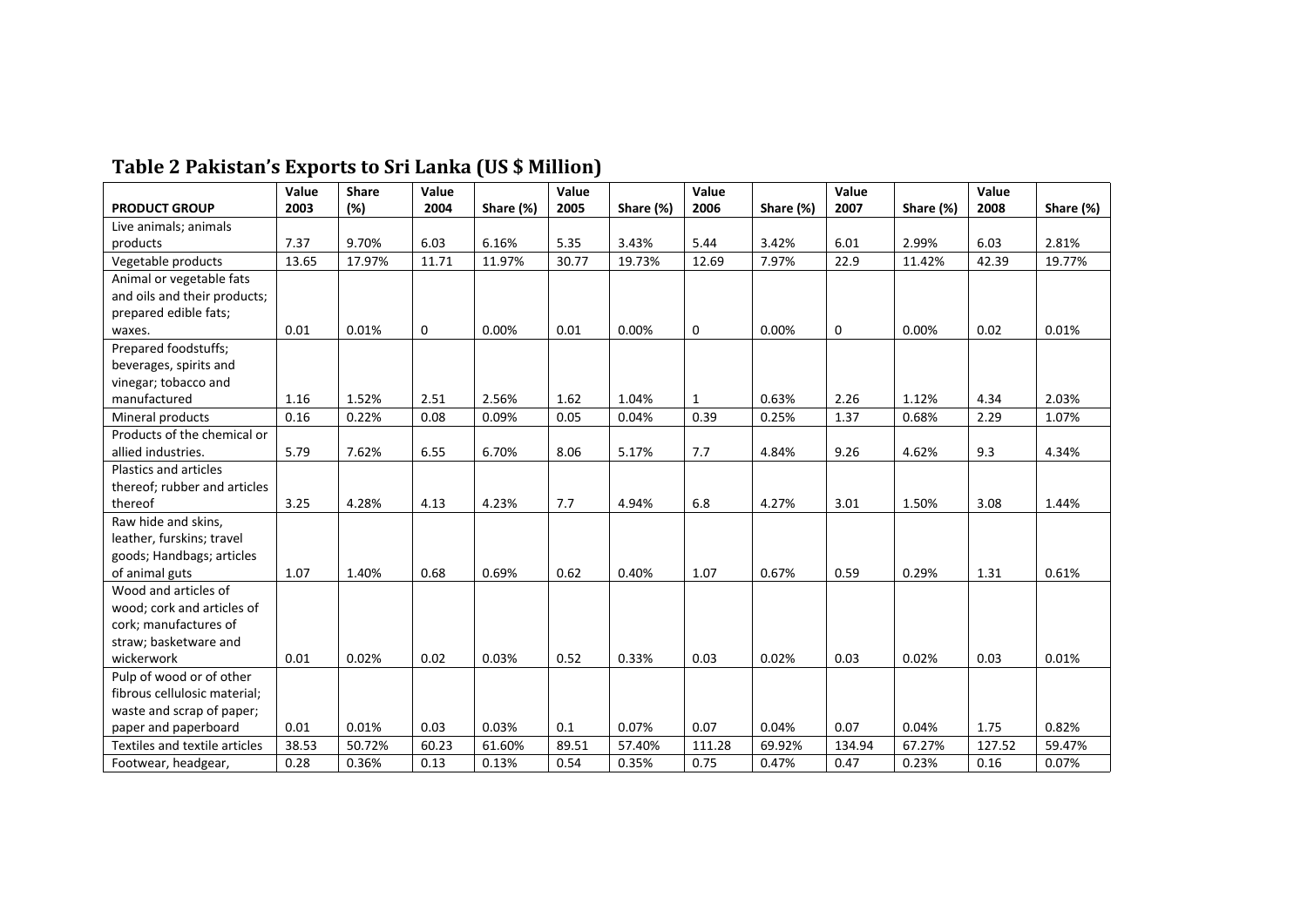|                             | Value | <b>Share</b> | Value |           | Value       |           | Value |           | Value       |           | Value |           |
|-----------------------------|-------|--------------|-------|-----------|-------------|-----------|-------|-----------|-------------|-----------|-------|-----------|
| <b>PRODUCT GROUP</b>        | 2003  | (%)          | 2004  | Share (%) | 2005        | Share (%) | 2006  | Share (%) | 2007        | Share (%) | 2008  | Share (%) |
| umbrellas, sticks; prepared |       |              |       |           |             |           |       |           |             |           |       |           |
| feathers and articles made  |       |              |       |           |             |           |       |           |             |           |       |           |
| therewith; artificial       |       |              |       |           |             |           |       |           |             |           |       |           |
| flowers; articles of human  |       |              |       |           |             |           |       |           |             |           |       |           |
| hair                        |       |              |       |           |             |           |       |           |             |           |       |           |
| Articles of stone, plaster, |       |              |       |           |             |           |       |           |             |           |       |           |
| cement, asbestos, mica,     |       |              |       |           |             |           |       |           |             |           |       |           |
| ceramic, glass              | 0.16  | 0.21%        | 0.18  | 0.19%     | 0.17        | 0.11%     | 0.18  | 0.11%     | 1.07        | 0.53%     | 0.81  | 0.38%     |
| Natural or cultured pearls, |       |              |       |           |             |           |       |           |             |           |       |           |
| stones, metals, jewelry     | 0.05  | 0.07%        | 0.02  | 0.02%     | $\mathbf 0$ | 0.00%     | 0.01  | 0.01%     | $\mathbf 0$ | 0.00%     | 0     | 0.00%     |
| Base metals and articles    | 2.1   | 2.76%        | 3.58  | 3.66%     | 7.25        | 4.65%     | 8.4   | 5.28%     | 11.47       | 5.72%     | 12.21 | 5.69%     |
| Machinery and appliances;   |       |              |       |           |             |           |       |           |             |           |       |           |
| electrical equipment;       |       |              |       |           |             |           |       |           |             |           |       |           |
| sound recorders and         |       |              |       |           |             |           |       |           |             |           |       |           |
| reproducers, television     |       |              |       |           |             |           |       |           |             |           |       |           |
| image and sound recorders   |       |              |       |           |             |           |       |           |             |           |       |           |
| and reproducers, and parts  |       |              |       |           |             |           |       |           |             |           |       |           |
| and accessories             | 0.65  | 0.86%        | 0.57  | 0.58%     | 1.14        | 0.73%     | 0.59  | 0.37%     | 3.81        | 1.90%     | 2.08  | 0.97%     |
| Vehicles, aircraft, vessels |       |              |       |           |             |           |       |           |             |           |       |           |
| and transport equipment     | 1.04  | 1.37%        | 0.81  | 0.83%     | 1.59        | 1.02%     | 2.08  | 1.31%     | 2.66        | 1.32%     | 0.79  | 0.37%     |
| Optical, photographic,      |       |              |       |           |             |           |       |           |             |           |       |           |
| cinematographer,            |       |              |       |           |             |           |       |           |             |           |       |           |
| measuring, checking,        |       |              |       |           |             |           |       |           |             |           |       |           |
| precision, medical or       |       |              |       |           |             |           |       |           |             |           |       |           |
| surgical instruments and    |       |              |       |           |             |           |       |           |             |           |       |           |
| apparatus; clocks and       |       |              |       |           |             |           |       |           |             |           |       |           |
| watches, musical            |       |              |       |           |             |           |       |           |             |           |       |           |
| instruments; parts and      |       |              |       |           |             |           |       |           |             |           |       |           |
| accessories                 | 0.1   | 0.13%        | 0.15  | 0.15%     | 0.4         | 0.26%     | 0.29  | 0.18%     | 0.37        | 0.18%     | 0.11  | 0.05%     |
| Arms & ammunition, parts    |       |              |       |           |             |           |       |           |             |           |       |           |
| & accessories               | 0.07  | 0.09%        | 0.01  | 0.01%     | 0.1         | 0.07%     | 0.01  | 0.01%     | 0           | 0.00%     | 0.06  | 0.03%     |
| Miscellaneous               |       |              |       |           |             |           |       |           |             |           |       |           |
| manufactured articles       | 0.5   | 0.66%        | 0.36  | 0.37%     | 0.45        | 0.29%     | 0.37  | 0.23%     | 0.3         | 0.15%     | 0.18  | 0.09%     |

Source: FBS, Pakistan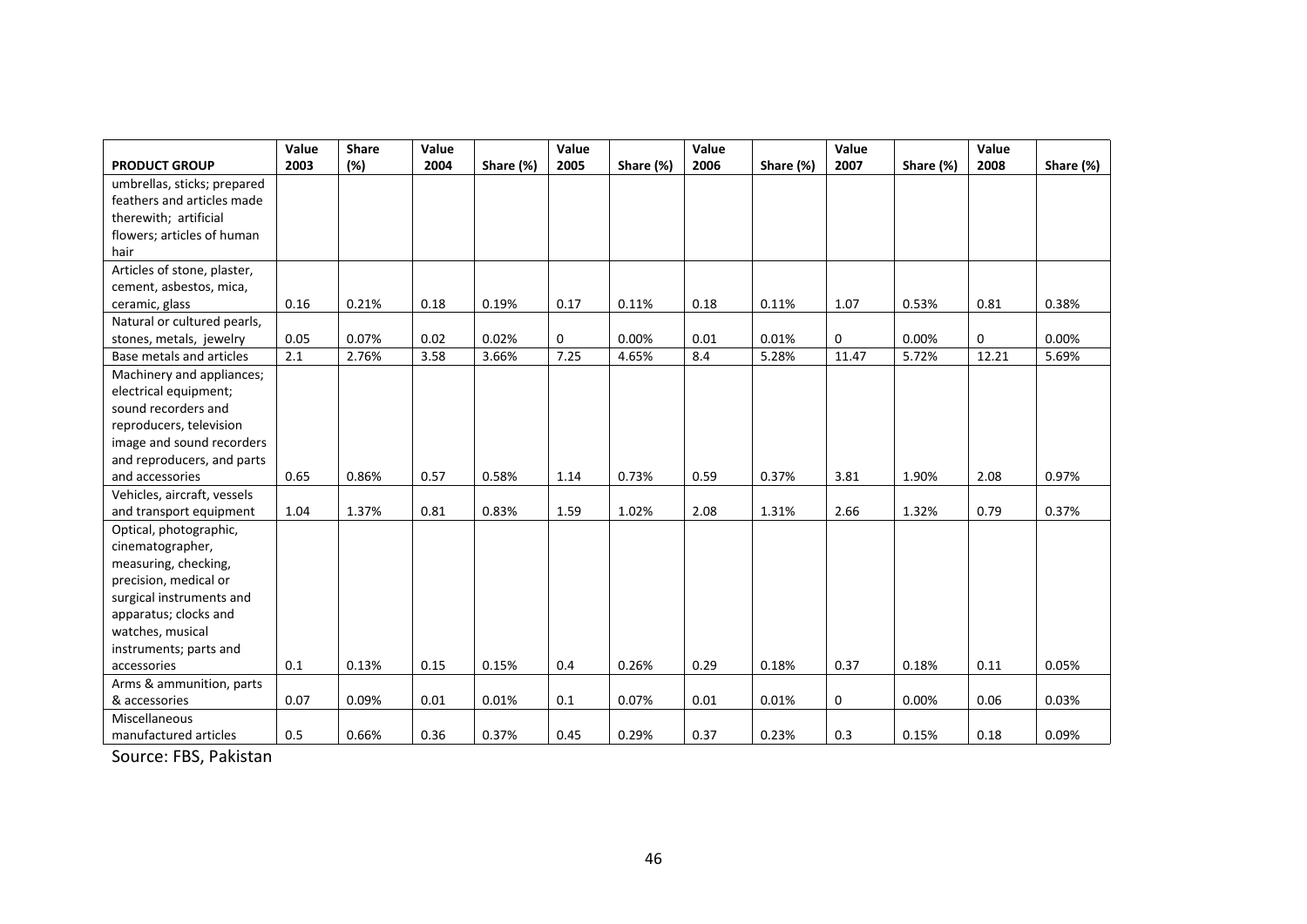| <b>HS</b> | <b>Commodities</b>                                                      | Sri Lanka | Pakistan |
|-----------|-------------------------------------------------------------------------|-----------|----------|
| 26        | Ores slag & ash                                                         | 0.128     | 0.978    |
| 08        | Ed. Fruits & nuts, peel of citrus/melons                                | 0.486     | 0.961    |
| 24        | Tobacco & manuf. Tobacco substitutes                                    | 0.941     | 0.925    |
| 71        | Pearls, stones, prec. Metals, imitation jewelry, coins                  | 0.934     | 0.910    |
| 82        | Tools, spoons & forks of base metal                                     | 0.308     | 0.910    |
| 56        | Wadding, felt & nonwovens, special yarns, twine, cordage, ropes &       |           |          |
|           | cables & articles                                                       | 0.607     | 0.895    |
| 65        | Headgear & other parts                                                  | 0.160     | 0.860    |
| 20        | Preps of vegs, fruits, nuts, etc.                                       | 0.776     | 0.858    |
| 89        | Ships, boats, & floating structures                                     | 0.282     | 0.857    |
| 55        | Man-made staple fibers, inc. Yarns etc.                                 | 0.204     | 0.841    |
| 94        | Furniture, bedding, cushions, lamps & lighting fittings nesoi,          |           |          |
|           | illuminated signs, nameplates & the like, prefabricated buildings       | 0.828     | 0.679    |
| 21        | Misc. Edible preparations                                               | 0.853     | 0.525    |
| 68        | Articles of stone, plaster, cement, asbestos, mica or similar materials | 0.943     | 0.502    |
| 74        | Copper & articles thereof                                               | 0.951     | 0.461    |
| 97        | Works of art. Collectors' pieces, antiques                              | 0.894     | 0.263    |
| 69        | Ceramic products                                                        | 0.881     | 0.206    |
| 23        | Residues from food industries, animal feed                              | 0.831     | 0.151    |
| 05        | Products of animal origin                                               | 0.914     | 0.130    |

# **Table 3 G-L Index of Intra-Industry Trade (2007)**

# **Table 4 Pakistan: Improvement in TSI 2003 – 2007**

| <b>HS</b> | <b>Commodities</b>                                     | <b>TSI 2003</b> | <b>TSI 2007</b> |
|-----------|--------------------------------------------------------|-----------------|-----------------|
| 72        | Iron and steel                                         | $-1.000$        | 0.776           |
| 06        | Live trees, plants, bulbs, roots, cut flowers etc.     | $-1.000$        | $-0.545$        |
| 76        | Aluminium and articles thereof                         | $-1.000$        | $-0.670$        |
| 25        | Salt, sulphur, earth, stone, plaster, lime and cement  | $-0.688$        | 0.575           |
| 55        | Manmade staple fibres                                  | $-0.552$        | 0.957           |
| 90        | Optical, photo, technical, medical, etc apparatus      | $-0.361$        | 0.990           |
| 59        | Impregnated, coated or laminated textile fabric        | $-0.333$        | 0.980           |
| 28        | Inorganic chemicals, precious metal compound, isotopes | 0.368           | 1.000           |
| 70        | Glass and glassware                                    | 0.375           | 0.998           |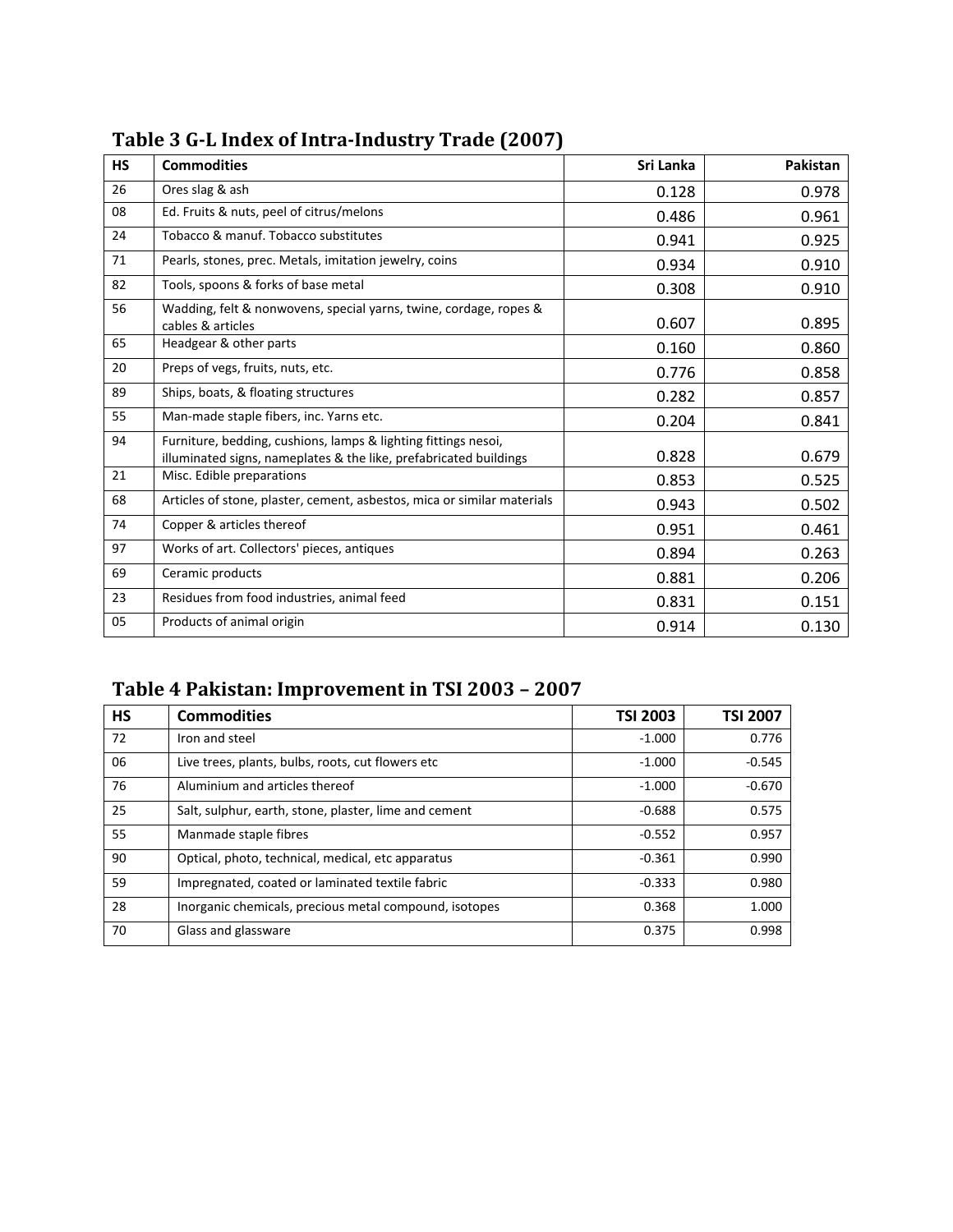| <b>HS</b> | <b>Commodities</b>                                    | <b>TSI 2003</b> | <b>TSI 2007</b> |
|-----------|-------------------------------------------------------|-----------------|-----------------|
| 35        | Albuminoids, modified starches, glues, enzymes        |                 | $-0.962$        |
| 19        | Cereal, flour, starch, milk preparations and products |                 | $-0.337$        |
| 57        | Carpets and other textile floor coverings             |                 | $-0.091$        |
| 61        | Articles of apparel, accessories, knit or crochet     | 1               | 0.895           |
| 63        | Other made textile articles, sets, worn clothing etc  |                 | 0.902           |
| 68        | Stone, plaster, cement, asbestos, mica, etc articles  | 1               | 0.923           |
| 17        | Sugars and sugar confectionery                        | 1               | 0.984           |
| 95        | Toys, games, sports requisites                        |                 | 0.986           |
| 20        | Vegetable, fruit, nut, etc food preparations          | 1               | 0.994           |

# **Table 5 Pakistan: Deterioration in TSI 2003 – 2007**

# **Table 6 Aggregate effects of Full Trade Liberalization between Pakistan and Sri Lanka (% Change)**

| <b>Variables</b>       | Pakistan | Sri Lanka |
|------------------------|----------|-----------|
| <b>Real GDP</b>        | 0.054    | $-0.001$  |
| Volume of imports      | 0.260    | 0.471     |
| Volume of exports      | 2.194    | 0.678     |
| Value of Exports       | 0.076    | 0.182     |
| Value of Imports       | 0.062    | 0.213     |
| Terms of trade         | 0.041    | $-0.013$  |
| Household consumption  | 0.058    | $-0.011$  |
| Investment             | 0.012    | 0.036     |
| Government expenditure | 0.032    | $-0.049$  |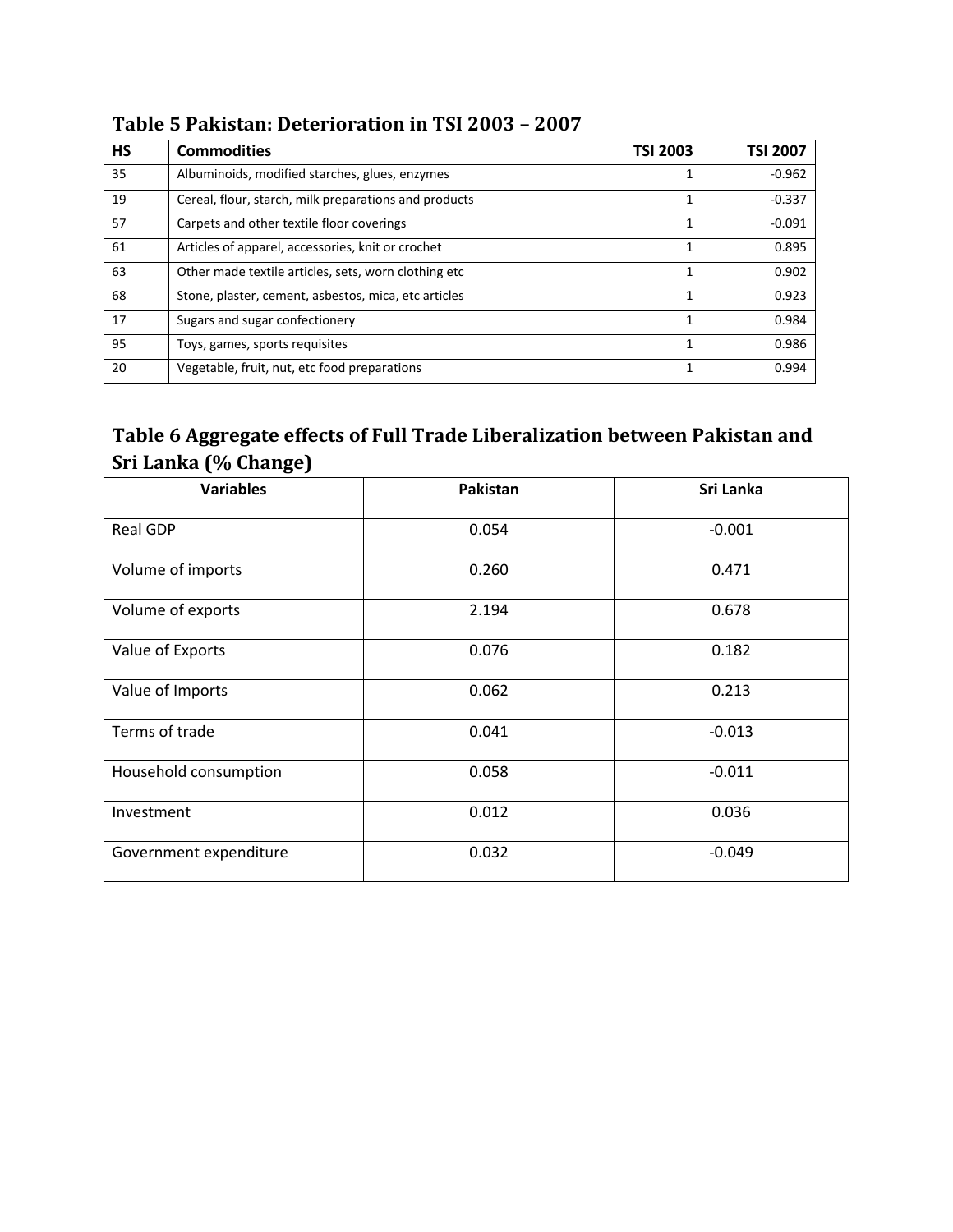| <b>Region</b>     | Welfare | <b>Allocative</b><br><b>Efficiency</b> | <b>Terms of Trade</b> | Investment |
|-------------------|---------|----------------------------------------|-----------------------|------------|
| Pakistan          | 10.76   | 2.61                                   | 6.83                  | 1.32       |
| Sri Lanka         | 8.59    | 8.74                                   | $-0.97$               | 0.82       |
| Rest of the World | $-4.7$  | 3.3                                    | $-5.85$               | $-2.14$    |

**Table 7 Welfare Decomposition under full trade liberalization (US \$ Million)**

# **Table 8 Aggregate effects of Partial Trade Liberalization between Pakistan and Sri Lanka (% Change)**

| <b>Variables</b>       | <b>Pakistan</b> | Sri Lanka |
|------------------------|-----------------|-----------|
| <b>Real GDP</b>        | 0.027           | 0.004     |
| Volume of imports      | 0.147           | 0.254     |
| Volume of exports      | 1.16            | 0.392     |
| Value of Exports       | 0.043           | 0.097     |
| Value of Imports       | 0.034           | 0.113     |
| Terms of trade         | 0.021           | $-0.004$  |
| Household consumption  | 0.03            | $-0.001$  |
| Investment             | 0.006           | 0.02      |
| Government expenditure | 0.16            | $-0.022$  |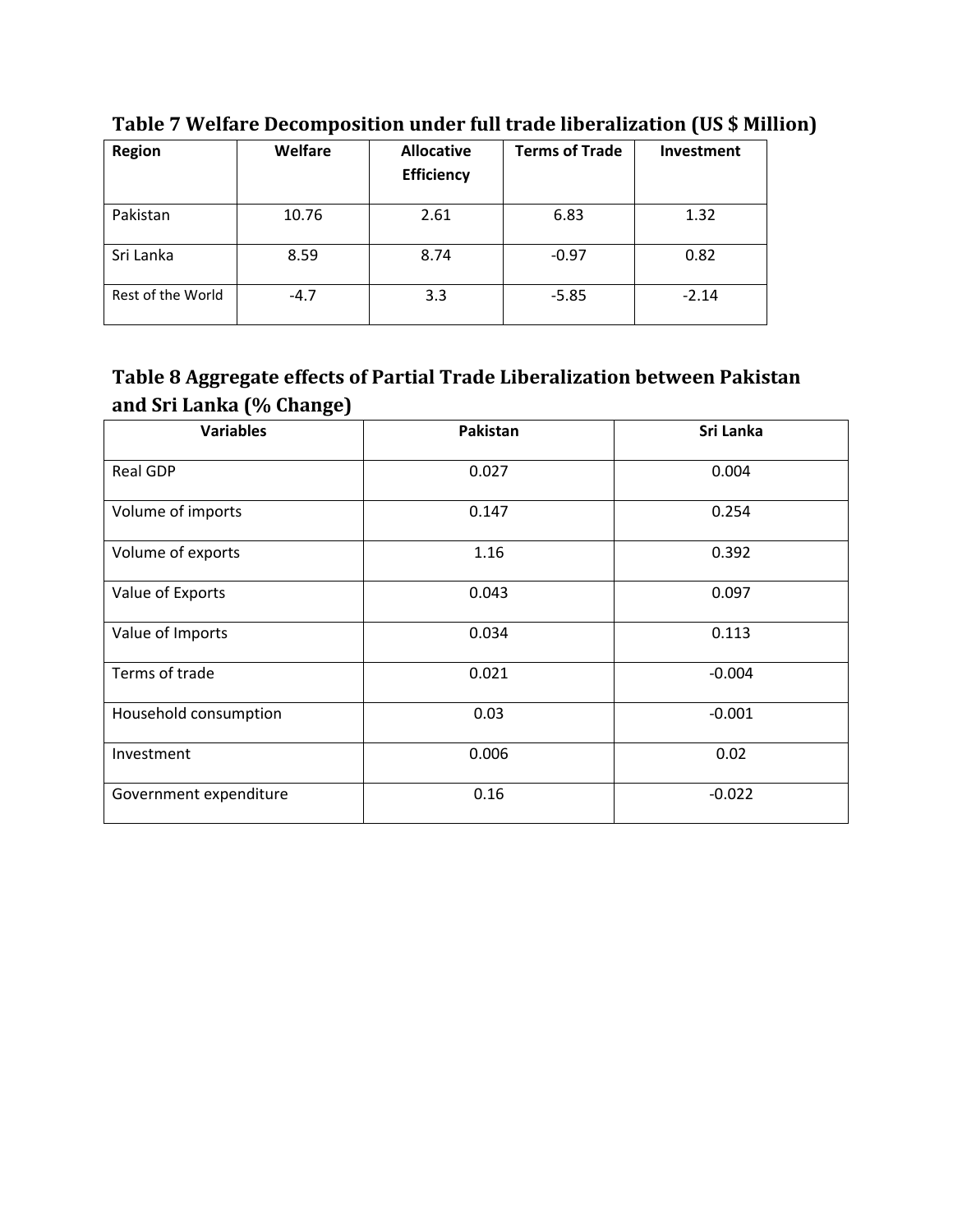**Table 9 Welfare Decomposition under partial trade liberalization (US \$ Million)**

| <b>Region</b> | Welfare | <b>Allocative</b><br><b>Efficiency</b> | <b>Terms of Trade</b> | <b>Investment</b> |
|---------------|---------|----------------------------------------|-----------------------|-------------------|
| Pakistan      | 5.63    | 1.44                                   | 3.51                  | 0.68              |
| Sri Lanka     | 4.72    | 4.62                                   | $-0.35$               | 0.46              |
| <b>ROW</b>    | $-2.6$  | 1.69                                   | $-3.16$               | $-1.13$           |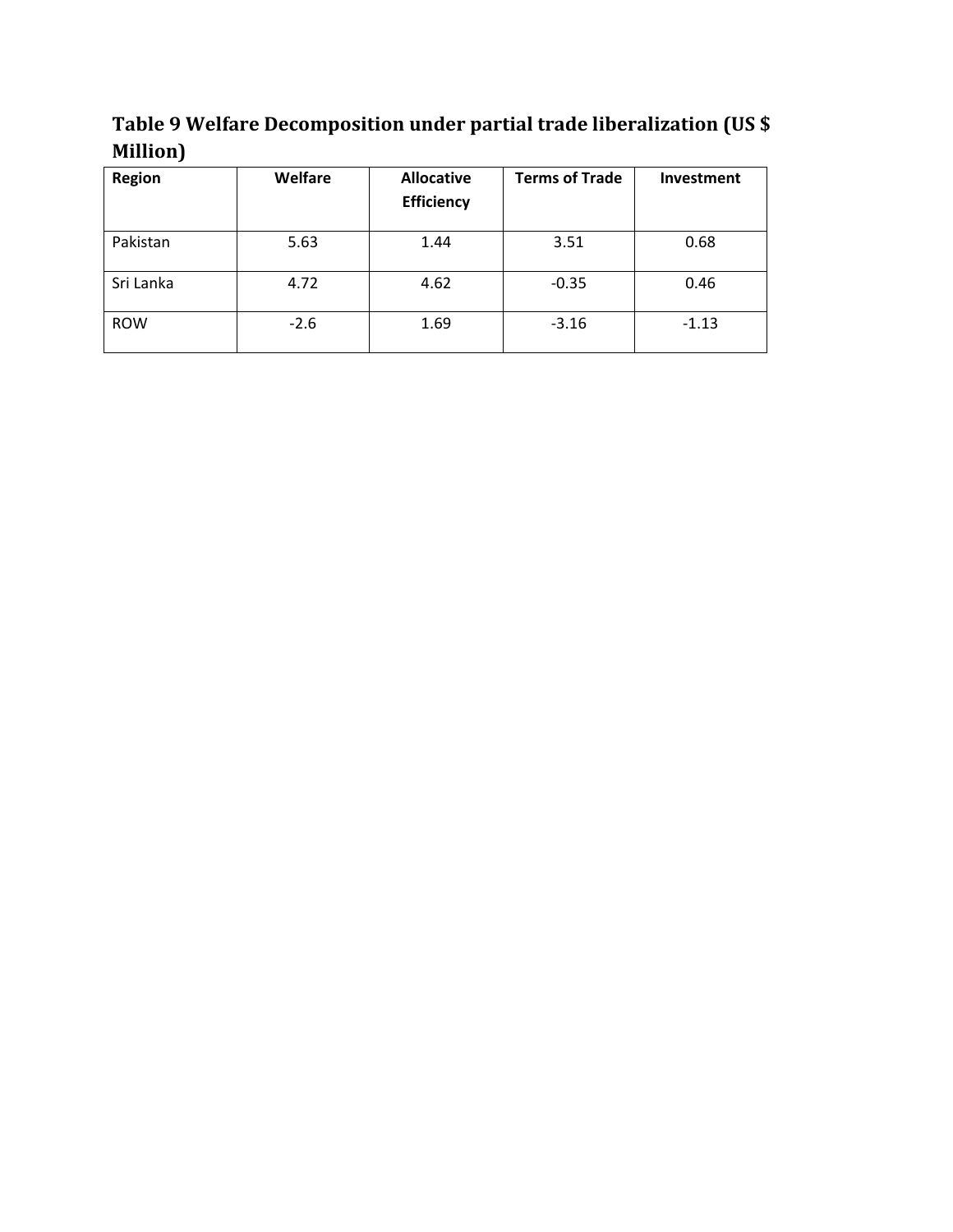| <b>Sectors</b>                        | Sri Lanka | Pakistan |  |
|---------------------------------------|-----------|----------|--|
| Vegetable and Frutis                  | 0.939     | 73.336   |  |
| <b>Grains Crops</b>                   | 1.850     | 130.908  |  |
| <b>Animal Products</b>                | 0.767     | 19.683   |  |
| Cattle                                | 1.245     | $-0.778$ |  |
| Livestock and Meat Products           | 0.933     | $-1.048$ |  |
| Mining and Extraction                 | $-0.519$  | 0.003    |  |
| <b>Beverages and Tobacco Products</b> | 0.149     | 69.542   |  |
| <b>Food Products</b>                  | 1.058     | 26.916   |  |
| Processed Food                        | 0.924     | $-0.274$ |  |
| <b>Textiles and Clothing</b>          | 88.626    | 3.231    |  |
| <b>Wood Products</b>                  | 124.261   | 3.301    |  |
| Paper products                        | $-0.188$  | 50.463   |  |
| <b>Metal Products</b>                 | 116.219   | $-0.097$ |  |
| Light Manufacturing                   | $-0.205$  | $-0.057$ |  |
| Chemical, Rubber and Plastic          | 47.955    | 29.843   |  |
| <b>Mineral Products</b>               | 100.650   | $-0.079$ |  |
| <b>Heavy Manufacturing</b>            | $-0.223$  | 0.016    |  |
| <b>Utilities and Construction</b>     | $-0.265$  | 0.139    |  |
| <b>Transport and Communication</b>    | $-0.256$  | 0.076    |  |
| <b>Other Services</b>                 | $-0.220$  | 0.049    |  |

# **Table 10 Impact of full trade liberalization on exports from Sri Lanka and Pakistan (% change)**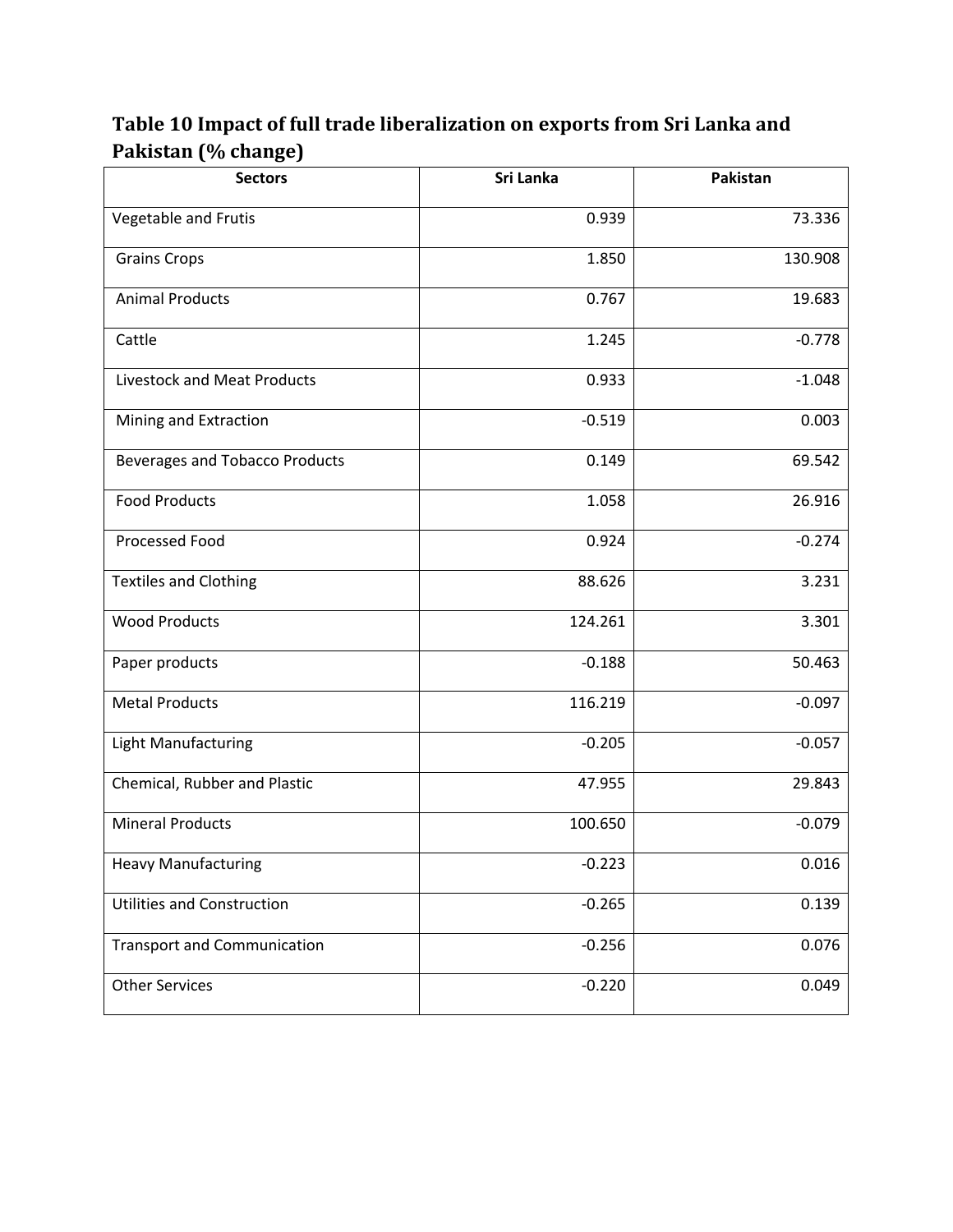# **Table 11 Change in Exports as a Result of Concession List of Pakistan for Sri Lanka**

| Exporter   |               | Exports (\$ '000) | (5'000)  | Percentage |
|------------|---------------|-------------------|----------|------------|
|            | <b>Before</b> | After             | Change   | Change     |
| Bangladesh | 126.55        | 121.81            | $-4.74$  | $-3.7$     |
| Myanmar    | 1933.45       | 1912.69           | $-20.76$ | $-1.1$     |
| Sri Lanka  | 28460.26      | 30966.96          | 2506.71  | 8.8        |
| China      | 38239.02      | 38593.87          | 354.85   | 0.9        |
| Malaysia   | 4694.58       | 4616.81           | $-77.77$ | $-1.7$     |
| Vietnam    | 1063.44       | 1051.38           | $-12.06$ | $-1.1$     |
| Others     | 111014        | 114259            | 3246     | 2.92       |

# **Table 12 Change in Exports as a Result of Concession List of Sri Lanka for Pakistan**

| Exporter  | <b>Exports</b>   | <b>Exports</b>  |          |
|-----------|------------------|-----------------|----------|
|           | Before (\$ '000) | After (\$ '000) | Change   |
| Australia | 2321.45          | 2239.12         | $-82.32$ |
| China     | 8317.13          | 8275.03         | $-42.09$ |
| India     | 6145.88          | 6055.37         | $-90.51$ |
| Pakistan  | 3393.16          | 4218.20         | 825.04   |
| Others    | 44622            | 44457           | 165      |

# **Table 13 Potential Trade Effect as a Result of Concessions under PSFTA**

| <b>HS Code</b> <sup>xx</sup> | <b>Trade Total</b><br><b>Effect</b> | <b>Trade Diversion</b><br><b>Effect</b> | <b>Trade Creation</b><br><b>Effect</b> | <b>Old Duty</b><br>Rate | <b>New Duty</b><br>Rate |
|------------------------------|-------------------------------------|-----------------------------------------|----------------------------------------|-------------------------|-------------------------|
|                              |                                     | (5'000)                                 |                                        |                         | (%)                     |
| Result of concessions by     | 5,991.8                             | 0.0                                     | 5,991.8                                | 19.3                    | 16.6                    |
| Pakistan                     |                                     |                                         |                                        |                         |                         |
| Result of concessions by Sri | 444.763                             | 0.0                                     | 444.763                                | 13.83                   | 12.84                   |
| Lanka                        |                                     |                                         |                                        |                         |                         |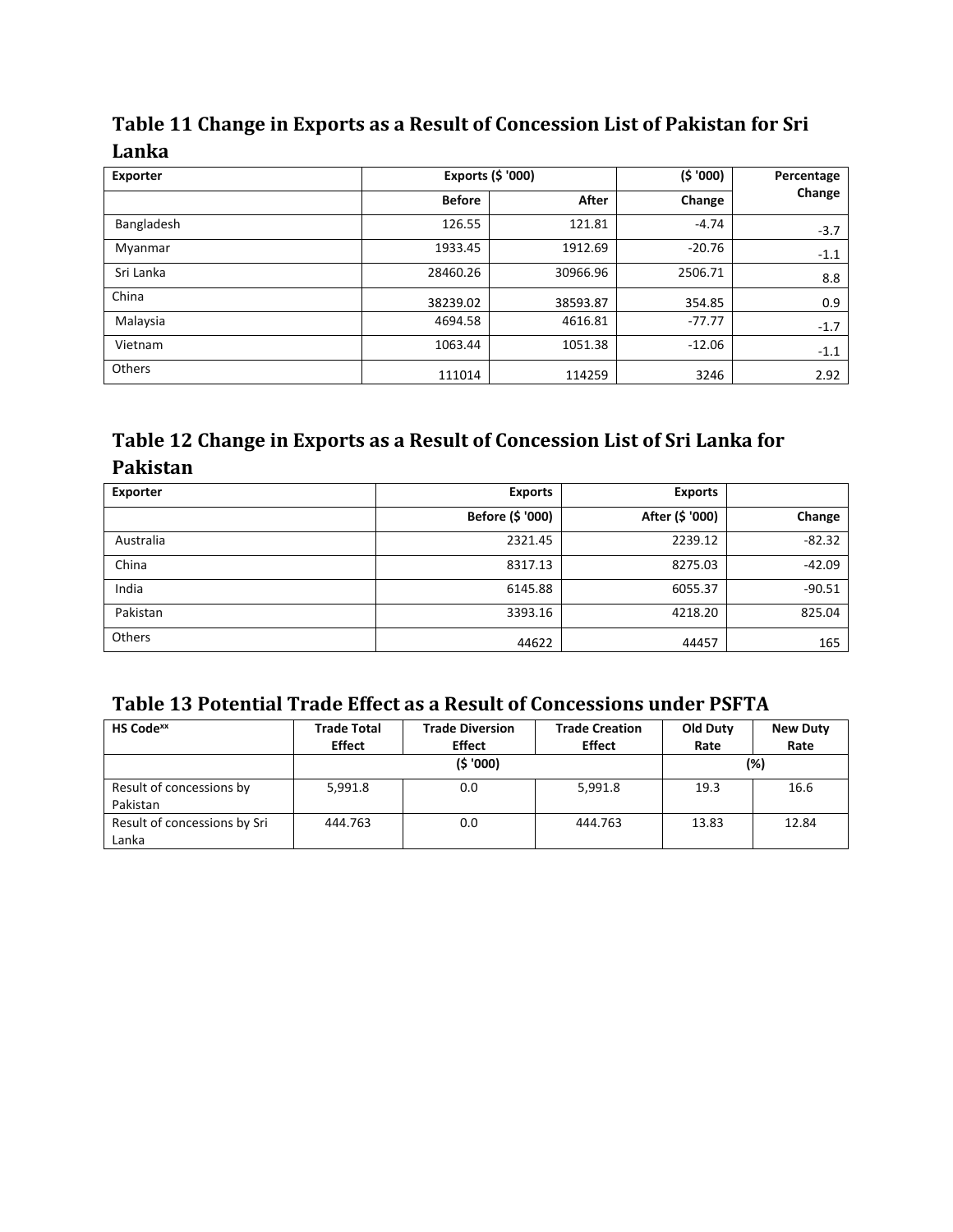#### **REFERENCES**

ADB. (2009). *Aid for Trade in the Asia and the Pacific: An Update.* Manila: Asian Development Bank.

ADB. (2008). *How to Design, Negotiate, and Implement a Free Trade Agreement in Asia.* Manila: Asian Development Bank.

ADB. (2008). *Quantification of Benefits from Economic Cooperation in South Asia.* Manila: Asian Development Bank.

Alston, J. M., Balagtas, J. V., Brunke, H., & Sumner, D. A. (2006). Supply and demand for commodity components: implications of free trade versus the AUSFTA for the US dairy industry. *The Australian Journal of Agricultural and Resource Economics , 50*, 131-152.

Buckley, P. J., Clegg, J., Forsans, N., & Reilly, K. T. (2007). A Simple and Flexible Dynamic approach to foreign investment growth: The Canada - United States relationship in the context of free trade. *The World Economy* .

Calvo-Pardo, H., Freund, C., & Ornelas, E. (2009). *The ASEAN Free Trade Agreement: Impact on Trade Flows and External Trade Barriers.* World Bank.

Chase, K. A. (2003). Economic Interests and Regional Trading Agreements: The Case of NAFTA. *International Organization , Winter* (57), 137 - 174.

DeRosa, & Govindan, K. (1996). Agriculture, trade, and regionalism in South Asia. *Journal of Asian economics , 7* (2), 293-315.

Francois, J., & Manchin, M. (2007). *Institutions, Infrastructure, and Trade.* Institute for international and development economics.

Girma, S., Kneller, R., & Pisu, M. (2008). Trade Creation, Replacement, and Destruction inRegional Trade Agreements: Micro-level Evidence for the UK. *Review of International Economics , 16* (1), 142-158.

Govindan, K. (1994). *A South Asian preferential trading agreement: Implications for agricultural trade and economic welfare.* Robert Mc Namara Fellowship. Washington, D.C.: World Bank. Hertel, T., McDougall, R., & Walmsley, T. (2007). *GTAP Model Version 6.2a.* Purdue: Global Trade Analysis Project.

Hoekman, B., & Schiff, M. (2002). Benefiting from Regional Integration. In B. Hoekman, A. Mattoo, & P. English (Eds.). The World Bank.

Kawai, M., & Wignaraja, G. (2007). *ASEAN+3 or ASEAN+6: Which way forward?* ADB Institute Discussion Paper No. 77, ADB Institute.

Kawai, M., & Wignaraja, G. (2009b). *Asian FTAs: Trends and Challenges.* Asian Development Bank Institute.

Kawai, M., & Wignaraja, G. (2009). The Asian "Noodle Bowl": Is It Serious for Business? *ADBI Working Paper Series* (136).

Kelegama, S., & Mukherji, I. (2007). *India - Sri Lanka Bilateral Free Trade Agreement: Six Years Performance and Beyond.* New Delhi: RIS.

Kumar, N., & Gallagher, K. P. (2007). Relevance of 'Policy Space' for Development: Implications for Multilateral Trade Negotiations. *Research and Information System for Developing Countries Discussion Paper. Tufts University* (120).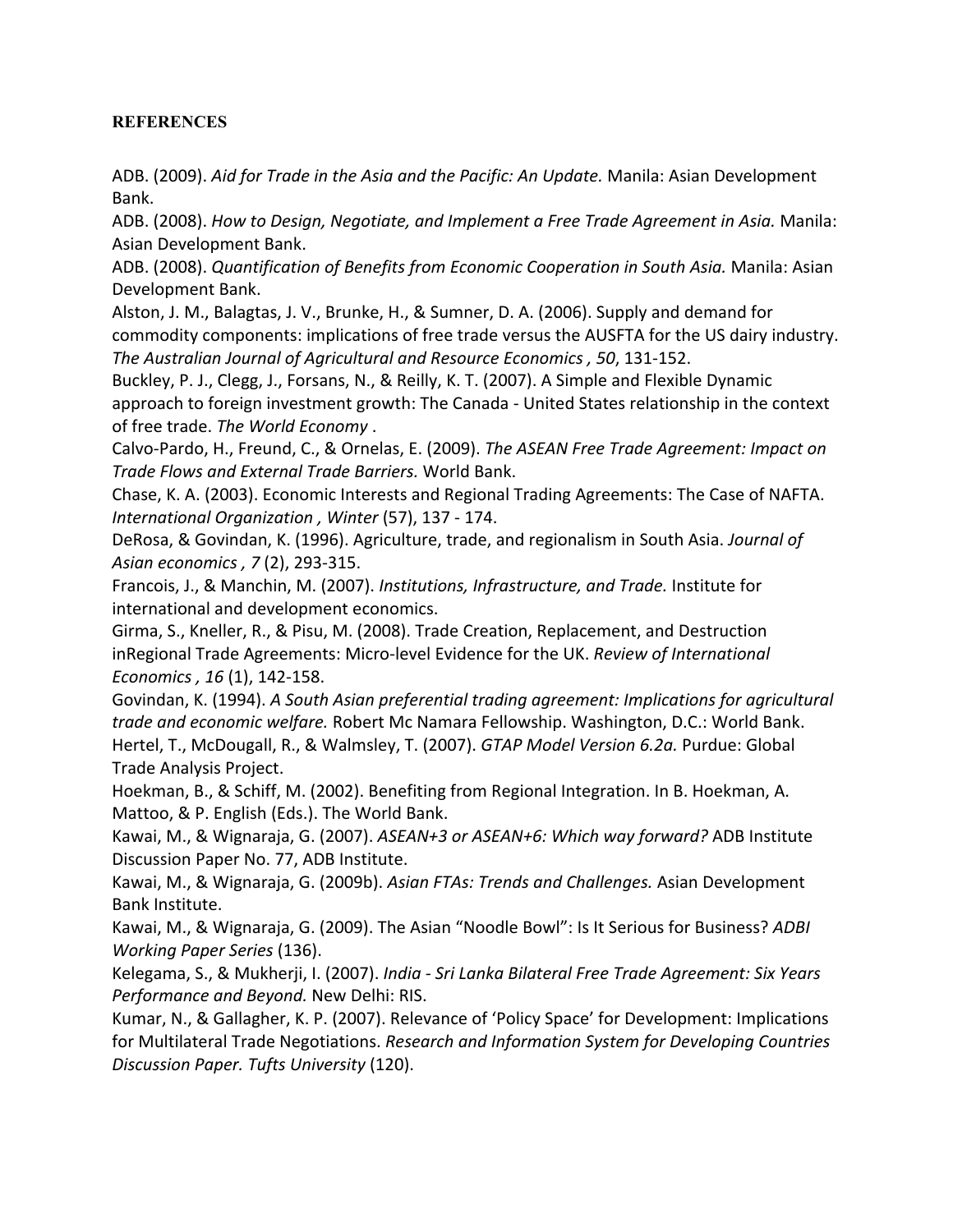Laurenceson, J. (2003). Economic Integration between China and the ASEAN-5. *ASEAN Economic Bulletin , 20* (2), 103-111.

Masood, A. (2009, December 14). PAK-SRI LANKA FREE TRADE AGREEMENT: A step forward in the right direction. *The News, Pakistan* .

Mastel, G. (2004). The Rise of the Free Trade Agreement. *Challenge , 47* (3), 41–61.

Maur, J.-C. (2008). *Regionalism and Trade Facilitation: A Primer.* Policy Research Working Paper 4464, The World Bank, Development Research Group.

MoC. (2008). *JOINT PROGRAM FOR COMPREHENSIVE ECONOMIC AND TRADE COOPERATION.* Joint study by Minstries of Commerce in China and Pakistan.

Page, S. (2007). *The potential impact of the aid for trade initiative.* United Nations.

Raihan, S. (2008). *SAFTA and Bangladesh Economy: Assessment of Potential Implications.* South Asian Network on Economic Modeling.

Saggi, K. (2006). Preferential Trade Agreements and Multilateral Tariff Cooperation. *International Economic Review , 47* (1), 29 - 57.

Thrasher, R. D., & Gallagher, K. P. (2008). 21st Century Trade Agreements: Implications for Long-Run Development Policy. *The PARDEE Papers, The Frederick S. Pardee Center for the Study of the Longer-Range Future, Boston University* (2).

Tsang, V. W.-Y., & Au, K.-F. (2008). Regionalization of textile trade: Evidence from EU, NAFTA, AFTA and SAPTA. *THE INTERNATIONAL TRADE JOURNAL , XXII* (4).

Weerahewa, J. (2009). Impact of Trade Facilitation Measures and Regional Trade Agreements on Food and Agricultural Trade in South Asia. *Working Paper Series. Asia-Pacific Research and Training Network on Trade* (69).

Weerahewa, J., & Meilke, K. (2007). India-China Trade Relationships: Implications for South Asian Countries. *International Agricultural Trade Research Consortium (IATRC) summer meetings.* Beijing.

Weerakoon, D., & Thennakoon, J. (2007). *India-Sri Lanka FTA: Lessons for SAFTA.* CUTS International.

Wilson, J., Mann, C., & Otsuki, T. (2005). *Assessing the Potential Benefit of Trade Facilitation: A global Perspective.* World Bank.

Wilson, J., Mann, C., & Otsuki, T. (2003). Trade facilitation and economic development: A new approach to quantifying the impact. *The World Bank Economic Review , 17*, 367-389.

Winters, L. A. (2009). *Innocent Bystanders - Implications of an EU - India Free Trade Agreement for Excluded Countries.* Commonwealth Secretariat.

WorldBank. (2008). *South Asia: Growth and Regional Integration.* World Bank.